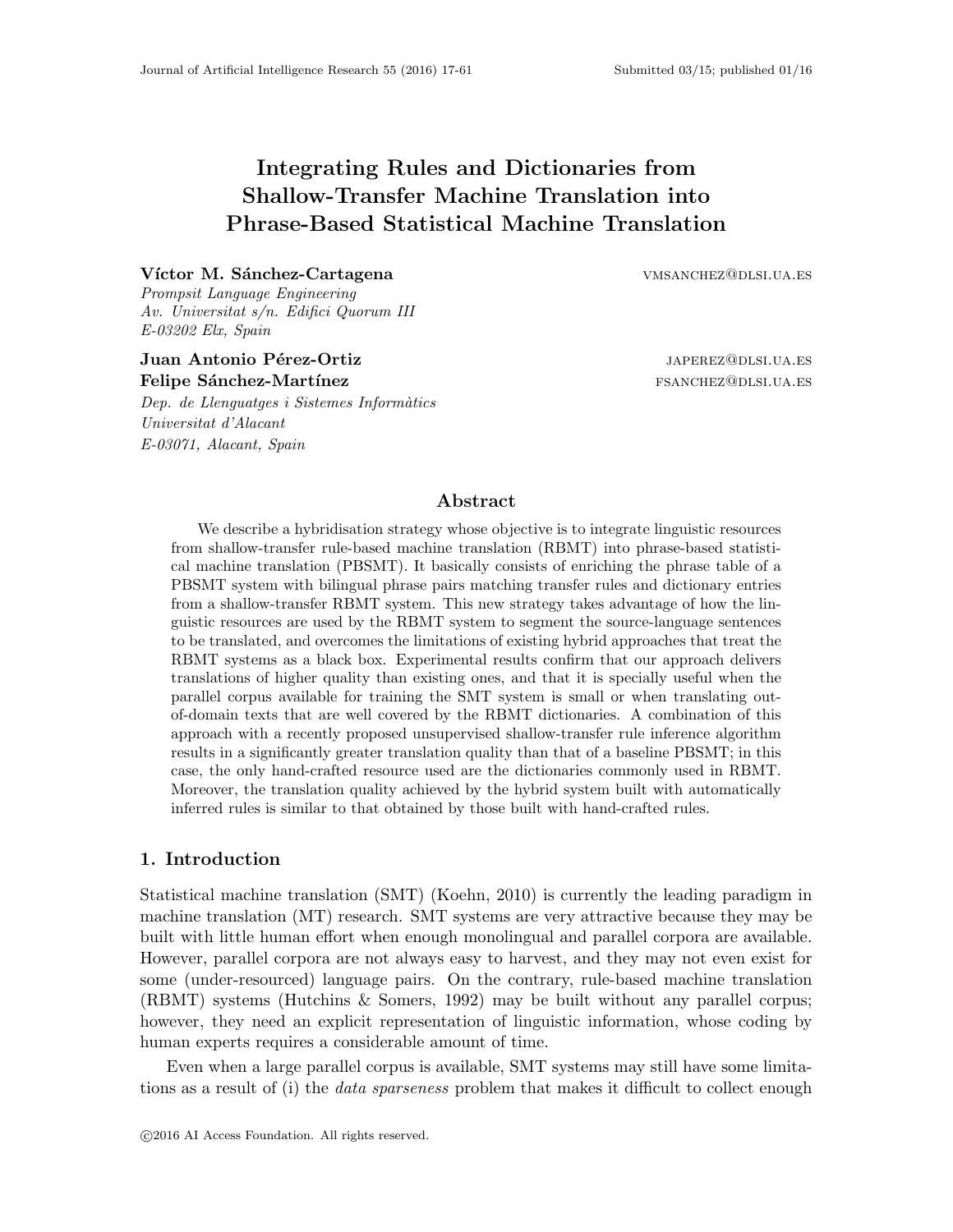phrase pairs covering all the inflected word forms in highly inflected languages, and (ii) the domain problem caused when the training parallel corpus belongs to a domain different from that of the texts to be translated. One potential solution is to follow a *hybrid* approach (Thurmair, 2009) and combine an RBMT system with the SMT system in order to mitigate these limitations. This is the approach we follow in this paper, in which linguistic resources from shallow-transfer RBMT are used to enrich the phrase table of a phrase-based SMT (PBSMT) system.

Like any other transfer-based RBMT system, shallow-transfer RBMT systems carry out the translation process in three steps: analysis of the source-language (SL) sentence to produce an SL intermediate representation (IR), transfer from that SL IR to a targetlanguage (TL) IR, and generation of the final translation from the TL IR. Shallow-transfer RBMT systems do not perform a complete syntactic analysis of the input sentences and work with simple IRs consisting of a sequence of *lexical forms*. A lexical form comprises the lemma, lexical category and morphological inflection information of a word.

In shallow-transfer RBMT, as in the Apertium system (Forcada et al., 2011) used in our experiments, after the analysis step, the SL sentence is split into chunks. Each chunk is then translated by a shallow-transfer rule and their translations are concatenated in order to build the TL sentence. This process is similar to the process carried out by a PBSMT decoder, which builds translation hypotheses by segmenting the SL sentence into phrases and translating each SL phrase according to the phrase table. As both systems work with flat sub-segments it is easy to integrate chunks from RBMT into the SMT phrase table so that they can be scored by all the feature functions commonly used in PBSMT. Moreover, the use of RBMT dictionaries and shallow-transfer rules allows the PBSMT decoder to choose phrase pairs that go beyond the word-for-word translation of the words in the RBMT dictionaries, as well as translating all the inflected word forms they contain; thus alleviating the data sparseness problem. In addition, the data from a general-purpose RBMT system can help to reduce the bias of an SMT system towards the domain of the training corpus.

Additionally, even if the rules from the RBMT system have not yet been created, they can be automatically inferred from a small fragment of the training parallel corpus by means of the (unsupervised) rule inference approach proposed by Sánchez-Cartagena, Pérez-Ortiz, and Sánchez-Martínez (2015). A better use is therefore made of the training parallel corpus and RBMT dictionaries than in existing approaches (Schwenk, Abdul-Rauf, Barrault, & Senellart, 2009) that simply add the dictionaries to the phrase table. By combining the rule inference algorithm with our hybridisation approach, the translation knowledge contained in the parallel corpus is generalised to sequences of words that have not been observed in the corpus, but share lexical category or morphological inflection information with the words observed.

The enrichment of PBSMT models with RBMT linguistic data has already been explored by other authors (see Section 2.1); however, the approach presented in this paper is the first one specifically designed for use with shallow-transfer RBMT and that takes advantage of the way in which the linguistic resources are used by the RBMT system. To the best of our knowledge, the general approach by Eisele et al. (2008), described in Section 2.1, is the only hybrid approach in literature that can be applied to shallow-transfer RBMT systems.

The experimental results show that our hybrid approach outperforms the strategy developed by Eisele et al. (2008). Moreover, the performance of the hybrid system built using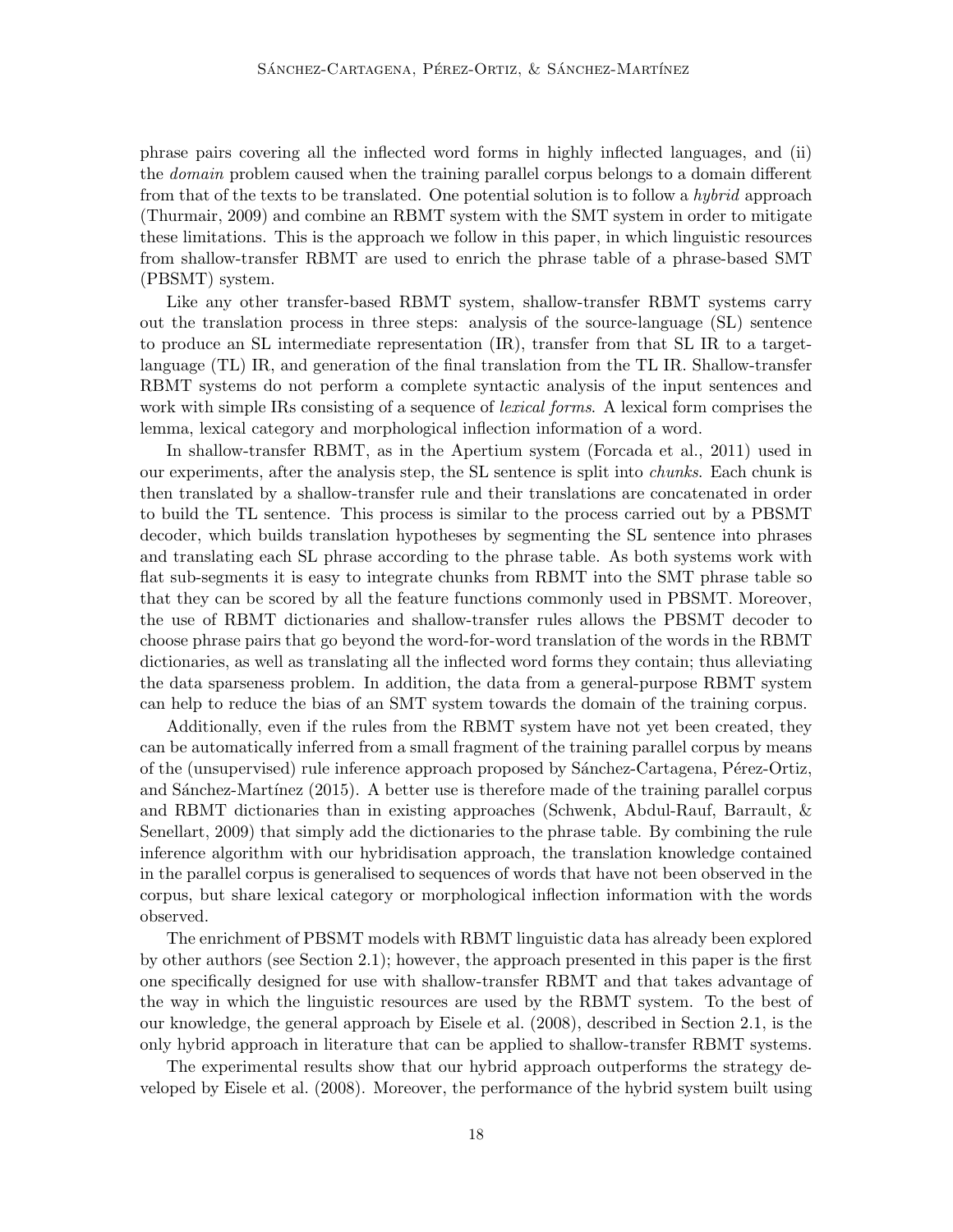automatically inferred rules is on a par with the hybrid system built with hand-crafted rules. It is also worth pointing out that a system (Sánchez-Cartagena, Sánchez-Martínez,  $\&$ P<sup>erez</sup>-Ortiz, 2011b) built with our approach and using hand-crafted rules from the Apertium project (Forcada et al., 2011) was one of the winners<sup>1</sup> in the pairwise manual evaluation of the WMT 2011 shared translation task (Callison-Burch, Koehn, Monz, & Zaidan, 2011) for the Spanish→English language pair. The hybridisation approach presented in this paper, together with the aforementioned rule inference algorithm, will contribute to alleviating the data sparseness problem that SMT systems have when highly inflected languages are involved and reducing the corpus size requirements as regards building PBSMT systems.

The remainder of the paper is organised as follows. Section 2 reviews related work on hybrid machine translation, including a description of the limitations of the general hybridisation approach proposed by Eisele et al. (2008). Section 3 describes our hybridisation strategy and a set of different alternatives for scoring the phrase pairs generated from the linguistic resources of the RBMT system. Two different sets of experiments, all of which integrate data from the Apertium RBMT platform (Forcada et al., 2011), are then described in order to evaluate our hybridisation strategy (Section 4) and assess whether the automatically inferred rules can replace hand-crafted ones in the hybrid system (Section 5). The paper ends with a human evaluation and an error analysis (Section 6) and some concluding remarks (Section 7).

# 2. Related Work

Hybrid approaches related to that presented in this paper can be split into those that integrate RBMT elements into an SMT system (sections 2.1 and 2.2) and those that integrate SMT elements into the RBMT architecture (Section  $2.3$ ).<sup>2</sup> Approaches in the first group can in turn be split into two groups: those that use linguistic information from an existing RBMT system (Section 2.1) and those that use linguistic resources inferred from the parallel corpus from which the SMT models are estimated (Section 2.2).

# 2.1 Integrating Hand-Crafted Linguistic Resources in SMT

Bilingual dictionaries are the most frequently reused resource from RBMT; they have been added to SMT systems since its early days (Brown et al., 1993). One of the simplest strategies, which has already been put into practice with the Apertium bilingual dictionaries (Tyers, 2009), consists of adding the dictionary entries directly to the training parallel corpus. In addition to the obvious increase in lexical coverage, Schwenk et al. (2009) state that the quality of the alignments obtained is also improved when the words in the bilingual dictionary appear in other sentences of the parallel corpus. However, it is not guaranteed that, following this strategy, multi-word expressions from the bilingual dictionary that ap-

<sup>1.</sup> No other system was found to be statistically significantly better when using the sign test at  $p \le 0.10$ .

<sup>2.</sup> This is not meant to be a strict classification: some of the approaches listed in this section could be included in both groups. Moreover, approaches in which the outputs of different MT systems are just combined without making any modification into the inner workings of the systems involved, such as system combination (Rosti, Matsoukas, & Schwartz, 2007) are not listed in this review because, unlike our approach, they do not involve the creation of new MT architectures that combine elements from SMT and RBMT.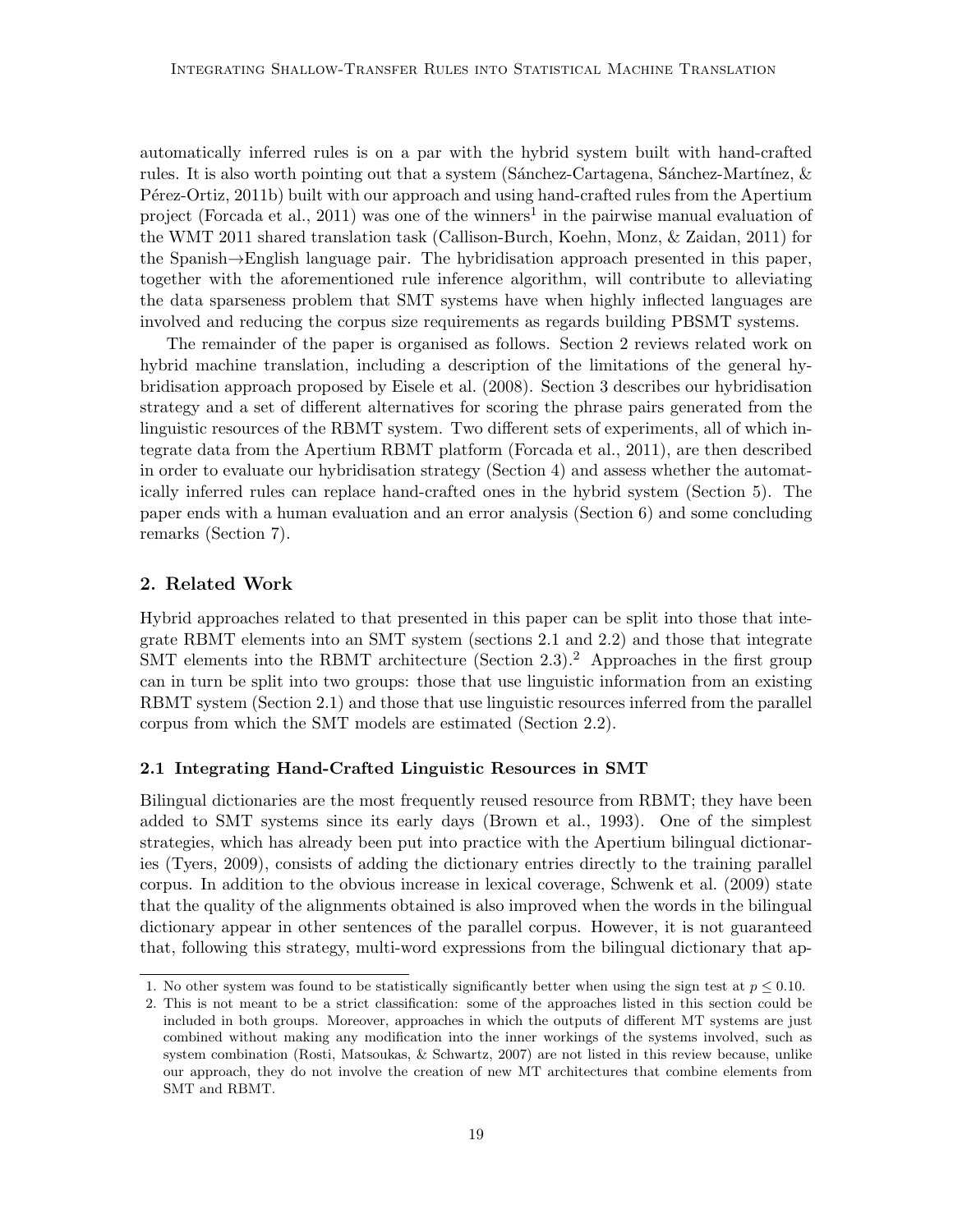pear in the SL sentences are translated as such because they may be split into smaller units by the phrase-extraction algorithm. Dictionaries have also been added to SMT systems together with other rule-based enhancements, as in the work by Popovic and Ney (2006), who propose combining dictionaries with the use of hand-crafted rules in order to reorder the SL sentences to match the structure of the TL.

Other approaches take advantage of the full RBMT system. Eisele et al. (2008) present a strategy based on the augmentation of the phrase table to include information provided by an RBMT system. Their approach treats the RBMT system as a black box, i.e., the algorithm is not concerned with the inner workings of the RBMT system. The sentences to be translated by the hybrid system are first translated with the RBMT system and a small phrase table is obtained from the resulting parallel corpus (from now on, synthetic corpus). This new phrase table is then directly added to the original phrase table obtained from the training parallel corpus. This approach has the following limitations, which are overcome by the hybrid approach described in this paper:

Deficient segment alignment. When phrase pairs are extracted from the synthetic corpus through the usual procedure followed in PBSMT (Koehn, 2010,  $\S 5.2.3$ ), unaligned words are included in multiple phrase pairs, since there is no evidence about their correspondence in the other language, and phrase pairs made solely of unaligned words are not extracted. If word alignments are incorrect, phrase pairs that are not mutual translation may be extracted and correct phrase pairs present in the parallel sentences may not be obtained. $3$  The less reliable the word alignments are, the more severe this problem becomes.

The word alignment of the synthetic corpus obtained by Eisele et al. (2008) may be unreliable owing to a vocabulary mismatch between the text to be translated and the alignment models, which are inferred from the training corpus.<sup>4</sup> This limitation becomes more evident when the text to be translated does not share the domain with the training corpus, which is actually when the data from the RBMT system is more useful.<sup>5</sup>

Relying on word alignments is a reasonable strategy when extracting phrase pairs from a parallel corpus when we do not know how it was built. However, when we know that an RBMT system has been used to generate the TL side of the corpus, a

<sup>3.</sup> Consider the following segment of an English–Spanish parallel sentence: Barcelona City Council – Ayuntamiento de Barcelona. If the only word alignment between these segments were a link between Barcelona in both languages, incorrect phrase pairs such as  $Barcelona City Council - Barcelona$  would be extracted, whereas the correct phrase pair  $City$  Council – Ayuntamiento would not be extracted.

<sup>4.</sup> Alignment models do not contain information about words in the test corpus that are not present in the training corpus, these words are not therefore aligned and it is likely that phrase pairs that are not mutual translation will be extracted from them.

<sup>5.</sup> This problem could be alleviated by building alignment models from the concatenation of the synthetic corpus and the training corpus, or by incrementally training (Gao, Lewis, Quirk, & Hwang, 2011) the word alignment models. The former would be computationally too expensive, since the process would have to be carried out each time a new text was translated with the resulting hybrid system (e.g. building word alignment models from the English→Spanish parallel corpus with 600 000 sentences described in Section 4.1 took around 6 hours in an AMD Opteron 2 Ghz processor). The latter is likely to cause alignment errors when infrequent words in the synthetic corpus not found in the training corpus are involved.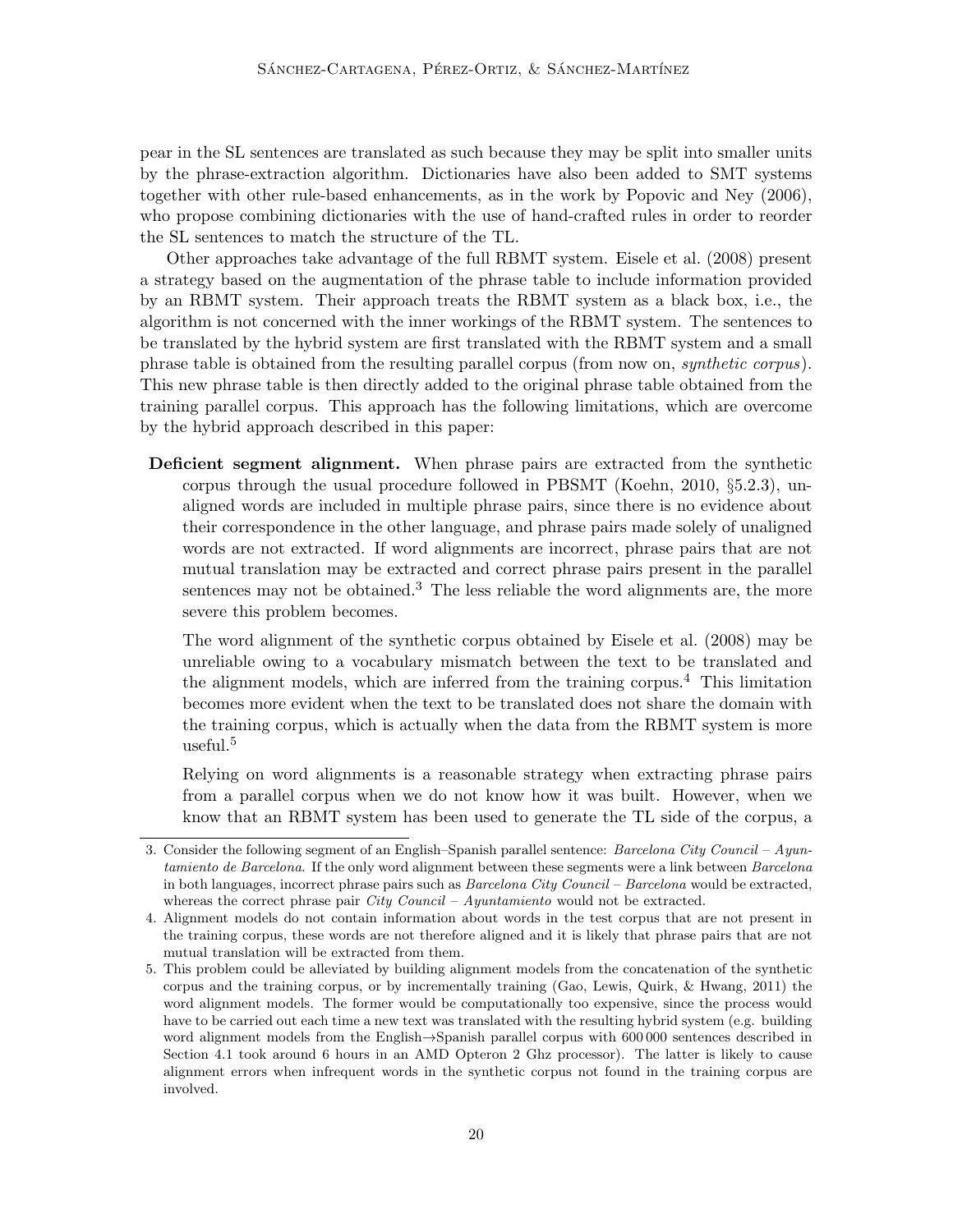more precise phrase extraction mechanism that takes advantage of how the RBMT system uses dictionaries and shallow-transfer rules to segment the SL sentences can be used.

Inadequate balance between the different types of phrase pairs obtained. The probabilities derived by Eisele et al. (2008) for the phrase pairs extracted from the synthetic corpus and added to the phrase table are not consistent because they have been independently estimated from two different corpora. On the one hand, if an SL phrase is translated in the same way in the training corpus and by the RBMT system, the probability of the corresponding phrase pair is not increased in comparison with that of other phrase pairs in which that same SL phrase is translated in a different way. On the other hand, when the translations of an SL phrase differ from those produced by the RBMT system, its frequency in the training corpus is not taken into account when scoring the corresponding phrase pairs, and noise may be consequently introduced in the case of SL phrases with a low frequency in the training corpus. For instance, a phrase pair extracted from the training corpus whose SL phrase appears only once is less reliable and should receive a lower score than a phrase pair whose SL phrase appears 10 000 times (see Section 3.2). We overcome this limitation by following a more sophisticated scoring scheme that joins synthetic phrase pairs and phrase pairs obtained from the training corpus in a single list before computing the phrase translation probabilities (see Section 3.2.3).

Another interesting approach is that of Enache, España-Bonet, Ranta, and Màrquez (2012), in which an interlingua RBMT system developed for the limited domain of patent translation is integrated into a PBSMT architecture by generating synthetic phrase pairs from chunks extracted from the SL sentences that can be parsed by the RBMT system.<sup>6</sup> The same philosophy is behind our hybrid approach in which synthetic phrase pairs are generated from the chunks matched by shallow-transfer rules. However, significant differences exist in the method used to score the phrase pairs generated from the RBMT system. Enache et al. use a pre-defined single value for the source-to-target and target-to-source phrase translation probabilities and lexical weightings of the synthetic phrase pairs. As a consequence all the synthetic phrase pairs are equiprobable and their relative weight (compared to the phrase pairs extracted from the training parallel corpus) is not optimised in the tuning step of the SMT training process. In our proposal, however, the relative weight of the synthetic phrase pairs is optimised during the tuning process thanks to the use of a binary feature function, phrases translated in the same way in the parallel corpus and by the RBMT system receive higher scores, and the lexical translation probabilities of the synthetic phrase pairs are computed based on the same principles as in SMT: taking into account the translations of the individual words that make up the phrases.

Finally, Rosa, Mareček, and Dušek (2012) create a set of rules that are applied to the output of an SMT system in order to fix its most common errors. The main difference between their proposal and ours lies in the fact that, although these rules are similar to transfer rules, they operate only on the TL side, and that a syntactic analysis is performed before applying them.

<sup>6.</sup> A parse tree may not be obtained from the sentences that do not follow the usual structure in the restricted domain. This occurs in the case of 66.7% of the sentences in their test set.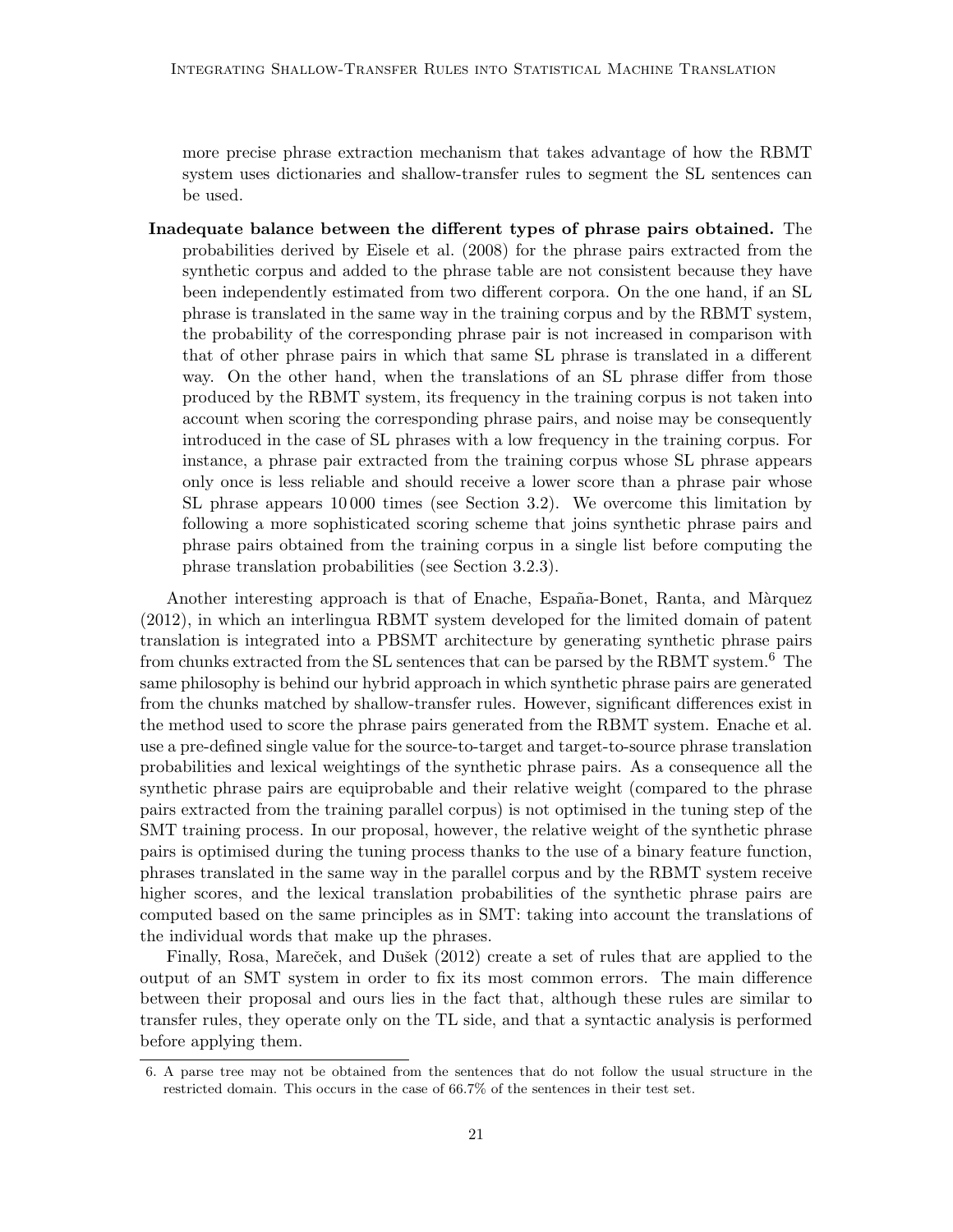# 2.2 Adding Morphological Information to SMT

Our hybridisation approach can be combined with the rule inference approach described by S´anchez-Cartagena et al. (2015) in order to integrate a set of structural transfer rules inferred from the SMT training parallel corpus, thereby extending the PBSMT models with new linguistic information. Since shallow-transfer rules operate on lexical forms made of lemma, lexical category and morphological inflection information, the combination of the two approaches can be seen as a novel way of extending PBSMT with morphological features.

In this manner, the resulting approach is related to factored translation models (Koehn & Hoang, 2007), which are an extension of PBSMT in which each word is replaced by a set of factors that represent lemma, lexical category, and morphological inflection information. A phrase-based translation model is inferred for lemmas and an independent one for lexical categories and morphology. A word-based generation model, which can be inferred from additional monolingual data, maps combinations of lemmas, lexical category and morphological inflection information to inflected word forms. The main differences between the factored models and our hybrid approach are as follows:

- In factored models, the translation of lemmas and morphological information is completely independent. As both types of translations are combined in order to generate the final sequence of surface forms (running words), a combinatorial explosion is likely to be produced (too many combinations of lemmas and morphological information need to be scored). As all the combinations cannot be explored, correct translation hypotheses may be pruned (Bojar & Hajič, 2008; Graham & van Genabith, 2010). Moreover, idiomatic translations that do not follow the general morphological rules of the TL may be assigned a very low probability by the translation model, even though they would have a high probability in a phrase table built from surface forms. This strategy differs from the one we have followed for the combination of the two approaches, in which translation hypotheses are built from surface-form-based models (like those usually used in PBSMT) that have been enriched with synthetic phrase pairs generated from rules inferred from the training corpus. The complexity of dealing with translations of lemmas and morphological inflection information is moved from decoding to training time, when the rule inference algorithm deals with it.<sup>7</sup>
- Our hybrid approach works with existing bilingual dictionaries, while factored models do not use bilingual dictionaries at all. As a consequence, they translate the morphological inflection information in a different way. In factored models the probability of the TL morphological inflection factors depends solely on the morphological inflection factors of the SL sentence. In contrast, the transfer rules used by our method obtain the morphological inflection attributes of the TL words either from SL words or from their translation according to the bilingual dictionary. This makes the formalism more expressive and eases the treatment of certain linguistic phenomena. Consider, for instance, the case in which there is a morphological inflection attribute that only

<sup>7.</sup> It is worth noting that Graham and van Genabith (2010) proposed a strategy for partially mitigating the issues caused by the fact that factored models treat lemmas and morphological information as totally independent elements: the extraction from the training parallel corpus of factored templates, which are phrases that will not be decomposed in lemma and morphological information for translation.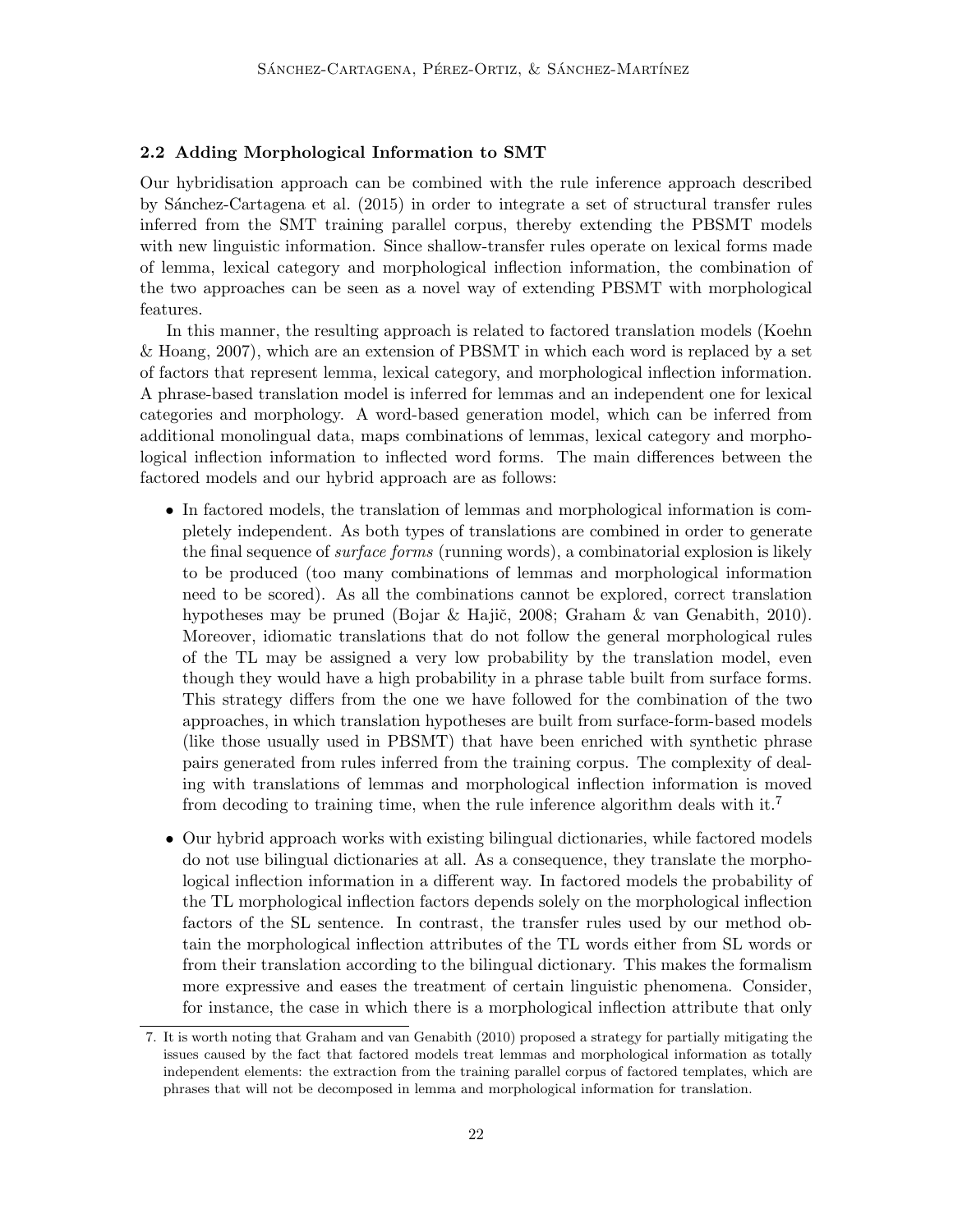exists in the TL (such as gender when translating English into Spanish or French). In our hybrid approach, the structural transfer rule for gender and number agreement between a noun and an adjective would assign the gender of the translation into the TL according to the bilingual dictionary of the SL noun to the TL noun and adjective. This type of rule can be inferred from a very small parallel corpus. In factored models, however, the translation model would presumably assign similar probabilities to TL noun-adjective sequences with both genders, and the success of the agreement would depend solely on the ability of the TL model to differentiate between them.

Other relevant approaches in which morphological attributes are integrated into the translation model of an SMT system can be found in literature. Green and DeNero (2012) define a new feature function that models morpho-syntactic agreements, while the factored language models (Kirchhoff & Yang, 2005) assign probabilities to TL sentences depending on their sequences of word forms and morphological features, among other factors. These approaches differ from the strategy presented in this paper mainly in that they do not perform a generalisation that enriches the translation model with translations of sequences of SL words unseen in the training corpus.

Riezler and Maxwell III (2006) went further and also added syntactic information to SMT. They developed a hybrid RBMT-SMT system which works as follows. The SL sentence is parsed with a lexical functional grammar (Riezler et al., 2002) to obtain an SL intermediate representation (IR). Then the SL IR is transferred into the TL IR by applying a set of probabilistic rules obtained from a parallel corpus. Each rule contains a set of scores inspired by those present in the phrase table of a PBSMT system. Finally, the TL sentence is generated from the TL IR. Since an SL sentence can be parsed in many different ways and many different TL IRs can be generated by applying different rules, a TL model is also used in addition to the aforementioned phrase-table-like features. All these features are finally combined by means of a log-linear model, and their weights are optimised by means of minimum error rate training (Och, 2003) as in SMT. The results show that the grammar used was not able to completely parse half of the sentences of the test set (partial parse trees were obtained instead, but the resulting translation was much worse than the translation of fully parsed sentences), and considering only the sentences that could be fully parsed, there was no statistically significant improvement over a PBSMT system trained using the same data. However, a human evaluation showed an improvement of the grammaticality of the translations. The main differences between this proposal and ours are the following: first, the approach by Riezler and Maxwell III does not use existing bilingual dictionaries; and second, it uses syntactic information that allows the system to perform a deeper linguistic analysis at the expense of not being able to fully parse some input sentences, which results in a drop in translation performance. In contrast, our approach works with lexical categories and morphological inflection information and is more robust to ungrammatical input.

#### 2.3 Integrating Statistical Elements in RBMT

Regarding the enhancement of RBMT systems with statistical elements, it is worth noting that RBMT systems often use statistical methods for part-of-speech tagging (Cutting, Kupiec, Pedersen, & Sibun, 1992) and parsing (Federmann & Hunsicker, 2011). Besides these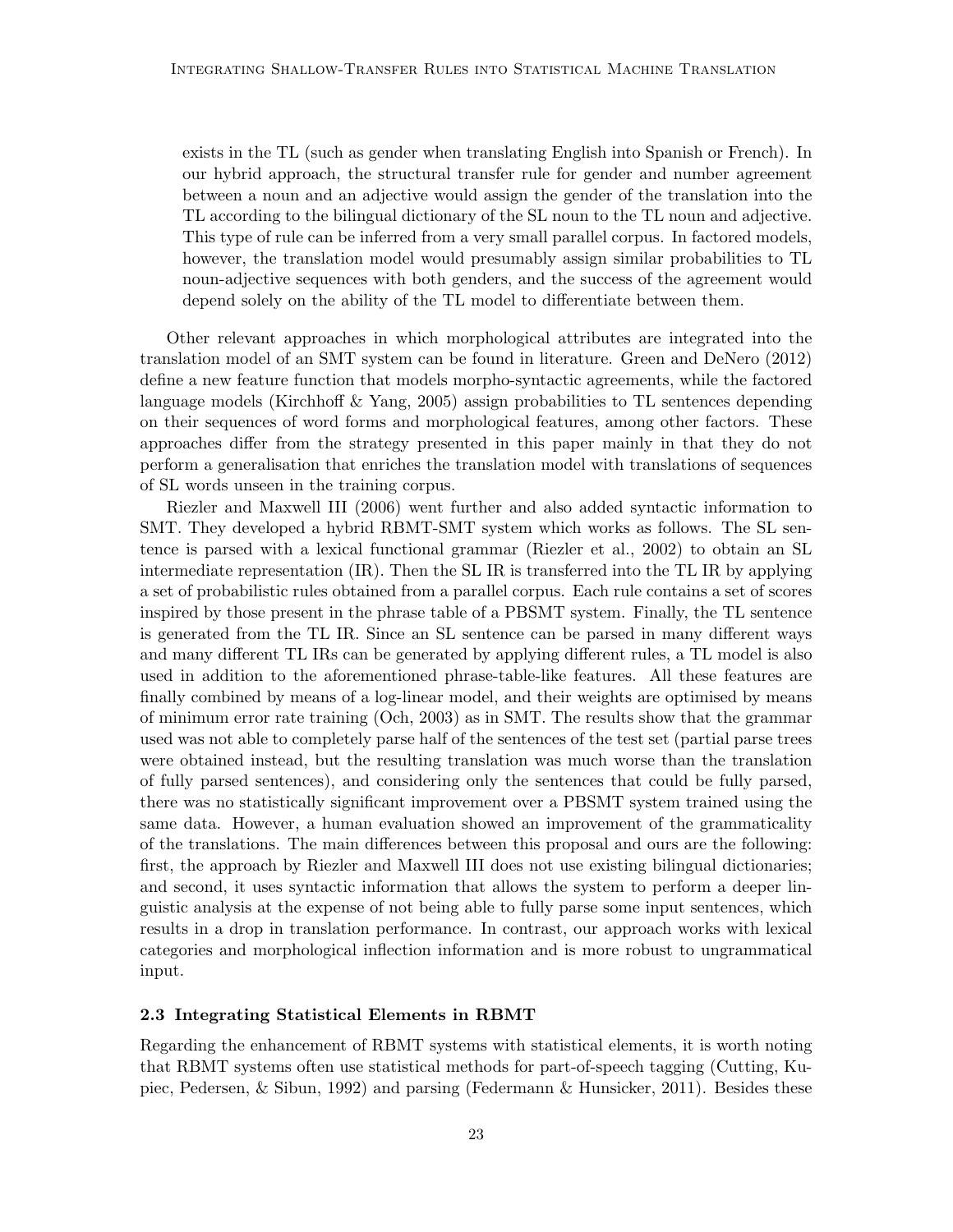components, other elements from SMT have been integrated into RBMT, causing greater changes in the RBMT architecture. For instance, multiple hypotheses can be generated in the transfer step, and the most probable one can then be chosen according to a TL model (Lavie, 2008; Carl, 2007). Another option is to use phrase pairs instead of transfer rules in the transfer step, but keep on using the RBMT analysis and generation modules (Crego, 2014). The approach by Riezler and Maxwell III (2006), discussed previously, also uses a TL model in order to choose among translations generated by applying rules, but it integrates more elements from SMT, such as the feature functions usually encoded in an SMT phrase table.

A different alternative consists of taking advantage of the full syntactic analysis performed by syntactic-transfer RBMT systems to create the structure of the TL sentence, and then insert phrase translations from a PBSMT phrase table in some nodes of the TL parse tree (Labaka, España-Bonet, Màrquez,  $\&$  Sarasola, 2014). As in SMT, the final translation is that with the maximum probability according to a TL model and to the scores in the phrase table from which the phrases inserted in the tree have been obtained. However, phrase reordering is not allowed, since the structure of the TL sentences is guided by the parse tree. This set-up has also been followed in systems proposed by other authors (Federmann et al., 2010; Zbib et al., 2012).

# 3. Enhancement of Phrase-Based SMT with Shallow-Transfer Linguistic Resources

If we have access to the inner working of the RBMT system, the correspondence between the SL segments of the input sentence and their translations can be computed without relying on statistical word alignments. In fact, it is not even necessary to translate the whole sentence with the RBMT system. The individual translation according to the bilingual dictionary of each word, and the translation of each segment that matches a shallow-transfer rule constitute the minimum set of bilingual phrases that ensures that all the linguistic information from the RBMT system has been extracted. Another advantage of this method over the approach by Eisele et al. (2008) lies in the fact that rules that match an SL segment but would not be applied by the shallow-transfer RBMT system because of its greedy operating mode are also taken into account.<sup>8</sup> Thus, our hybrid strategy first generates these synthetic phrase pairs from the RBMT linguistic data and the SL text to be translated, and then integrates them into the PBSMT models without further decomposition.

<sup>8.</sup> Consider, for instance, the English sentence I visited Bob and Alice's dog was sleeping to be translated into Spanish with a shallow-transfer RBMT system. Let us suppose that the following segments of the sentence match a shallow-transfer rule: I visited matches a rule that removes the personal pronoun (it can be omitted in Spanish), adds the corresponding preposition and generates visité  $a$ ; Bob and Alice's dog matches a rule that processes the Saxon genitive, adds the preposition and determiner needed in Spanish and generates el perro de Bob y Alice; and Alice's dog also matches a rule that processes the Saxon genitive when the noun phrase acting as owner contains a single proper noun, and generates el perro de Alice. When the RBMT engine chooses the rules to be applied in a left-to-right, longest match manner, it produces visité al perro de Bob y Alice estaba durmiendo, which means I visited Bob's dog and Alice was sleeping. The right translation, visité a Bob y el perro de Alice estaba durmiendo, can be obtained if the rule that matches Alice's dog is applied. If Eisele et al.'s (2008) method is applied to build a hybrid system, the phrase pairs from the correct translation I visited Bob – visite a Bob and Alice's dog was sleeping – el perro de Alice estaba durmiendo would not be extracted.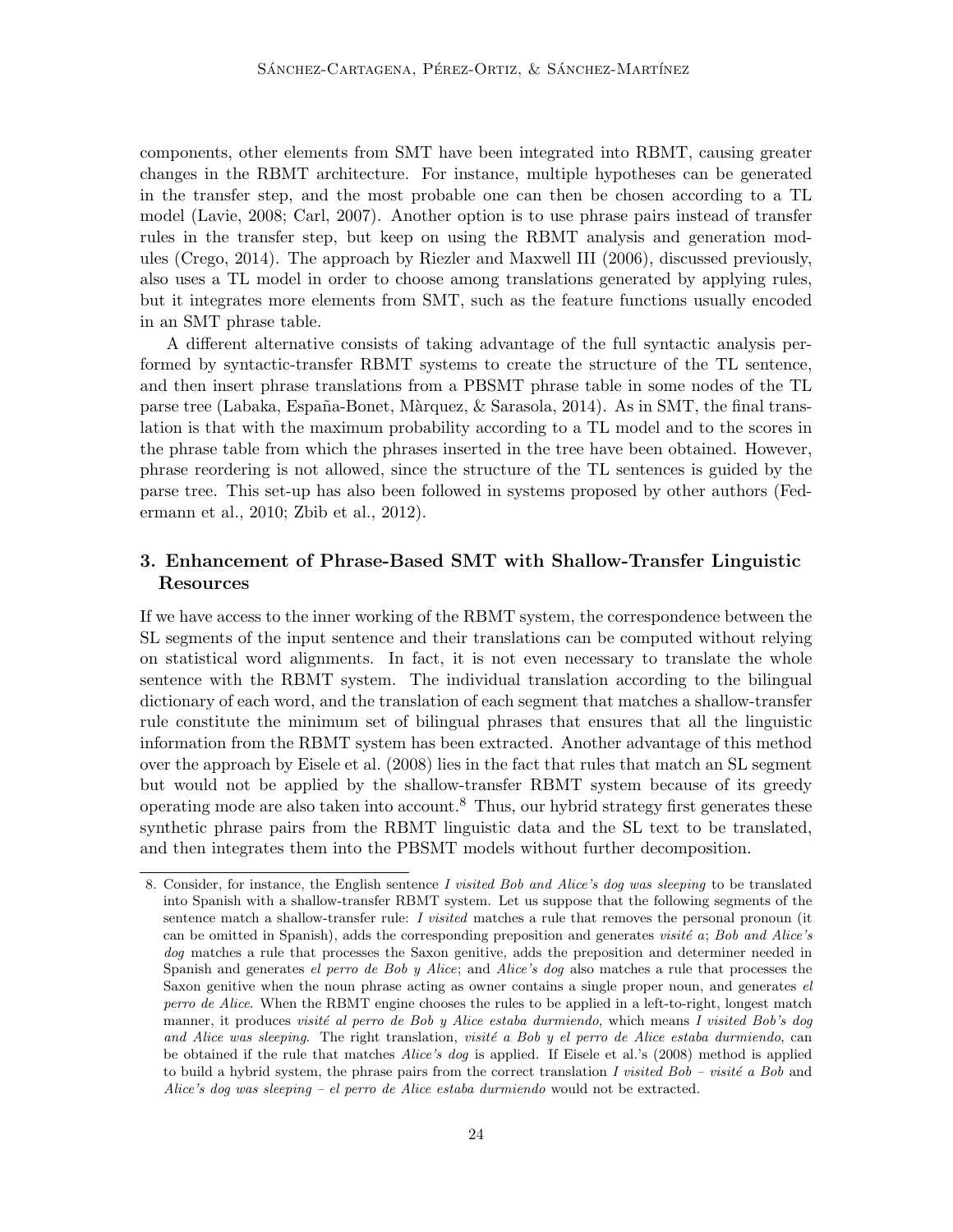#### 3.1 Generation of Synthetic Phrase Pairs

The way in which the synthetic phrase pairs are generated differs depending on which linguistic resources —bilingual dictionaries or shallow-transfer rules— are used. To generate bilingual phrase pairs from the bilingual dictionary, all the SL surface forms recognised by the shallow-transfer RBMT system and their corresponding SL IRs are listed; then, these SL IRs are translated with the bilingual dictionary to obtain their corresponding TL IRs; finally, the corresponding TL word forms are obtained by means of the RBMT generation module.<sup>9</sup> For instance, for the generation of phrase pairs from the English→Spanish bilingual dictionary in the Apertium RBMT platform, mappings between SL surface forms and lexical forms such as *houses – house*  $N$ -num: pl and *however – however* ADV are generated. They are then translated into the TL by the bilingual dictionary: the resulting phrase pairs are houses – casas and however – sin embargo. Since dictionaries may contain multi-word units, the phrase pairs generated may contain more than one word on both (SL and TL) sides. Note that, unlike in the method by Eisele et al. (2008), the sentences to be translated are not used. Thus, the generation of phrase pairs from the bilingual dictionary only needs to be performed once rather than each time a new text is to be translated.

Bilingual phrase pairs matching structural transfer rules are generated in a similar way, but using the SL text to be translated. Thus, this process is repeated each time a new text is to be translated with the hybrid system.<sup>10</sup> First, its SL sentences are analysed in order to obtain their SL IRs, and then the sequences of lexical forms that match a structural transfer rule are passed through the rest of the RBMT pipeline to obtain their translations. If a sequence of SL lexical forms is matched by more than one structural transfer rule, they are used to generate as many bilingual phrase pairs as the different rules it matches. This differs from the way in which Apertium translates, since in these cases only the longest rule would be applied.

Let us suppose the English sentence *My little dogs run fast* to be translated into Spanish. It is analysed by Apertium as the following sequence of lexical forms:  $my$  POSP-p:1.num:pl, little ADJ, dog N-num: pl, run VERB-t: inf, fast ADV.<sup>11</sup> If the RBMT system only contained two rules, one that performs the swapping and number and gender agreement between an adjective and the noun after it, and another that matches a determiner followed by an adjective and a noun, swaps the adjective and the noun and makes the three words to agree in gender and number, the segments *little* ADJ dog N-num:pl and  $my$  POSP-p:1.num:pl little ADJ dog N-num:pl would be used to generate the following bilingual phrase pairs: little dogs – perros pequeños and my little dogs – mis perros pequeños.

<sup>9.</sup> If the TL IR contains missing values for morphological inflection attributes, a different TL phrase for each possible value of the attribute is generated. For instance, from the mapping between the SL (English) word form *beautiful* and the SL lexical form *beautiful* ADJ-num:sg two English→Spanish phrase pairs are generated: beautiful – bonito and beautiful – bonita; in the first phrase the adjective beautiful has been translated as masculine, whereas in the second case it has been translated as feminine.

<sup>10.</sup> This step can be carried out without dramatically reducing decoding efficiency thanks to the fact that many steps of the Apertium translation pipeline are implemented with partial finite-state transducers (Roche & Schabes, 1997) and are able to process tens of thousands of words per second in an average desktop computer (Forcada et al., 2011, §4.1).

<sup>11.</sup> The meaning of the abbreviations used to represent lexical categories are:  $POSP =$  possessive pronoun;  $ADJ =$  adjective;  $N =$  common noun;  $VERB =$  verb; and  $ADV =$  adverb. Regarding morphological inflection information,  $p:1 = first \text{ } person$ ,  $num:p1 = plural \text{ } number \text{ } and \text{ } t:inf = infinite \text{ } mood.$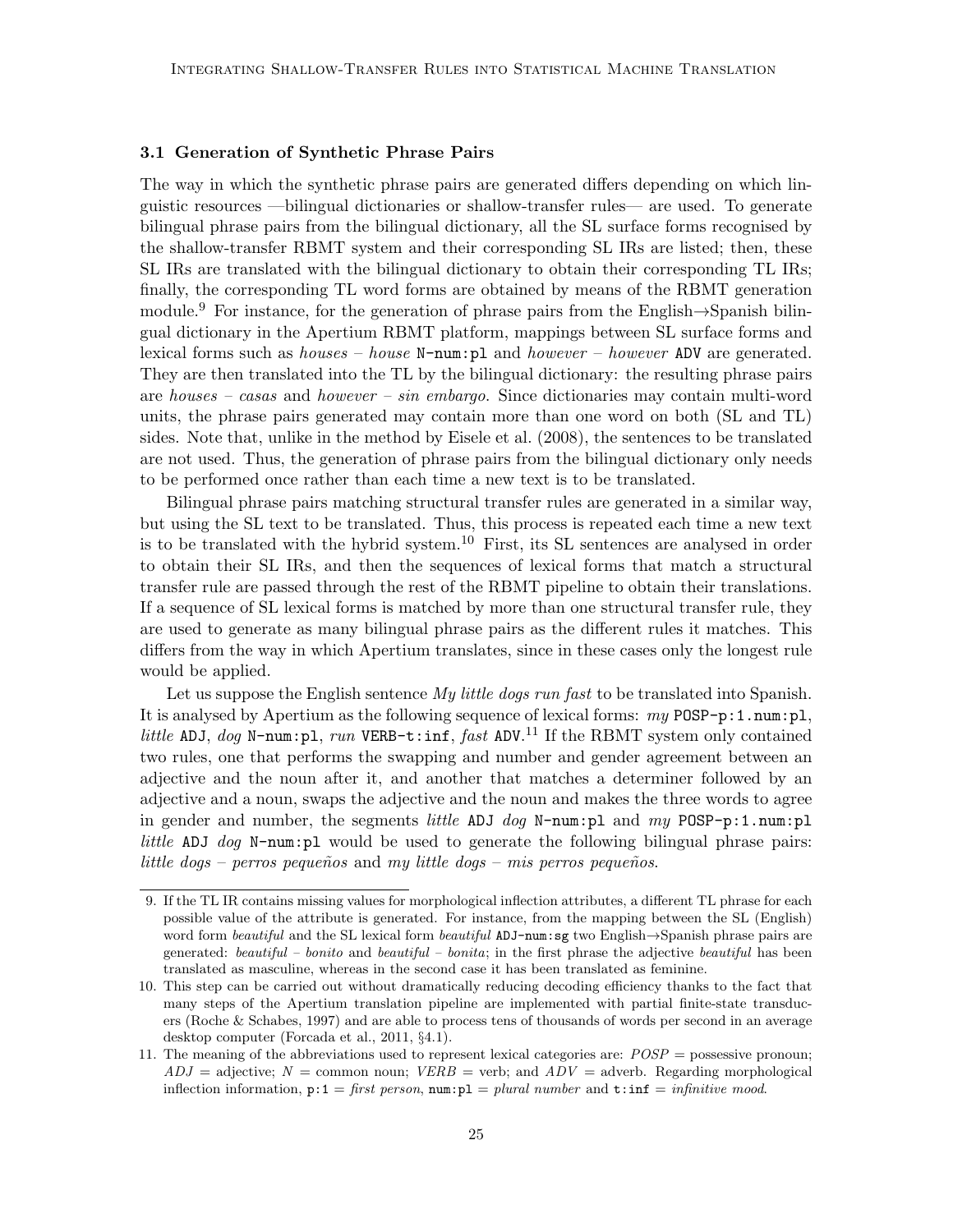Note that, unlike the generation of bilingual phrases from the bilingual dictionary, the generation of bilingual phrase pairs from the shallow-transfer rules is guided by the text to be translated.<sup>12</sup> We decided to do this in order to make the approach computationally feasible and avoid meaningless phrases. Consider, for instance, the rule which is triggered by a determiner followed by an adjective and a noun in English. Generating all the possible phrase pairs virtually matching this rule would involve combining all the determiners in the dictionary with all the adjectives and all the nouns, causing the generation of many meaningless phrases, such as the wireless boy – el niño inalámbrico.

All the phrase pairs generated are assigned a frequency of 1, since they have not been generated from an actual parallel corpus. These frequencies are used to score the phrase pairs, as described in the next section.

#### 3.2 Scoring the Synthetic Phrase Pairs

PBSMT systems usually attach 4 scores (Koehn, 2010, Sec. 5.3) to every phrase pair in the phrase table (translation model): source-to-target and target-to-source phrase translation probabilities and source-to-target and target-to-source lexical weightings. The source-totarget translation probability  $\phi(t|s)$  of a phrase pair  $(s, t)$  is usually computed by means of Eq. (1), where count  $\cdot$  stands for the frequency of a phrase pair in the list of phrase pairs extracted from the training parallel corpus.

$$
\phi(t|s) = \frac{\text{count}(s, t)}{\sum_{t_i} \text{count}(s, t_i)}\tag{1}
$$

The purpose of lexical weightings is to act as a back-off when scoring phrase pairs with a low frequency (Koehn, 2010, Sec. 5.3.3). The lexical weighting score of a phrase pair is usually computed as the product of the lexical translation probability of each source word and the target word to which it is aligned. Lexical translation probabilities are obtained from a lexical translation model estimated by maximum likelihood from the word alignments of the parallel corpus.

The values of these four scores for the synthetic phrase pairs can be calculated in different ways and this may affect the scores of the phrase pairs extracted from the original training corpus. In this respect, it is desirable that the scoring method applied to both synthetic and corpus-extracted phrase pairs increases the probability of those phrase pairs whose SL phrase are translated in the same way in the training corpus and by the RBMT system. In addition, the scoring method should also consider the frequency in the parallel corpus of the SL phrases when a translation performed by the RBMT system does not agree with that found in the training corpus. Finally, it is also desirable that the addition of the synthetic phrase pairs to the statistical models does not involve a big computational effort, since it is executed for every text to be translated.

<sup>12.</sup> If bilingual phrase pairs were generated from the segments from the training corpus that match a rule, the method would be less effective when dealing with data sparseness, since synthetic phrases generated from rules would only be available for the sequences of words present in the training corpus.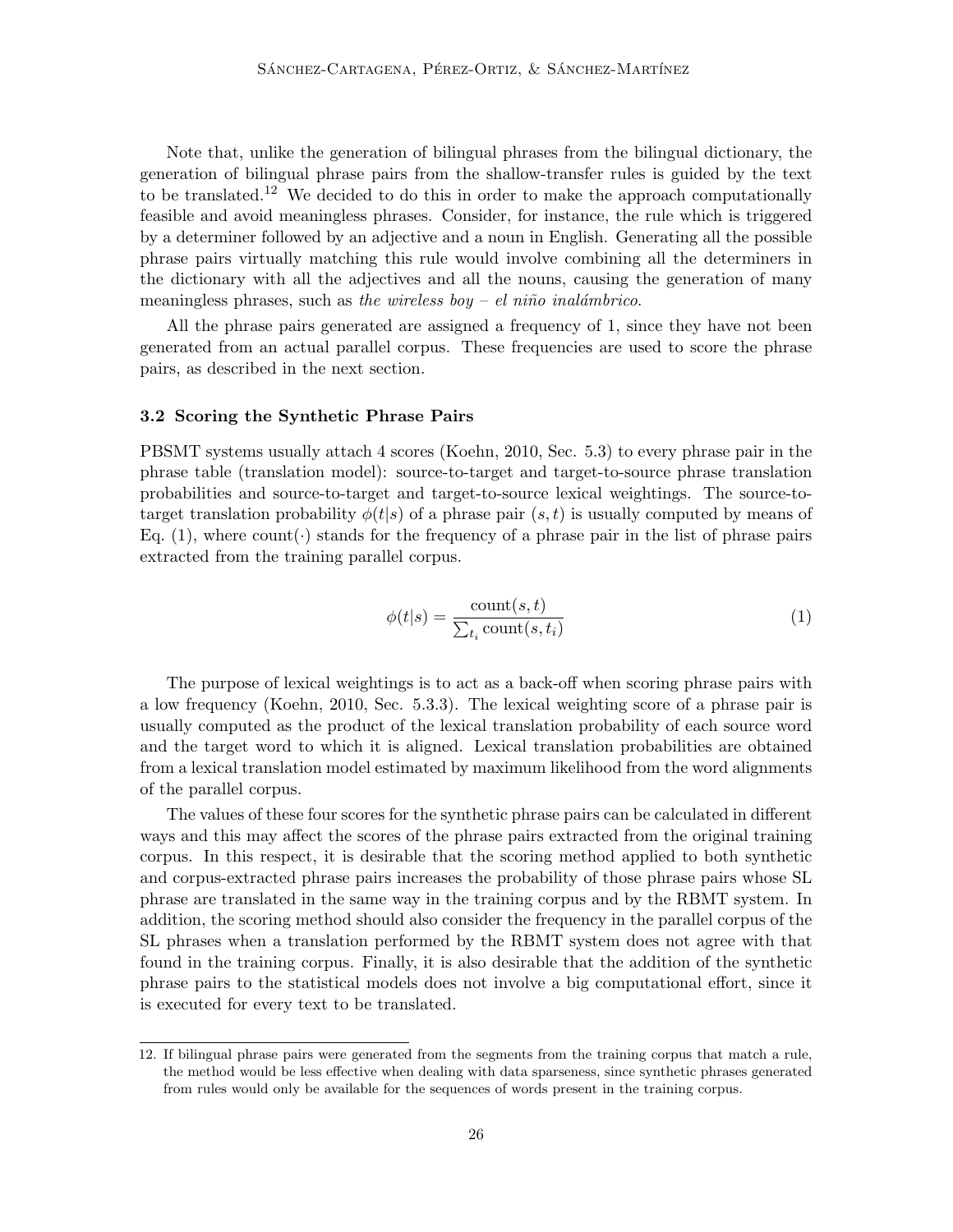In this section, we propose a method<sup>13</sup> for integrating the set of synthetic phrase pairs obtained from the RBMT data in the PBSMT system that meets the aforementioned requirements. The remainder of this section contains, in addition to our method, the description of other phrase scoring approaches that can be found in literature and their limitations.<sup>14</sup> All the strategies presented below have been evaluated as will be described in Section 4.

#### 3.2.1 Creating an Additional Phrase Table

One simple strategy for integrating the synthetic phrase pairs in the hybrid SMT system is that of putting them in an different (synthetic) phrase table, as Koehn and Schroeder (2007) propose in the context of domain adaptation. When the decoder builds hypotheses, it looks for phrase pairs in both phrase tables and if the same phrase pair is found in both, one instance from each phrase table is used to build the hypotheses. It is for this reason that some authors refer to this approach as *alternative decoding paths*. Each score in each phrase table receives a different weight during the tuning process, which should help the hybrid system to obtain the appropriate relative weighting of both sources of phrase pairs.

When this scoring strategy is used to integrate the synthetic phrase pairs into the PB-SMT models, the phrase translation probabilities in the synthetic phrase table are computed by means of Eq. (1), as is done with the phrase pairs extracted from the parallel corpus, and using the counts within the set of synthetic phrase pairs. The lexical weighting scores of each phrase pair are computed from a set of word alignments and a lexical translation model as described by Koehn (2010, §5.3.3). The lexical translation model to be used is estimated from a synthetic corpus generated only from the RBMT bilingual dictionary, as described in Section 3.1; the word alignments used are those obtained by tracing back the operations carried out by the RBMT engine.<sup>15</sup>

Since both phrase tables are computed in a totally independent way, the phrase translation probabilities of the phrase pairs which appear in both phrase tables are not increased in comparison with those of the phrase pairs that appear in only one of them. Consider, for instance, that the SL phrase  $a$  has two different translations according to the RBMT system: b and c. The source-to-target phrase translation probabilities in the synthetic phrase table

<sup>13.</sup> This method has already been described by Sánchez-Cartagena, Sánchez-Martínez, and Pérez-Ortiz (2011a); however, this is the first time it has been systematically compared to other scoring methods found in the literature and evaluated with automatically inferred rules.

<sup>14.</sup> Methods in which the relevance of the phrase tables being combined must be defined in advance (i.e., there is a primary and a secondary phrase table), such as fill-up (Bisazza, Ruiz, & Federico, 2011), are not described in this section and have not been evaluated. We leave the responsibility of adapting the relative relevance of both types of phrase pairs to the type of texts to be translated to the tuning step of the SMT training process.

<sup>15.</sup> The Apertium engine keeps track on each step of its translation pipeline of the input word from which each output word has been obtained. The path starting from each input SL surface form is then followed in order to obtain the TL surface form aligned to it. An exception is made when a step of the pipeline converts an input word into multiple output words or vice-versa. In that case, the words involved are left unaligned; this is done to avoid generating too many word alignments that could be incorrect. Let us suppose that the Spanish sentence Por otra parte mis amigos americanos han decidido venir is translated into English as On the other hand my American friends have decided to come by Apertium. The Spanish phrase Por otra parte is analysed by Apertium as a single lexical form. After being translated into English, it produces the segment on the other hand in the generation step. If the exception were not made, the SL word por would be aligned with the four TL words on, the, other and hand and the SL words otra and parte would also be aligned with the same set of TL words.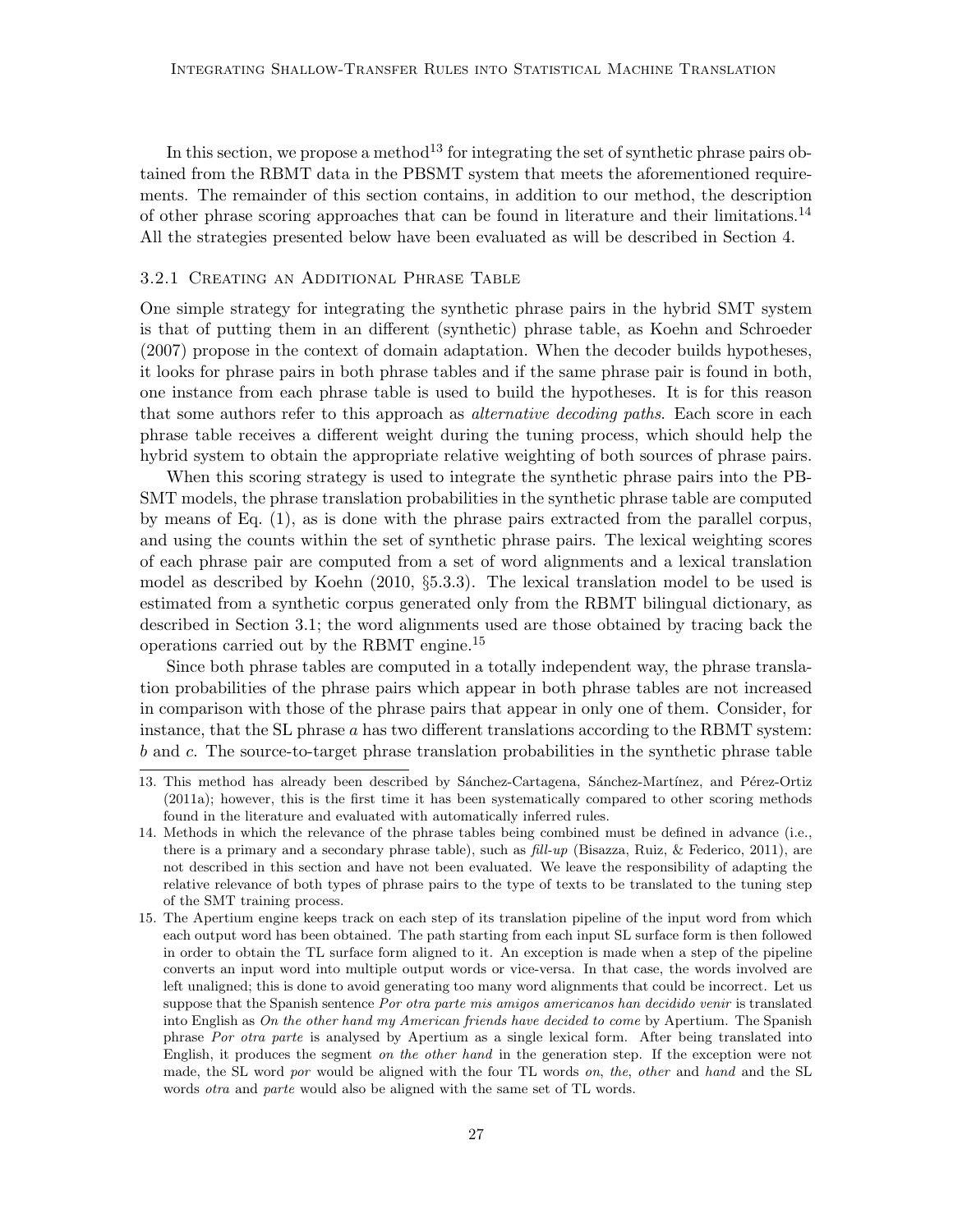for the resulting phrase pairs would be  $\phi_{\text{synth}}(b|a) = 0.5$  and  $\phi_{\text{synth}}(c|a) = 0.5$ . Let us also suppose that, after extracting phrase pairs from the parallel corpus, the phrase pairs  $(a, b)$ and  $(a, d)$  have the same frequency, and there are no other phrase pairs with a as a source. The resulting source-to-target phrase translation probabilities would be  $\phi_{\text{corpus}}(b|a) = 0.5$ and  $\phi_{\text{corpus}}(d|a) = 0.5$ . Although there is evidence that suggests that b is a more likely translation than  $c$  and  $d$ , the three translations have the same probability.

#### 3.2.2 Phrase Table Linear Interpolation

Alternatively, once the two phrase tables have been built, they can be linearly interpolated into a single one (Sennrich, 2012, §2.1). The scores attached to each phrase pair in the resulting phrase table are obtained as the linear interpolation of the value of the corresponding score in the corpus-extracted phrase table and in the synthetic phrase table. For instance, the source-to-target phrase translation probability is computed as shown in Eq. (2) below, in which count<sub>synth</sub> $(\cdot)$  is the frequency of a phrase pair in the list of phrase pairs generated from the RBMT system, count<sub>corpus</sub>( $\cdot$ ) is the frequency of a phrase pair in the list of phrase pairs extracted from the parallel corpus and  $\lambda_{\text{corpus}}$  and  $\lambda_{\text{synth}}$  are the weights for both phrase tables; obviously  $\lambda_{\text{corpus}} + \lambda_{\text{synth}} = 1$ . These weights are optimised by means of perplexity minimisation on a phrase table built from a development set (Sennrich, 2012,  $\S 2.4$ ).

$$
\phi(t|s) = \lambda_{\text{corpus}} \frac{\text{count}_{\text{corpus}}(s, t)}{\sum_{t_i} \text{count}_{\text{corpus}}(s, t_i)} + \lambda_{\text{synth}} \frac{\text{count}_{\text{synth}}(s, t)}{\sum_{t_i} \text{count}_{\text{synth}}(s, t_i)}
$$
(2)

This method, unlike that which uses two independent phrase tables and is described in Section 3.2.1, increases the phrase translation probability of the phrase pairs that appear in both phrase tables over those that are only present in one of them. For the phrase pairs  $(a, b)$ ,  $(a, c)$  and  $(a, d)$  mentioned above, the resulting probabilities would be  $\phi(b|a)$  $0.5\lambda_{\text{synth}} + 0.5\lambda_{\text{corpus}} = 0.5$ ;  $\phi(c|a) = 0.5\lambda_{\text{synth}}$ ; and  $\phi(d|a) = 0.5\lambda_{\text{corpus}}$ . However, this method does not use the frequency of the source phrases in the training corpus when interpolating the phrase tables. If the source phrase x is found only once in the training corpus, and it is aligned with  $y$ , but its only possible translation according to the RBMT system is z, the source-to-target phrase translation probabilities of both phrase pairs would be  $\phi(y|x) = \lambda_{\text{corpus}}$  and  $\phi(z|x) = \lambda_{\text{synth}}$ , respectively. If x were found 10000 times in the training corpus, and always translated as  $y$ , the probabilities would be exactly the same because the weights  $\lambda_{\text{corpus}}$  and  $\lambda_{\text{synth}}$  are the same for all the phrase pairs. However, the phrase pair  $(x, y)$  is much more reliable when it is found in the training corpus 10000 times than when it is found only once. If the probabilities in the resulting phrase table reflected this difference, the decoder would presumably be able to choose better phrase pairs and produce more reliable translations.

#### 3.2.3 Proposed Strategy: Directly Expanding the Phrase Table

One way of taking into account the absolute frequency of the different phrases in the training corpus is to join synthetic phrase pairs and corpus-extracted phrase pairs and calculate the phrase translation probabilities by means of relative frequency as usual. The source-totarget phrase translation probabilities of the resulting phrase table are therefore computed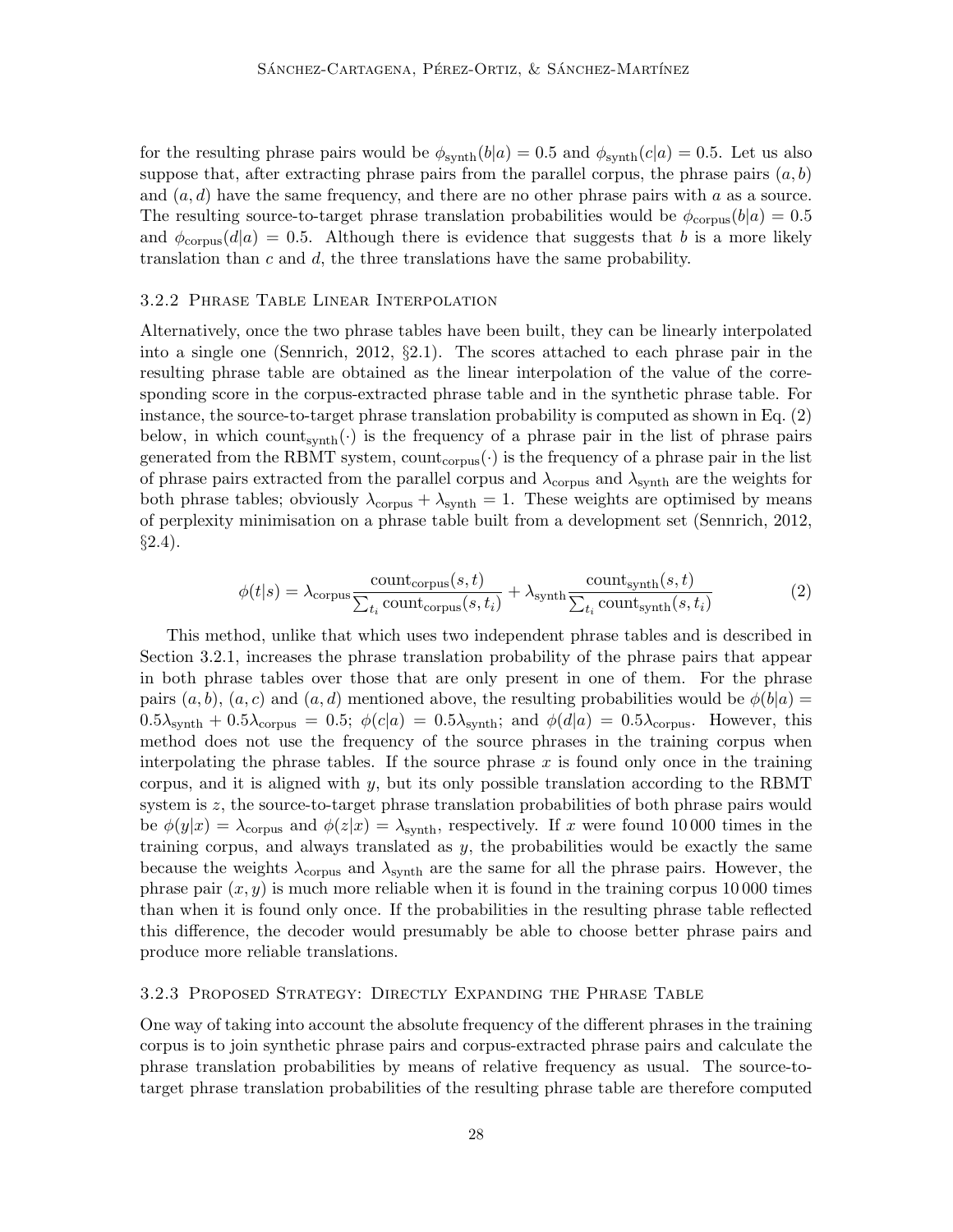as follows:

$$
\phi(t|s) = \frac{\text{count}_{\text{corpus}}(s, t) + \text{count}_{\text{synth}}(s, t)}{\sum_{t_i}(\text{count}_{\text{corpus}}(s, t_i) + \text{count}_{\text{synth}}(s, t_i))}
$$
(3)

Since count<sub>synth</sub> $\binom{\cdot}{0} = 1$  for all the synthetic phrase pairs, when a synthetic phrase pair share its SL side with a corpus-extracted phrase pair, the source-to-target phrase translation probability of the synthetic phrase pair may be too small compared to the phrase pair extracted from the training corpus.<sup>16</sup> Depending on the texts to be translated, it may be desirable for a synthetic phrase pair to have a higher phrase translation probability than a corpus-extracted phrase pair with the same SL side. In order to adapt their relative weight to the texts to be translated, an additional binary feature function that flags synthetic phrase pairs is added to the phrase table.<sup>17</sup>

The lexical weighting scores of the phrase table built with this combination method are obtained by using the same lexical translation model for both types of phrase pairs. The model (actually, one model for source-to-target and another model for target-to-source lexical weighting) is obtained from the concatenation of the training parallel corpus and the synthetic phrase pairs generated from the RBMT bilingual dictionary. The lexical weighting scores are then computed using the word alignments obtained by statistical methods for the corpus-extracted phrase pairs, as usual (Koehn, 2010, §5.2.1), and those obtained by tracing back the operations carried out in the different translation steps of Apertium for the synthetic phrase pairs (see Section 3.2.1).

#### 3.2.4 Augmenting the Training Corpus

Finally, the simplest approach involves appending the RBMT-generated phrase pairs to the training corpus and running the usual PBSMT training algorithm. Unlike in the previous approaches, this improves the alignments of the original training corpus and enriches the lexicalised reordering model (Koehn, 2010, §5.4.2), in addition to the phrase table. The phrase extraction algorithm (Koehn, 2010, §5.2.3) may, however, split the resulting bilingual phrase pairs into smaller units which may signify that multi-word expressions are not translated in the same way as they appear in the RBMT bilingual dictionary.

<sup>16.</sup> The same applies to phrase pairs that share their TL side and the target-to-source phrase translation probability.

<sup>17.</sup> In order to take into account the absolute frequencies in the parallel corpora from which the two phrase tables to be combined have been obtained, Sennrich (2012, §4.2) proposes the weighted counts interpolation method, which is similar to that presented in this paper. There are two main differences between both approaches. Firstly, in order to adapt the weight of both types of phrases to the texts to be translated, the weighted counts approach multiplies the frequency of each phrase pair by a factor before building the phrase table; depending on the origin of the phrase, a different factor is used. On the contrary, our method adds a binary feature function to the phrase table. And secondly, the weighted counts approach optimises the factors that determine the relative weight of each type of phrase pair by means of perplexity minimisation on a phrase table built from a development set (Sennrich, 2012, §2.4) in isolation, i.e., with no connection to the rest of the elements present in the log-linear model. In contrast, the new method optimises the weight of the binary feature function together with the rest of the elements in the log-linear model during the tuning process. Given the poor results obtained by the phrase table interpolation method —in which the weights are also optimised by means of perplexity minimisation— in the experiments reported in Section 4.2, weighted counts has not been included in the experimental setup.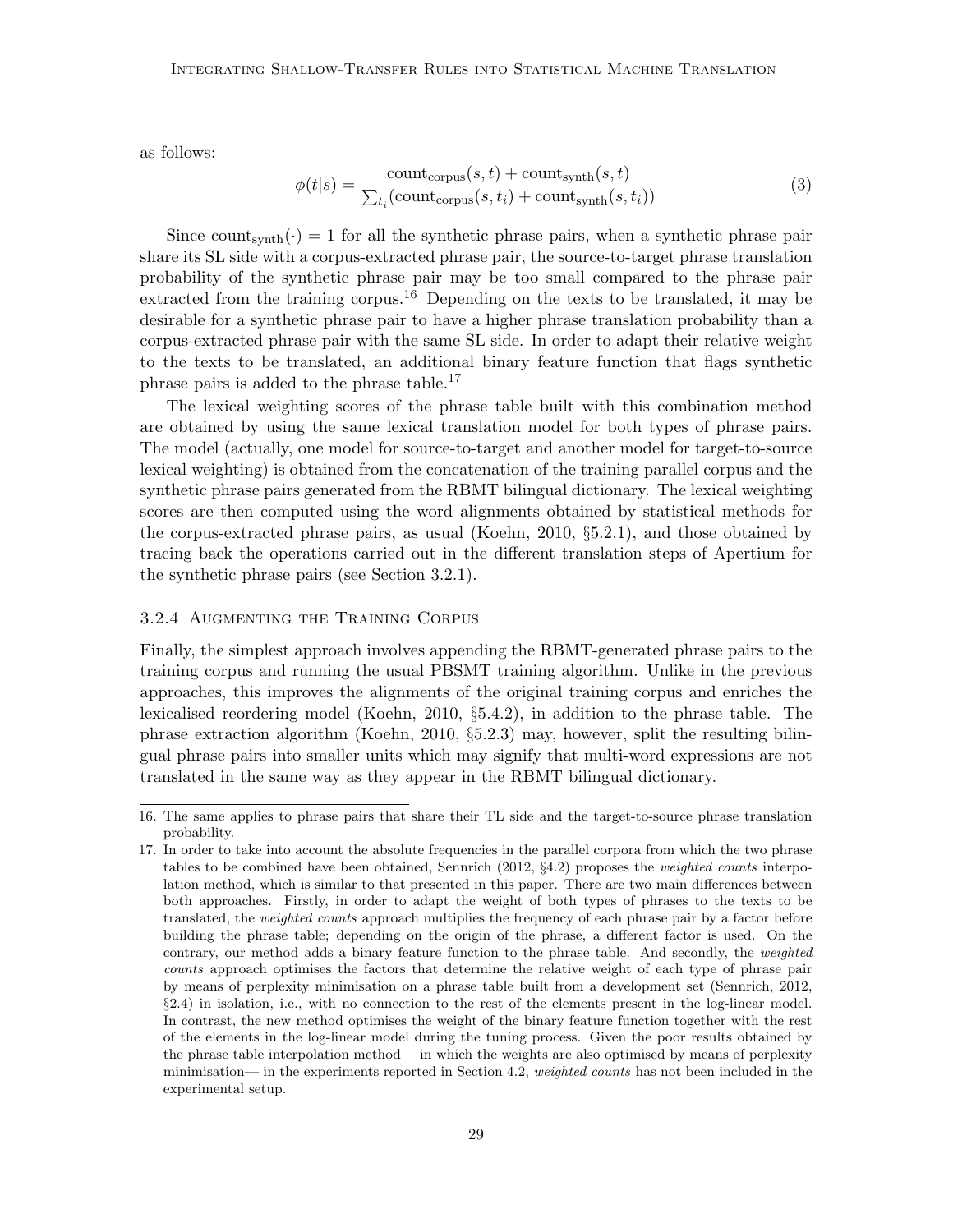Although this strategy is not feasible in a real-world environment because of the computational cost of word aligning the whole training corpus for each document to be trans- $\lbrack \det d \rbrack$ <sup>18</sup> it is worth evaluating it because it is the only strategy that enriches the data from which the lexicalised reordering model is obtained.

# 4. Evaluation with Hand-Crafted Resources

A set of experiments whose objective was evaluating the feasibility of the hybridisation strategy described in Section 3 when using hand-crafted linguistic resources in the Apertium RBMT platform has been conducted. We compare, for different language pairs, training corpus sizes and text domains, the translation quality achieved by a baseline PBSMT system, by the RBMT system from which the data is extracted, by Eisele et al.'s (2008) approach and by a set of hybrid systems using the phrase scoring alternatives described in Section 3.2.

#### 4.1 Experimental Setup

The language pairs used for evaluation are Breton $\rightarrow$ French<sup>19</sup> and English $\leftrightarrow$ Spanish.<sup>20</sup> Breton→French has been chosen because it has the problem of resource scarceness: there are only around 60 000 parallel sentences available for this pair (Tyers, 2009; Tiedemann,  $2012$ ). English $\leftrightarrow$ Spanish have been chosen because they have a wide range of parallel corpora available and this allows us to perform both in-domain and out-of-domain evaluations. Moreover, as Spanish is a highly inflected language and English is not, the results for both directions of the English↔Spanish language pair allow us to evaluate in detail the impact of the hybrid strategy in the translation of highly inflected languages.

The translation model of the PBSMT systems for English $\leftrightarrow$ Spanish has been trained on the Europarl parallel corpus (Koehn, 2005) version 5;  $^{21}$  the TL model has been trained on the same corpus. In both cases, the Q4/2000 portion has been set aside for evaluation purposes. Different subsets of the parallel corpus with different number of sentences have been used to build the systems; however, in all cases the language model was trained on the whole TL side of the Europarl corpus. These subsets have been randomly chosen in such a way that larger corpora include the sentences in the smaller ones. The different subcorpora contain 10 000, 40 000, 160 000, 600 000 and 1 272 260 sentences; the latter corresponds to the whole training corpus.

Regarding Breton→French, the translation model has been built using the only freelyavailable parallel corpus for this language pair (Tyers, 2009; Tiedemann, 2012), which contains short sentences from the tourism and computer localisation domains. Different training corpus sizes have been used too, namely 10 000, 25 000 and 54 196 parallel sentences. The latter corresponds to the whole corpus except for the subsets reserved for tuning and testing. As in the English→Spanish language pair, sentences have been randomly chosen in such a way that larger corpora include the sentences in the smaller ones. The TL model

<sup>18.</sup> Recall that a different set of synthetic phrase pairs is generated for each SL text to be translated.

<sup>19.</sup> There is not French→Breton RBMT system in the Apertium platform.

<sup>20.</sup> The symbol  $\rightarrow$  means that the first language acts as the second one as the TL. The symbol  $\leftrightarrow$  means that the evaluation has been performed in both translation directions.

<sup>21.</sup> http://www.statmt.org/europarl/archives.html#v5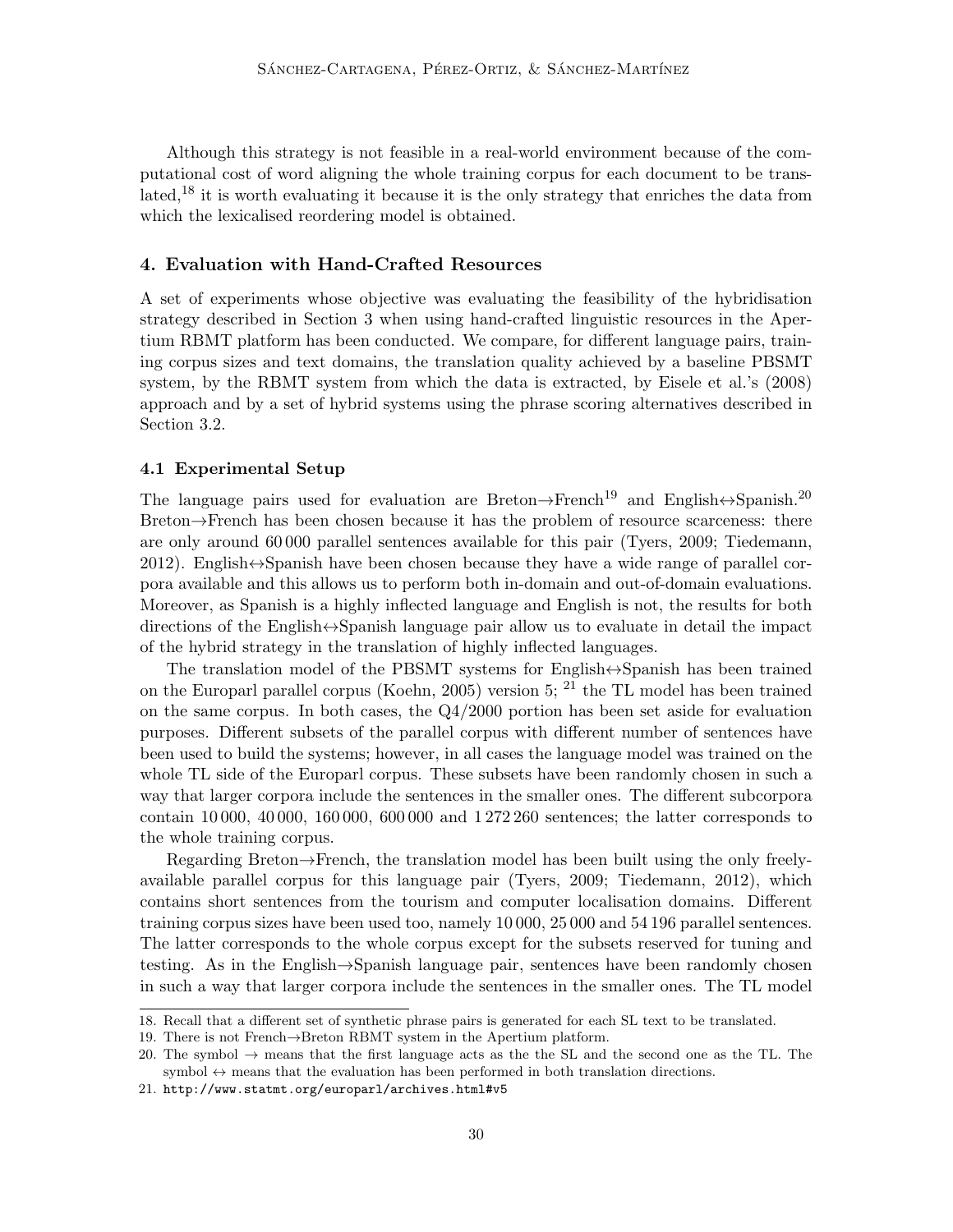has been learnt from a monolingual corpus built by concatenating the target side of the whole parallel training corpus and the French Europarl corpus provided for the WMT 2011 shared translation task.<sup>22</sup>

Although there are larger monolingual corpora available for the target languages included in the evaluation setup, they have not been used because our experiments are focused on evaluating the impact of the RBMT data on the PBSMT translation model. By learning the TL model from a monolingual corpus that does not exceed the size of the biggest parallel corpus used in the experiments, the risk that a huge language model will overshadow the impact of the RBMT data on the SMT translation model is reduced. Note that, in a real-world environment, the size of the TL model may need to be limited if the hybrid MT system is required to have a reduced memory footprint, for example, because it is going to be executed in a handheld device. $^{23}$ 

Breton→French systems were tuned using 3 000 parallel sentences randomly chosen from the available parallel corpus and evaluated using another randomly chosen subset of the same size; obviously both subsets were not used for training. Only an in-domain evaluation could be performed for this language pair. Regarding English $\leftrightarrow$ Spanish, both in-domain and out-of-domain evaluations have been carried out. The former was performed by tuning the systems with 2 000 parallel sentences randomly chosen from the Q4/2000 portion of Europarl v5 corpus (Koehn, 2005) and evaluating them with 2 000 random parallel sentences from the same portion of the corpus; special care was taken to avoid the overlapping between the test and tuning sets. The out-of-domain evaluation was performed by using the *newstest2008* set for tuning and the *newstest2010* test for testing; both sets belong to the news domain and are distributed as part of the WMT 2010 shared translation task.<sup>24</sup> Table 1 summarises the data concerning the corpora used in the experiments. Sentences that contain more than 40 tokens were removed from all the parallel corpora, as is customary, in order to avoid problems with the word alignment tool GIZA++ (Och & Ney, 2003).<sup>25</sup>

All the experiments were carried out with release 2.1 of the free/open-source PBSMT system Moses (Koehn et al., 2007) together with the SRILM language modelling toolkit (Stolcke, 2002), which was used to train a 5-gram language model using interpolated Kneser-Ney discounting (Goodman & Chen, 1998). Word alignments were computed by means of  $GIZA++$  (Och & Ney, 2003). The weights of the different feature functions were optimised by means of minimum error rate training (Och, 2003). The parallel corpora were lowercased and tokenised before training, as were the test sets used to evaluate the systems.

The hand-crafted shallow-transfer rules and dictionaries were borrowed from the Apertium platform (Forcada et al., 2011). In particular, the engine and the linguistic resources for English↔Spanish, and Breton→French were downloaded from the Apertium Subversion

<sup>22.</sup> http://www.statmt.org/wmt11/translation-task.html

<sup>23.</sup> There are also more English⇔Spanish parallel corpora available, but they have not been used in the experiments because one of the main objectives of the hybrid approach presented in this paper, as pointed out in the introduction, is to alleviate the data sparseness problem in SMT.

<sup>24.</sup> http://www.statmt.org/wmt10/translation-task.html

<sup>25.</sup> Preliminary experiments showed that, when sentences contained more than 40 tokens, GIZA++ was not able to align some of them. Sentences with more than 40 tokens were also removed from the tuning and test sets in order to ensure that the approach by Eisele et al. (2008) is able to extract all the phrase pairs needed. Recall that this method needs to align the sentences in the test set with their RBMT translations.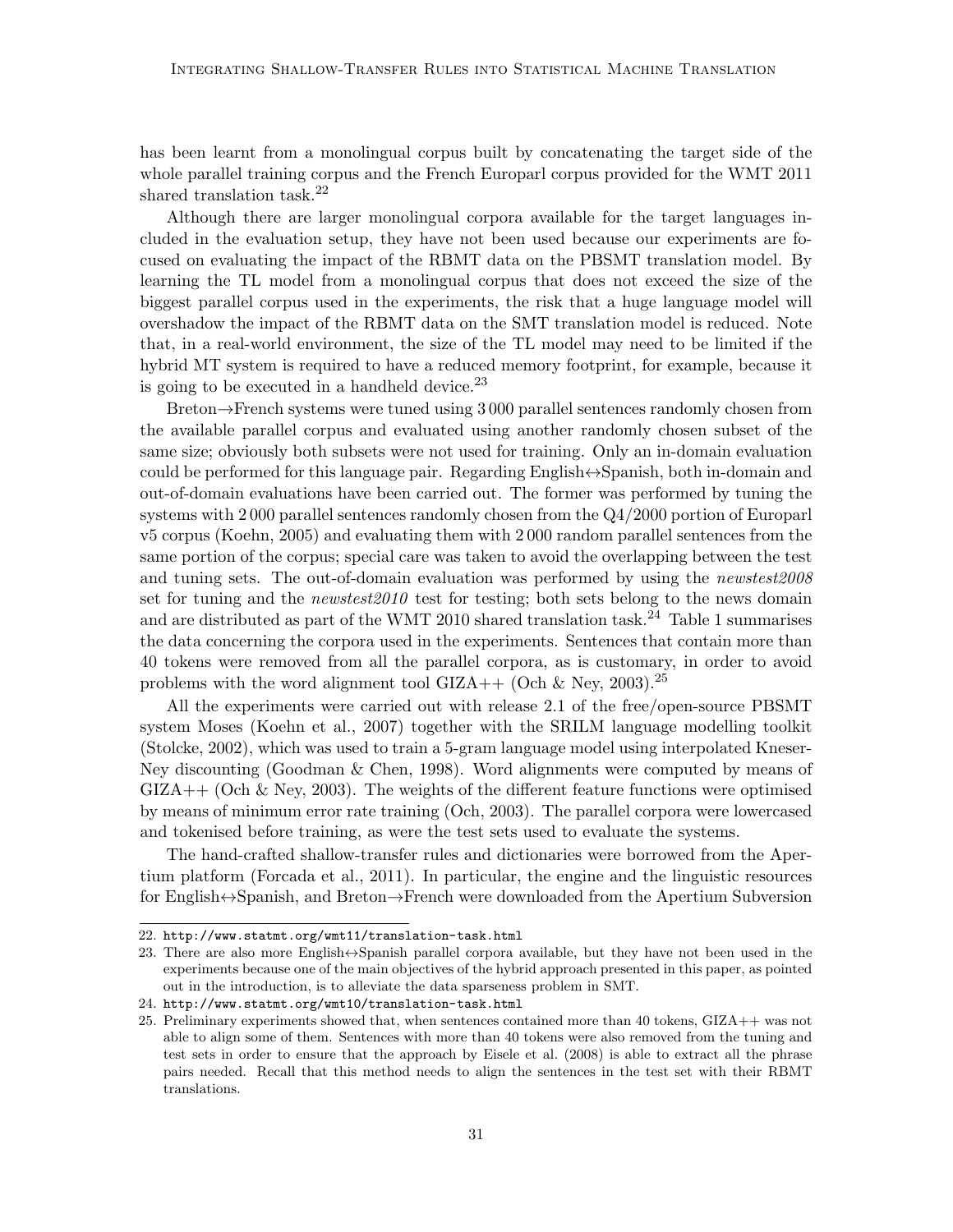| Corpus                                               | #sentences | Source           |                          | Target |                  |  |                |
|------------------------------------------------------|------------|------------------|--------------------------|--------|------------------|--|----------------|
|                                                      |            | #words           | $\#\text{voc}$           |        | $\#\text{words}$ |  | $\#\text{voc}$ |
| Language model (English)                             | 1650152    |                  |                          |        | 45712294         |  | 110018         |
| Language model (Spanish)                             | 1650152    |                  | $\overline{\phantom{0}}$ |        | 47734244         |  | 165896         |
|                                                      | 10000      | 209562           | 11561                    |        | 216 187          |  | 15884          |
|                                                      | 40 000     | 836 194          | 20883                    |        | 862789           |  | 30583          |
| training                                             | 160000     | 3341577          | 36798                    |        | 3452067          |  | 55584          |
|                                                      | 600 000    | 12546758         | 61654                    |        | 12971035         |  | 94315          |
|                                                      | 1272260    | 26 595 542       | 82585                    |        | 27 496 270       |  | 125813         |
| Europarl tuning                                      | 2000       | 42642            | $5\,157$                 |        | 43348            |  | 6411           |
| Europarl testing                                     | 2000       | 42 1 1 4         | 5080                     |        | 42661            |  | 6289           |
| newstest $2012$ tuning                               | 1732       | 34878            | 6 209                    |        | 36410            |  | 7085           |
| newstest $2013$ testing                              | 2215       | 48 367           | 7701                     |        | 50745            |  | 9277           |
| (a) English $\leftrightarrow$ Spanish                |            |                  |                          |        |                  |  |                |
| Corpus                                               | #sentences | Source           |                          |        | Target           |  |                |
|                                                      |            | $\#\text{words}$ | $\#\text{voc}$           |        | $\#\text{words}$ |  | $\#\text{voc}$ |
| $I_{\text{an} \text{ image} \text{ model}}$ (Exerch) | 9.041695   |                  |                          |        | 60.95659         |  | 15500          |

|                         |         | $T$ is $\sigma$ to $\sigma$ | $T$ v $\cup$ $\cup$ | 11.11    | $T$ v $\circ$ $\circ$ |
|-------------------------|---------|-----------------------------|---------------------|----------|-----------------------|
| Language model (French) | 2041625 |                             |                     | 60356583 | 155028                |
|                         | 10000   | 146 255                     | 16711               | 146 556  | 17588                 |
| training                | 25 000  | 365856                      | 27606               | 369396   | 28 3 3 3              |
|                         | 54 196  | 795045                      | 41 157              | 801780   | 40279                 |
| tuning                  | 3000    | 44586                       | 8340                | 45086    | 8.907                 |
| testing                 | 3000    | 43276                       | 8119                | 43419    | 8832                  |

(b) Breton→French

Table 1: Number of sentences, words, and size of the vocabulary of the training, tuning and test sets used in the experiments.

repository.<sup>26</sup> The Apertium linguistic data contains 326 228 entries in the English $\rightarrow$ Spanish bilingual dictionary, 284 English→Spanish shallow-transfer rules and 138 Spanish→English shallow-transfer rules. Regarding Breton→French, the bilingual dictionary contains 21 593 entries and there are  $254$  shallow-transfer rules.<sup>27</sup>

For each language pair, domain, and training corpus size, the following systems were built and evaluated:

• baseline: a standard PBSMT system.<sup>28</sup>

<sup>26.</sup> Revisions 24177, 22150 and 28674, respectively.

<sup>27.</sup> The transfer phase is split by Apertium in three steps (Forcada et al., 2011) for the language pairs we have used, and each step works with its own set of rules. Specifically, the Apertium linguistic data contains 216 chunker rules, 60 interchunk rules, and 7 postchunk rules for English→Spanish; 106 chunker rules, 31 interchunk rules, and 7 postchunk rules for Spanish→English; and 169 chunker rules, 79 interchunk rules and 6 postchunk rules for Breton→French.

<sup>28.</sup> With the same features as the baseline system of the WMT 2011 shared translation task: http://www. statmt.org/wmt11/baseline.html.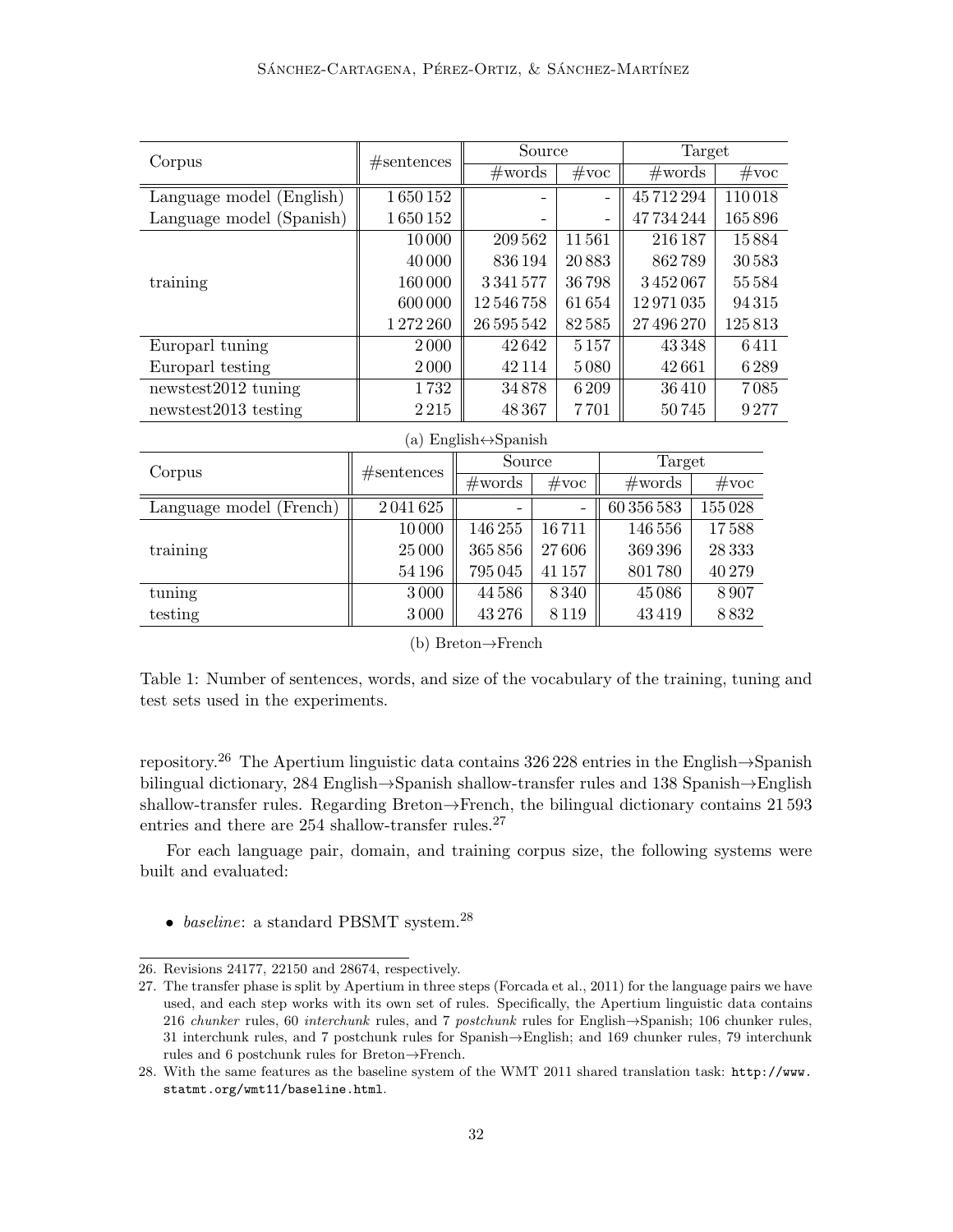- Apertium: the Apertium shallow-transfer RBMT engine, from which the dictionaries and transfer rules were borrowed.
- extended-phrase: the hybrid system described in Section 3 following the strategy for scoring the phrase pairs generated from the RBMT data described in Section 3.2.3.
- extended-phrase-dict: the same as above, but using only the dictionaries of the RBMT system (without shallow-transfer rules). The comparison between this system and extended-phrase permits the evaluation of the impact of the use of shallow-transfer rules.
- extended-corpus: the hybrid system described in Section 3 following the strategy used to score the synthetic phrase pairs which simply involves adding the synthetic phrase pairs to the training corpus (see Section 3.2.4).
- two-phrase-tables: the hybrid system described in Section 3 following the strategy used to score the synthetic phrase pairs based on two independent phrase tables (Koehn & Schroeder, 2007) (see Section 3.2.1).
- *interpolation*: the hybrid system described in Section 3 following the strategy used to score the synthetic phrase pairs based on the linear interpolation of two phrase tables (Sennrich, 2012, §2.1) (see Section 3.2.2). The interpolation weights were obtained by means of perplexity minimisation on a phrase table built from the tuning set.
- *Eisele*: the approach by Eisele et al. (2008), using the alignment model learnt from the training corpus to obtain the word alignments between the source sentences and the RBMT-translated sentences.

# 4.2 Results and Discussion

Figures 1–5 show the BLEU (Papineni, Roukos, Ward, & Zhu, 2002) automatic evaluation score for the systems evaluated; TER (Snover, Dorr, Schwartz, Micciulla, & Makhoul, 2006) and METEOR (Banerjee  $&$  Lavie, 2005) behave in a similar manner. In addition, the statistical significance of the difference between the BLEU, TER and METEOR scores obtained by the hybridisation approach *extended-phrase* (see Section 3.2.3) and those obtained by the other systems has been computed by means of paired bootstrap resampling (Koehn, 2004) ( $p \le 0.05$ ; 1000 iterations).<sup>29</sup> The results of this pair-wise comparison are reported in a table, included in each figure, in which each cell represents the reference system to which the approach *extended-phrase* is compared and the training corpus size; the table contains the results for the three evaluation metrics: BLEU (B), TER (T) and METEOR  $(M)$ . An arrow pointing upwards  $(\Uparrow)$  means that *extended-phrase* outperforms the reference system, an arrow pointing downwards  $(\Downarrow)$  means that the reference system outperforms extended-phrase, and an equal sign  $(=)$  means that the difference between both systems is not statistically significant.

<sup>29.</sup> Only the extended-phrase is compared to the other systems because it is expected to achieve the highest translation quality of the different hybrid approaches, as in theory it overcomes most of the limitations of the other approaches (see Section 3.2).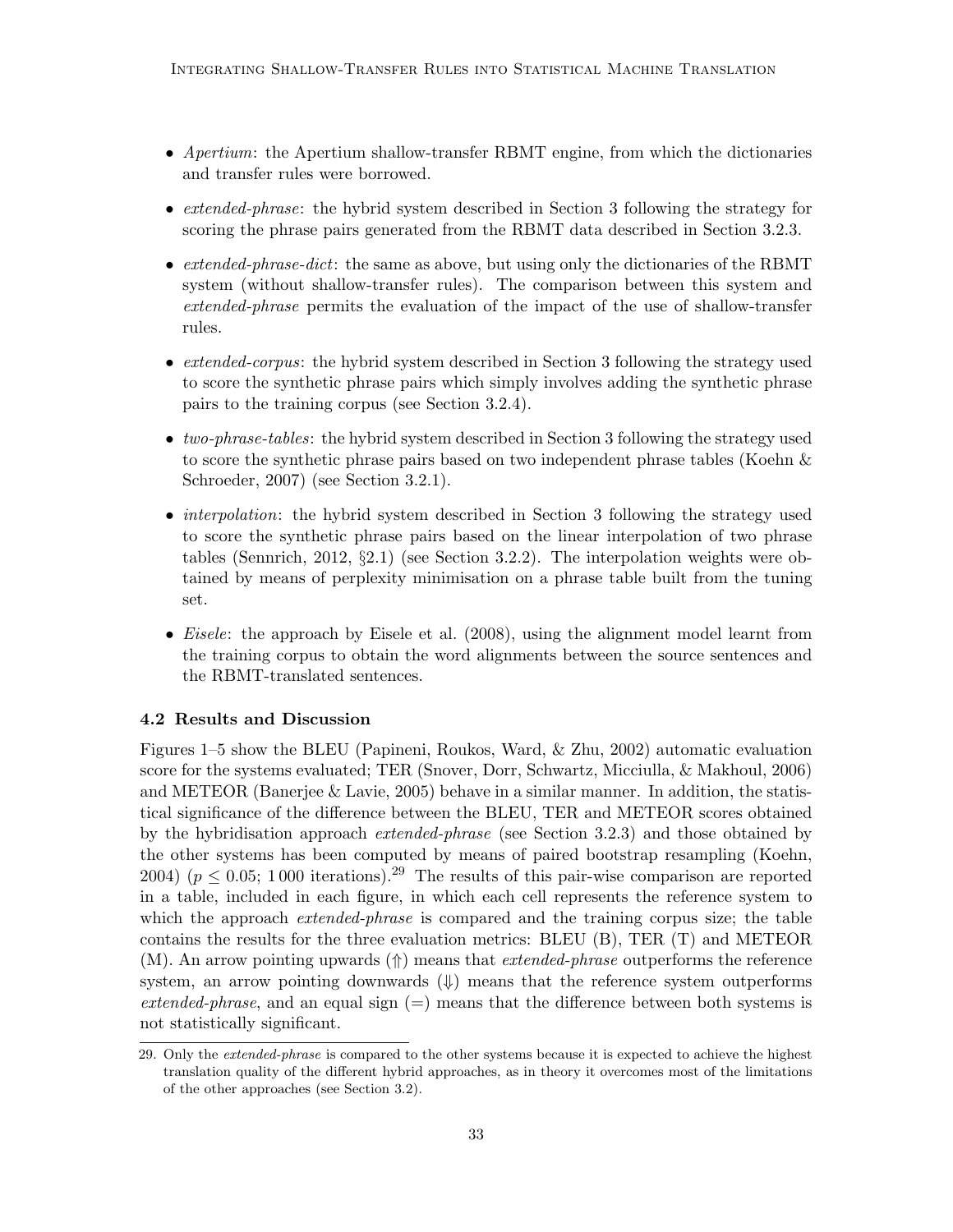

(b) Paired bootstrap resampling comparison ( $p \leq 0.05$ ; 1000 iterations) between *extended-phrase* and the other methods being evaluated (a method per row). Columns represent training corpus sizes and evaluation metrics: BLEU (B), TER (T) and METEOR (M).  $\Uparrow$  means that *extended-phrase* outperforms the reference method by a statistically significant margin,  $\psi$  means the opposite, and = means that there is no statistically significant difference between them.

Figure 1: For the English→Spanish in-domain evaluation, automatic evaluation scores obtained for the baseline PBSMT system, Apertium, the hybrid approaches described in Section 3.2, and the hybrid approach by Eisele et al. (2008). The table shows a pair-wise comparison with the system extended-phrase (see Section 3.2.3).

These results show that the hybrid approach described in Section 3 (extended-phrase) outperforms both the RBMT and the baseline PBSMT system by a statistically significant margin in different scenarios. Namely, when translating out-of-domain texts (texts whose domain is different from the domain of the parallel corpus used; this occurs for all training corpus sizes and language pairs) and when translating in-domain texts with an SMT system trained on a relatively small parallel corpus. Thus, as was found in literature (see Section 2),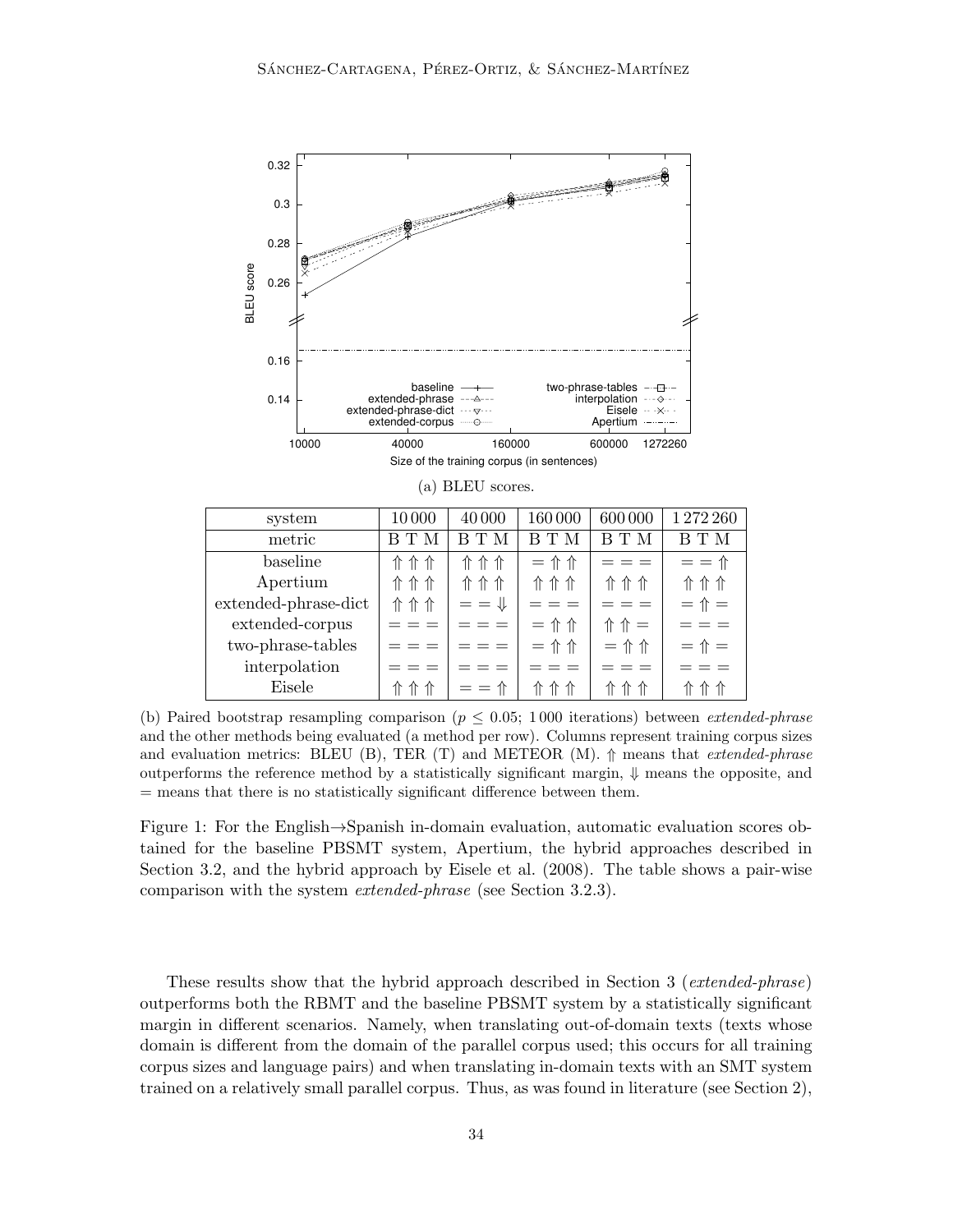

(b) Paired bootstrap resampling comparison ( $p \leq 0.05$ ; 1000 iterations) between *extended-phrase* and the other methods being evaluated (a method per row). Columns represent training corpus sizes and evaluation metrics: BLEU (B), TER (T) and METEOR (M).  $\Uparrow$  means that *extended-phrase* outperforms the reference method by a statistically significant margin,  $\psi$  means the opposite, and = means that there is no statistically significant difference between them.

Figure 2: For the English→Spanish out-of-domain evaluation, automatic evaluation scores obtained for the baseline PBSMT system, Apertium, the hybrid approaches described in Section 3.2, and the hybrid approach by Eisele et al. (2008). The table shows a pair-wise comparison with the system extended-phrase (see Section 3.2.3).

it is possible to confirm that shallow-transfer RBMT and PBSMT systems can be combined in a hybrid system that outperforms both of them.

With regard to the differences observed in the results for the in-domain and out-ofdomain evaluations, it is important to state that, for English↔Spanish, the out-of-domain tuning and test sets come from a general (news) domain and the RBMT data has been developed bearing in mind the translation of general texts (mainly news). In this case, Apertium-generated (synthetic) phrase pairs, which contain hand-crafted knowledge from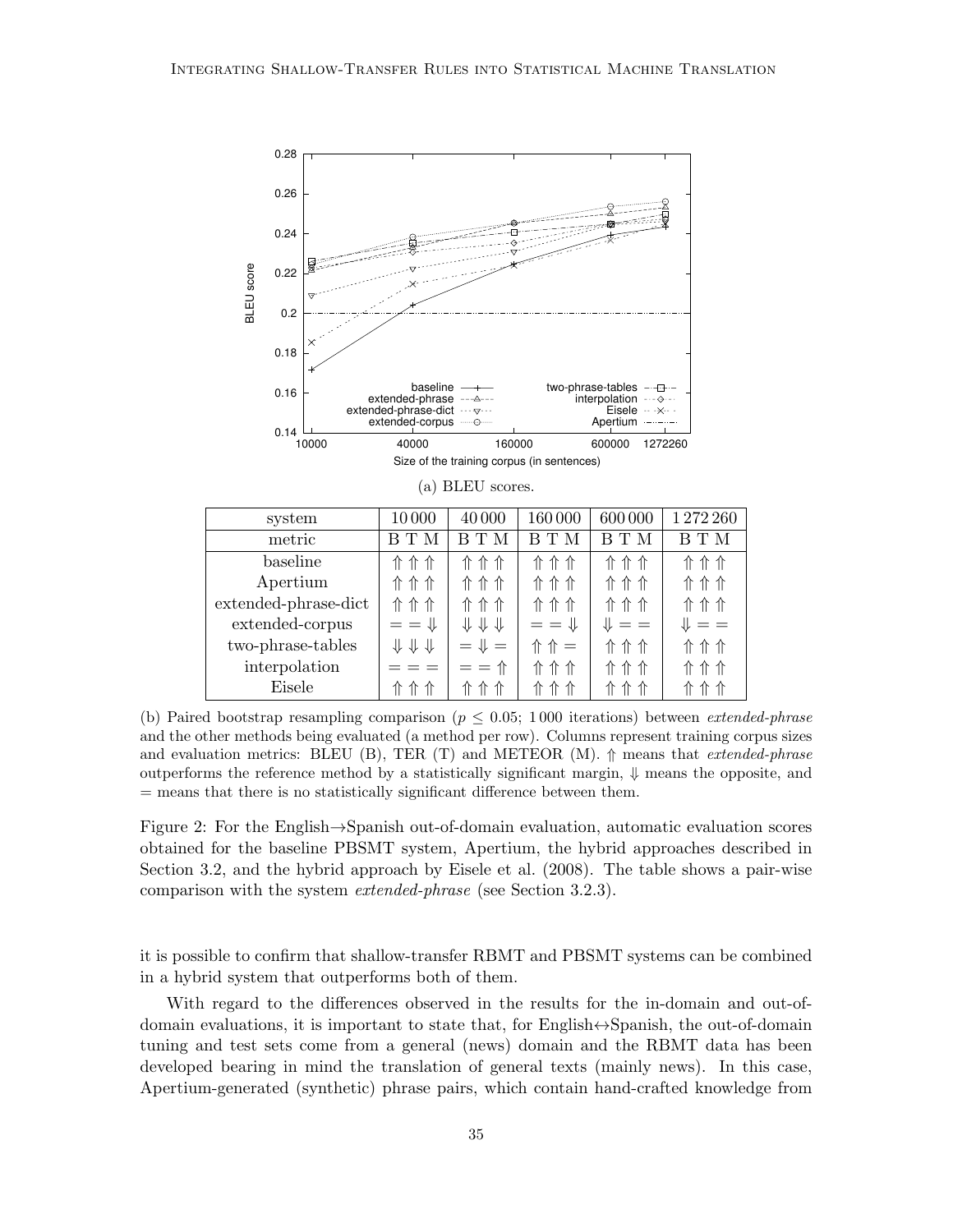

(b) Paired bootstrap resampling comparison ( $p \leq 0.05$ ; 1000 iterations) between *extended-phrase* and the other methods being evaluated (a method per row). Columns represent training corpus sizes and evaluation metrics: BLEU (B), TER (T) and METEOR (M).  $\Uparrow$  means that *extended-phrase* outperforms the reference method by a statistically significant margin,  $\Downarrow$  means the opposite, and = means that there is no statistically significant difference between them.

Figure 3: For the Spanish→English in-domain evaluation, automatic evaluation scores obtained for the baseline PBSMT system, Apertium, the hybrid approaches described in Section 3.2, and the hybrid approach by Eisele et al. (2008). The table shows a pair-wise comparison with the system extended-phrase (see Section 3.2.3).

a general domain, cover sequences of words in the input text which are not covered, or are sparsely found, in the original training corpus. Contrarily, the in-domain tests reveal that, as soon as the PBSMT system is able to learn some reliable information from the parallel corpus, the synthetic RBMT phrase pairs become useless because the in-domain test sets come from the specialised domain of parliament speeches. For Breton→French, given the small size of the corpus available, the hybrid approach outperforms both pure RBMT and PBSMT approaches in all the experiments performed.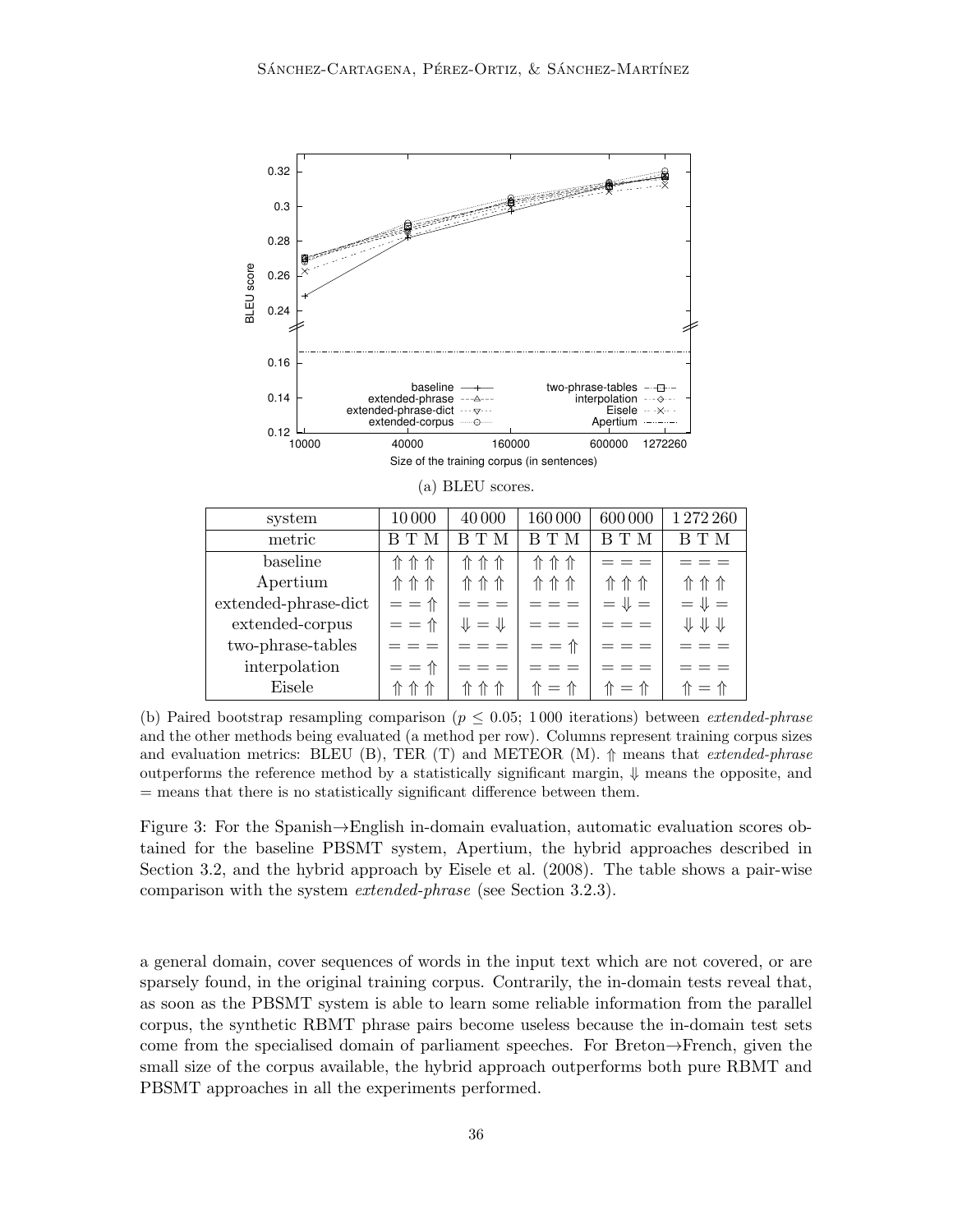

(b) Paired bootstrap resampling comparison ( $p \leq 0.05$ ; 1000 iterations) between *extended-phrase* and the other methods being evaluated (a method per row). Columns represent training corpus sizes and evaluation metrics: BLEU (B), TER (T) and METEOR (M).  $\Uparrow$  means that *extended-phrase* outperforms the reference method by a statistically significant margin,  $\Downarrow$  means the opposite, and = means that there is no statistically significant difference between them.

Figure 4: For the Spanish→English out-of-domain evaluation, automatic evaluation scores obtained for the baseline PBSMT system, Apertium, the hybrid approaches described in Section 3.2, and the hybrid approach by Eisele et al. (2008). The table shows a pair-wise comparison with the system extended-phrase (see Section 3.2.3).

An analysis of the proportion of synthetic phrase pairs included by the decoder in the final translation<sup>30</sup> for the different evaluation scenarios, depicted in figures  $6-8$ , confirms the reason for the differences between the in-domain and out-of-domain results. For each English $\leftrightarrow$ Spanish training corpus size and hybrid system, the proportion of synthetic phrases is higher in the out-of-domain evaluation.

<sup>30.</sup> If a synthetic phrase pair has also been obtained from the parallel corpus, it is not considered as synthetic in figures 6–8.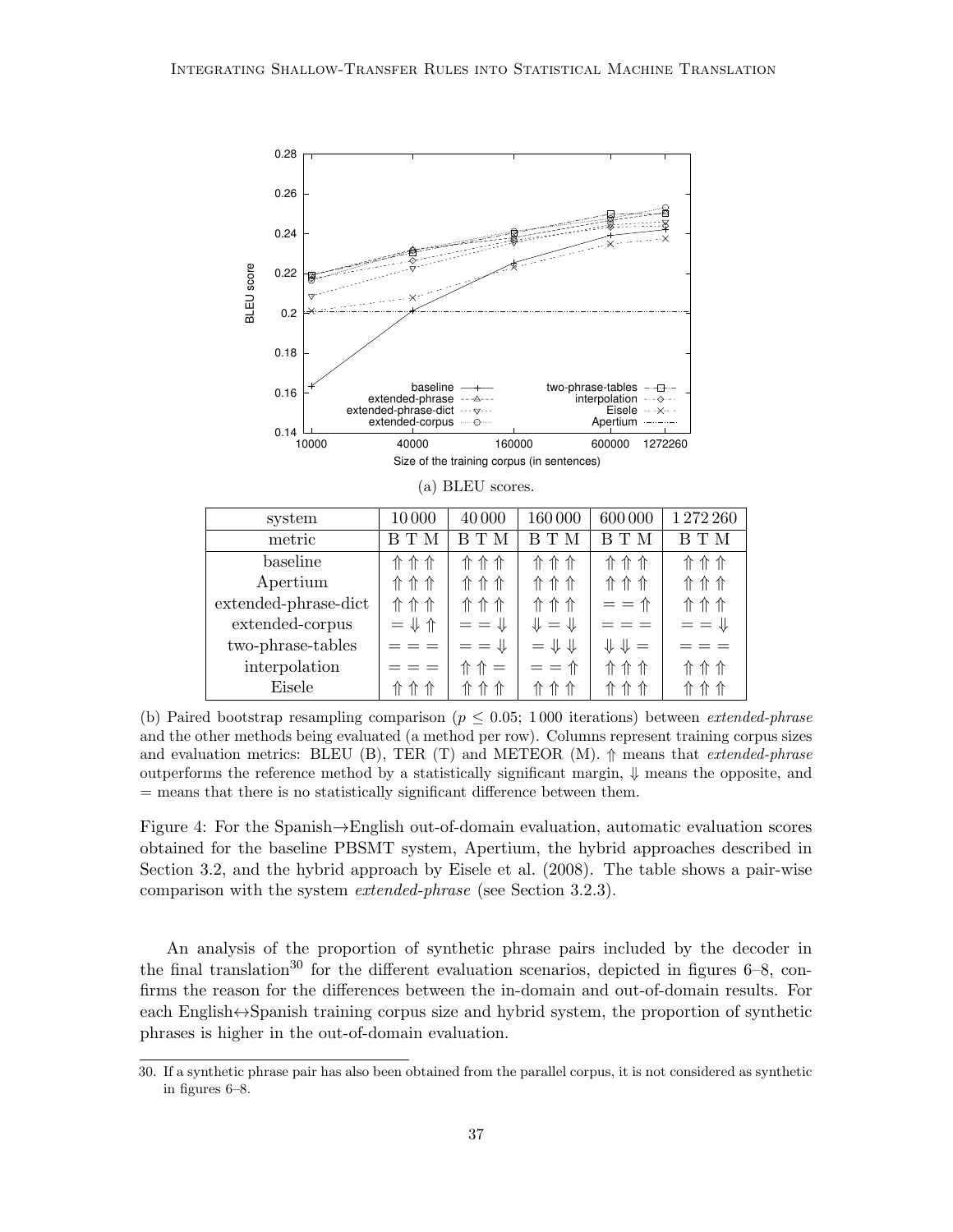

(b) Paired bootstrap resampling comparison ( $p \leq 0.05$ ; 1000 iterations) between *extended-phrase* and the other methods being evaluated (a method per row). Columns represent training corpus sizes and evaluation metrics: BLEU (B), TER (T) and METEOR (M).  $\Uparrow$  means that *extended-phrase* outperforms the reference method by a statistically significant margin,  $\psi$  means the opposite, and = means that there is no statistically significant difference between them.

Figure 5: For the Breton→French in-domain evaluation, automatic evaluation scores obtained for the baseline PBSMT system, Apertium, the hybrid approaches described in Section 3.2, and the hybrid approach by Eisele et al. (2008). The table shows a pair-wise comparison with the system extended-phrase (see Section 3.2.3).

Regarding the difference between the hybrid systems enriched with all the RBMT resources (extended-phrase) and those that only include the dictionary (extended-phrase-dict), some patterns can be detected. For English⇔Spanish, the impact of the shallow-transfer rules is higher when translating out-of-domain texts and decreases as the training corpus grows. Their impact is therefore higher when the decoder chooses a high proportion of Apertium phrases (see figures 6 and 7). Moreover, the systems including shallow-transfer rules outperform their counterparts which only include the dictionary by a wider margin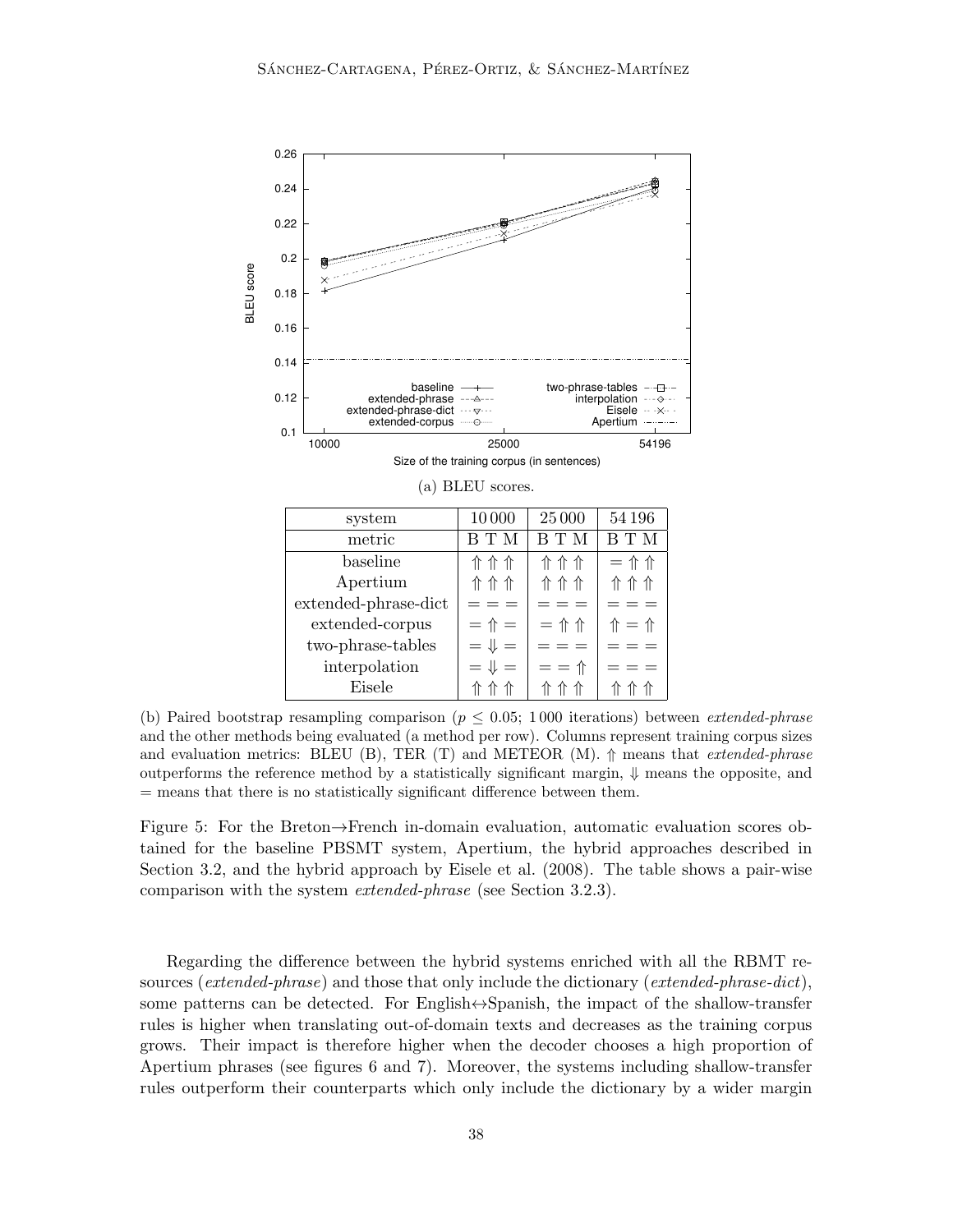

Figure 6: For English→Spanish, proportion of phrase pairs generated from the RBMT data and chosen by the decoder when translating the test set with the different hybrid approaches described in Section 3.2 and the hybrid approach by Eisele et al. (2008).

when translating out-of-domain texts from English to Spanish than the other way round. As Spanish morphology is richer, transfer rules help to perform more agreement operations when translating into Spanish. On the contrary, when Spanish is the source language, one of the main limitations suffered by the baseline PBSMT system is the high number of outof-vocabulary (OOV) words, which is already mitigated by integrating the dictionaries into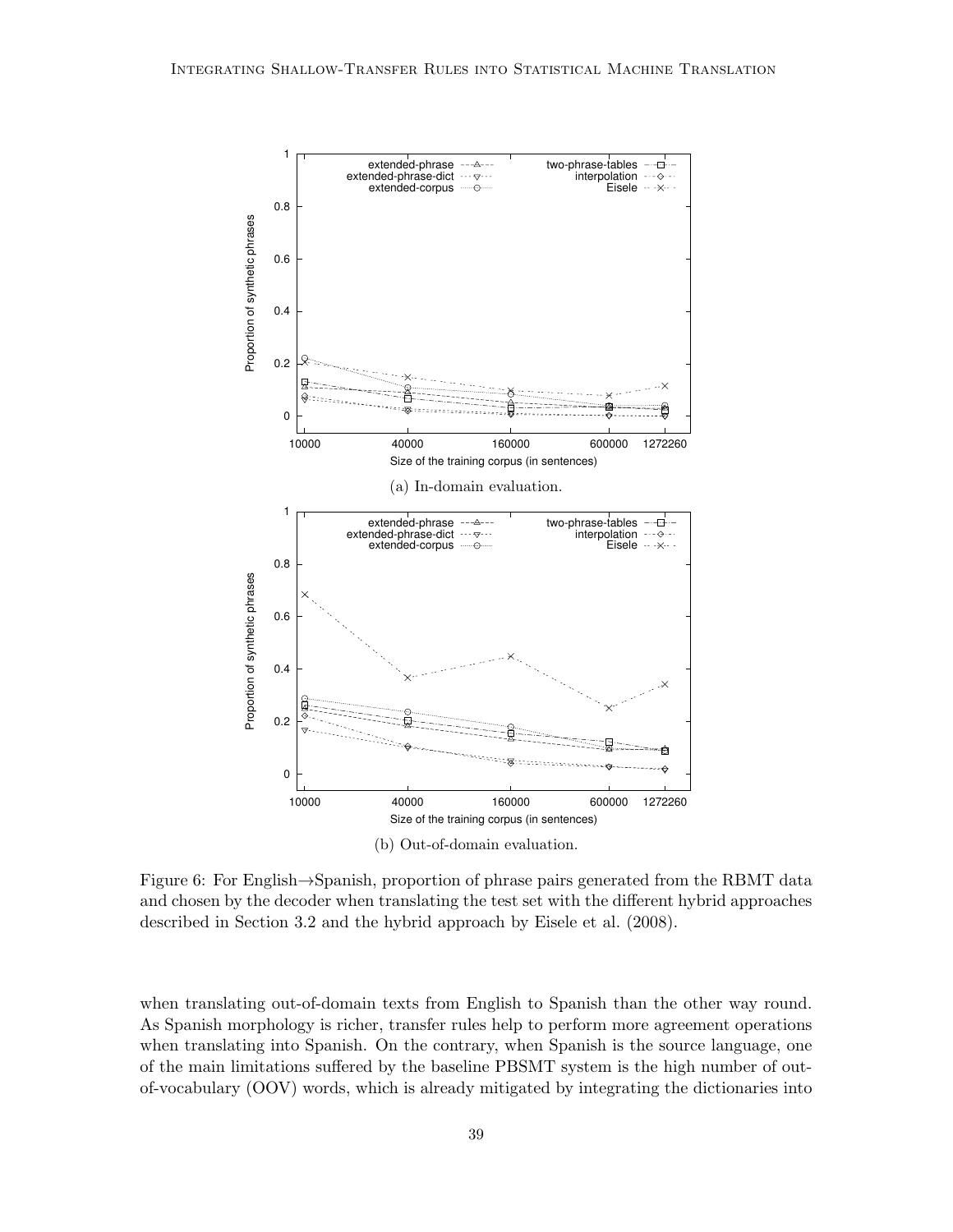

Figure 7: For Spanish→English, proportion of phrase pairs generated from the RBMT data and chosen by the decoder when translating the test set with the different hybrid approaches described in Section 3.2 and the hybrid approach by Eisele et al. (2008).

the phrase table with the *extended-phrase-dict* approach, as shown in figures  $9-11$ .<sup>31</sup> These figures show that the amount of OOV words is much higher for the baseline system when

<sup>31.</sup> In the approach by Eisele et al. (2008) the number of OOV words is always 0 because the phrase table contains phrase pairs obtained by translating the test set with the RBMT system, and the RBMT system copies verbatim to the output those words that do not appear in its dictionaries.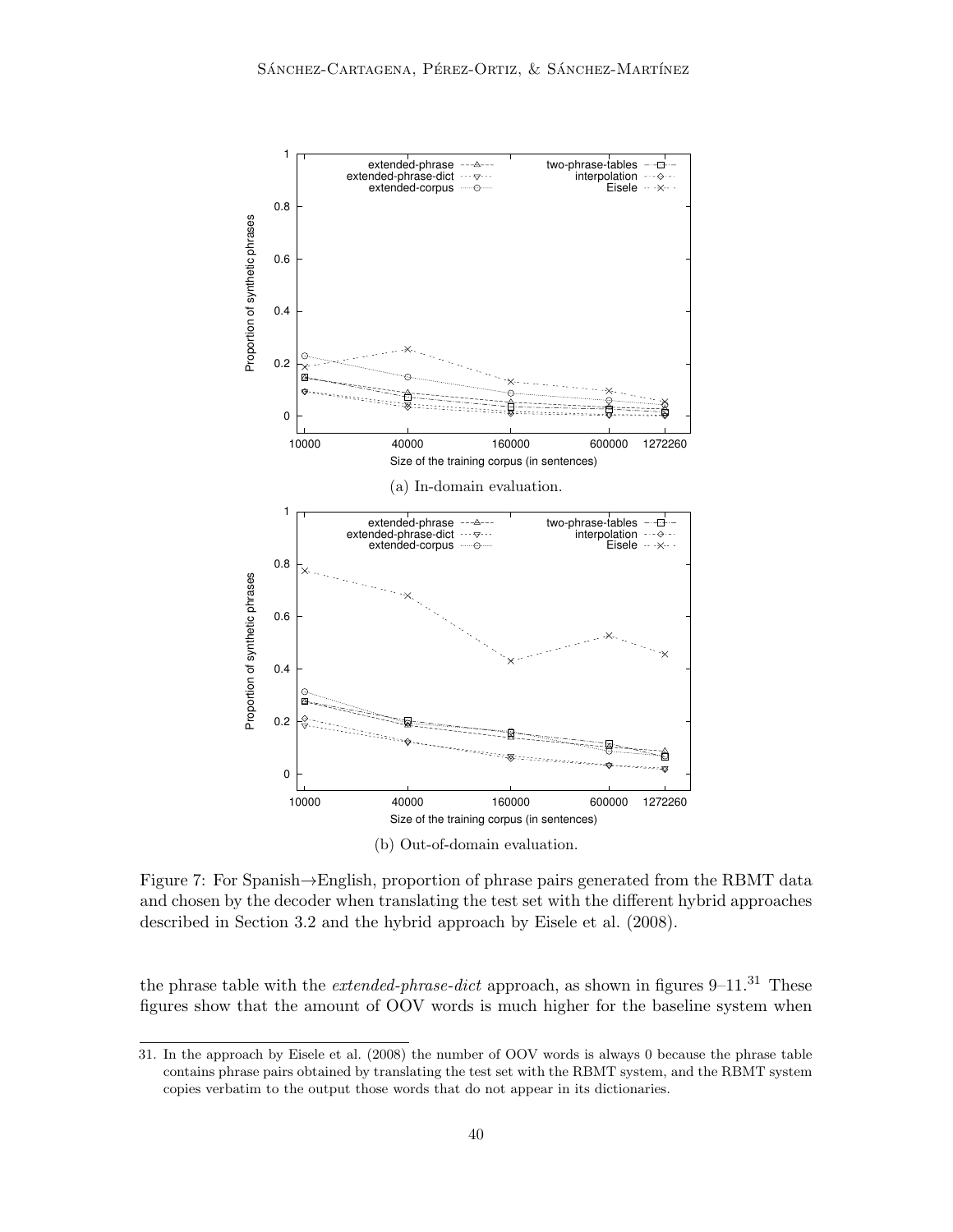

Figure 8: For Breton→French, proportion of phrase pairs generated from the RBMT data and chosen by the decoder when translating the test set with the different hybrid approaches described in Section 3.2 and the hybrid approach by Eisele et al. (2008).

the SL is Spanish than when the SL is English and that the reduction in the amount of OOVs when adding the RBMT dictionaries is consequently also higher in the first case.

In contrast, the positive impact of the rules is very limited in the English $\leftrightarrow$ Spanish in-domain evaluation, where a statistically significant improvement to the hybrid system enriched solely with dictionaries (according to the three evaluation metrics) can only be observed for the smallest English→Spanish training corpus. In fact, for a few training corpus sizes, the inclusion of the shallow-transfer rules in the hybrid system produces a statistically significant drop in translation quality according to one of the three evaluation metrics (METEOR in the case of English→Spanish in-domain evaluation and TER in the case of Spanish→English). When the training parallel corpus belongs to the same domain as the test corpus, corpus-extracted phrase pairs are likely to contain more accurate and fluent translations when compared to the mechanical and regular translations provided by the RBMT shallow-transfer rules. One possible explanation for the fact that the degradation caused by the rules is only measured by TER or METEOR is that we used BLEU for tuning (Och, 2003). Consequently, the weight of the feature function which flags whether a phrase pairs comes from the parallel corpus or from the RBMT system is set so that the inclusion of shallow-transfer rules does not penalise the translation quality as measured by BLEU. The effect of using other evaluation metrics for tuning has yet to be studied.

With regard to Breton→French, the impact of the shallow-transfer rules is also limited: the difference between the hybrid system enriched with shallow-transfer rules and the system enriched only with dictionaries is not statistically significant for any of the training corpus sizes evaluated. The reason is probably that the sentences from the test set do not have a complex grammatical structure: the average sentence length is about 9 words (Tyers, 2009) and it contains many sentences that are simply noun phrases. Another possible reason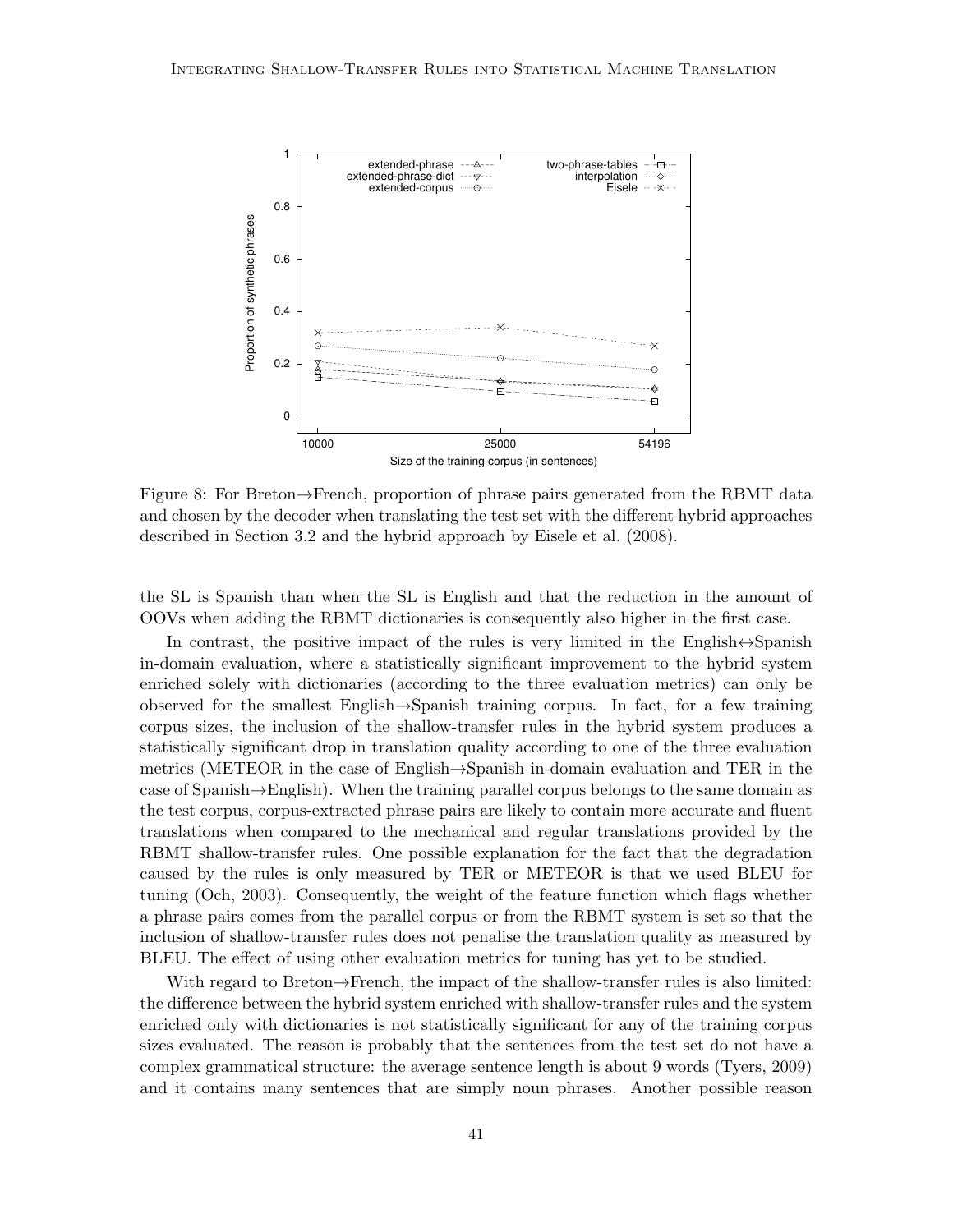

Figure 9: For English→Spanish, number of out-of-vocabulary words in the test set for the different hybrid approaches described in Section 3.2 and the hybrid approach by Eisele et al. (2008).

may be the fact that the quality of the Breton→French shallow-transfer rules may be lower than the quality of the rules used for other language pairs, since the effort spent in their development was smaller.

As regards the different phrase scoring approaches defined in Section 3.2, some differences can be observed. The most remarkable differences show up when the inclusion of synthetic phrase pairs has a great impact, that is, in English↔Spanish out-of-domain eval-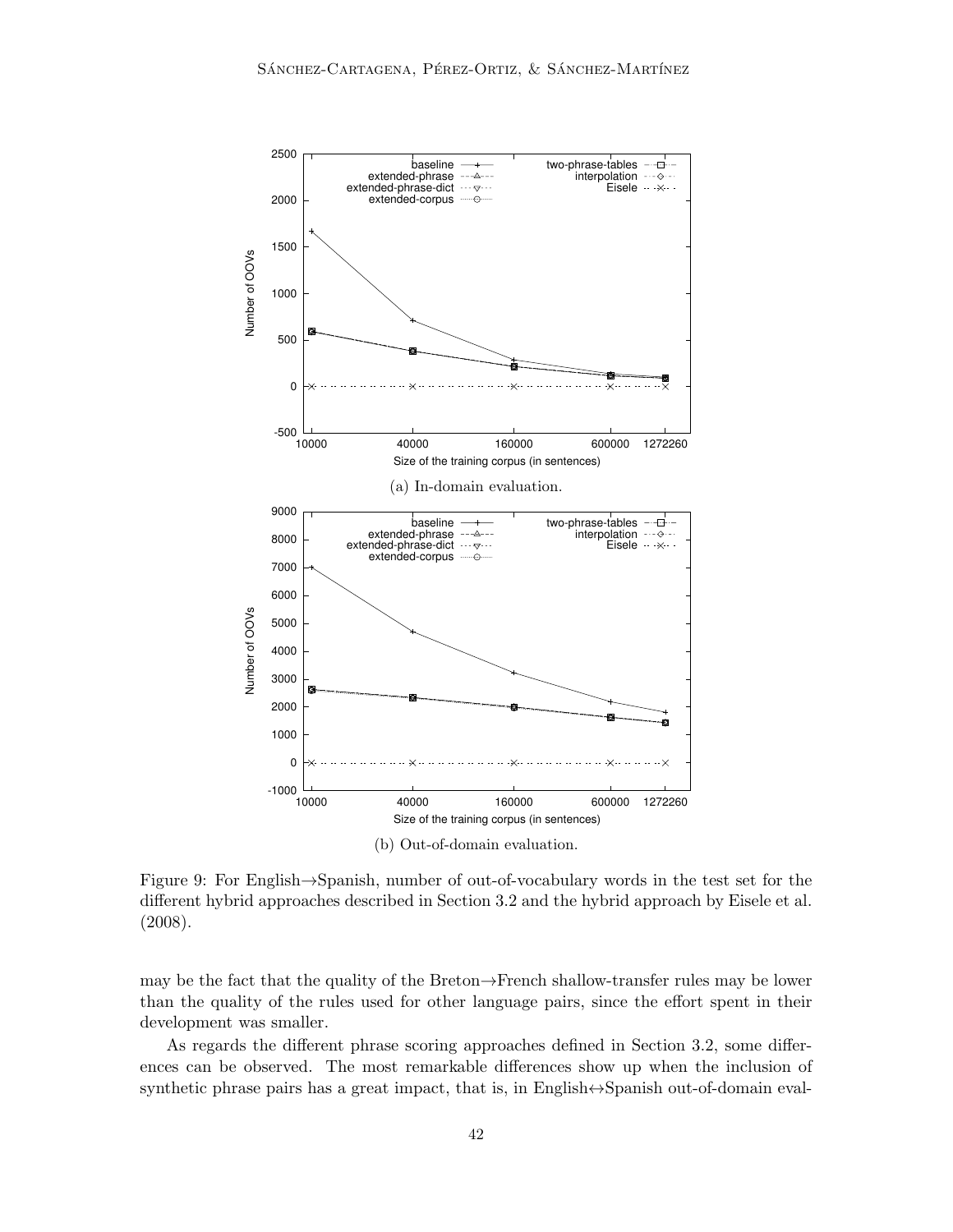

Figure 10: For Spanish→English, number of out-of-vocabulary words in the test set for the different hybrid approaches described in Section 3.2 and the hybrid approach by Eisele et al. (2008).

uations. Firstly, the interpolation strategy is frequently outperformed by other strategies, and the hybrid systems built with it usually choose a relatively small proportion of synthetic phrase pairs. In theory, it should outperform the two-phrase-tables strategy because it assigns higher probabilities to synthetic phrase pairs that are also found in the training parallel corpus, but actually the two-phrase-tables approach generally achieves a higher translation quality. One possible reason for this result may be the fact that, while in the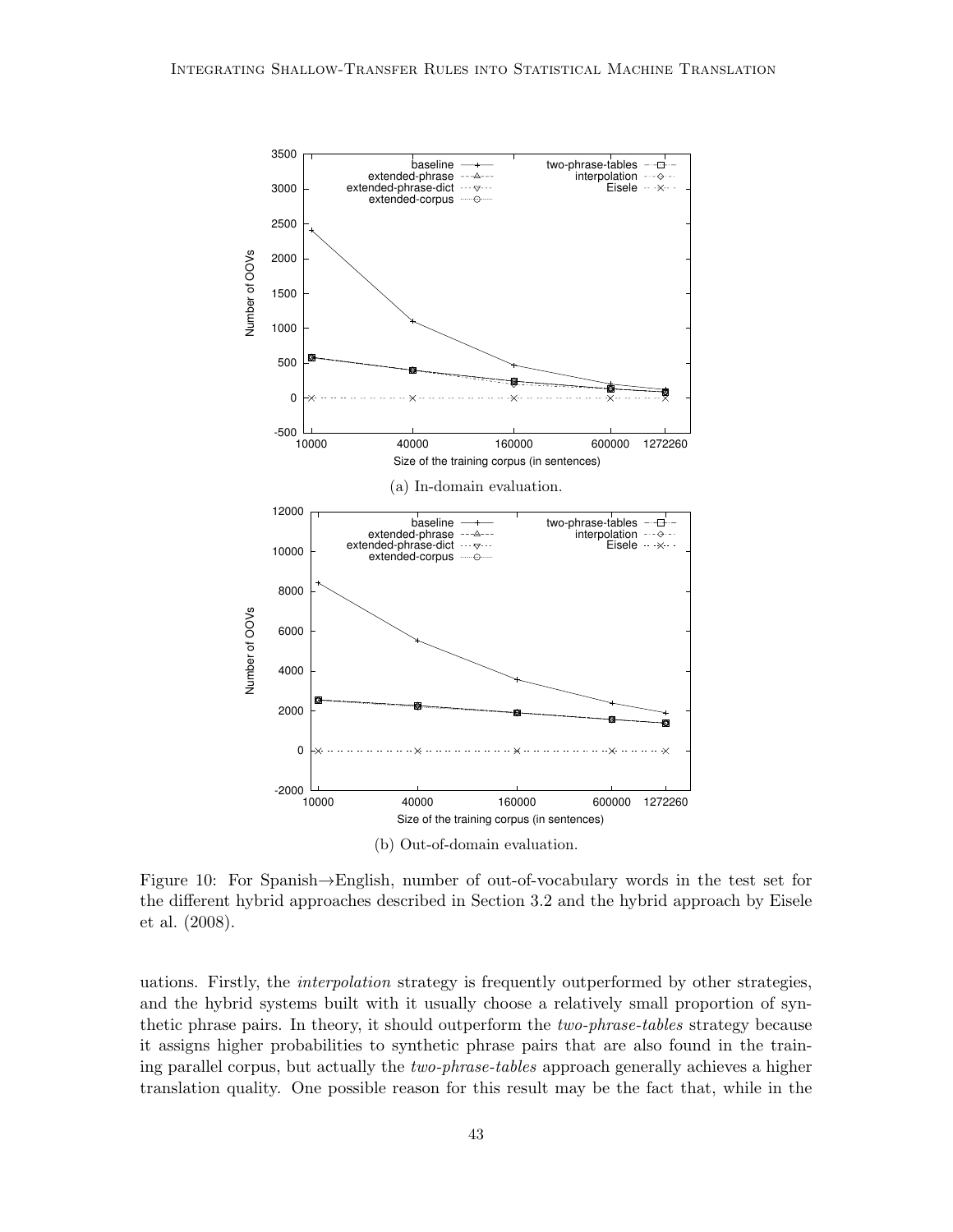

Figure 11: For Breton→French, number of out-of-vocabulary words in the test set for the different hybrid approaches described in Section 3.2 and the hybrid approach by Eisele et al. (2008).

interpolation method the relative weights of the two types of phrase pairs are optimised so as to minimise the perplexity on a set of phrase pairs extracted from a tuning corpus, in the two-phrase-tables strategy the relative weights are optimised so as to maximise translation quality by the minimum error rate tuning algorithm. In the latter case, the interaction of phrase pairs with the rest of the elements of the PBSMT system is taken into account during the tuning process. Nevertheless, additional experiments whose objective will be to carry out an in-depth evaluation of the impact of the method used to optimise the relative weight of both types of phrase pairs will need to be carried out. Concerning the *extended*corpus strategy, it does not consistently outperform the other strategies, probably because the synthetic phrase pairs were too short for their subphrases to clearly improve the reordering model. However, as already stated, this strategy could not be used in a real-world setting because of the high computational cost of aligning the synthetic phrase pairs and the training corpus together for every document to be translated. Finally, the two-phrasetables strategy is outperformed by the *extended-phrase* strategy in the experiments carried out with the English→Spanish language pair (except in the smallest training corpus size, where the effect of increasing the probability of the phrase pairs that appear in both phrase tables, as described in Section 3.2.1, is less relevant). For the reverse language pair, the two-phrase-tables strategy is sometimes better, but the three evaluation metrics never agree and the difference between both strategies is small when compared to English→Spanish. These results suggest that, at least in the evaluation scenario where the shallow-transfer rules have the highest impact, the phrase scoring strategy defined in Section 3.2.3 is able to achieve a better balance between the two sources of phrase pairs.

Finally, the hybridisation strategy defined in Section 3, together with the phrase scoring strategy defined in Section 3.2.3, outperforms the approach by Eisele et al. (2008) for all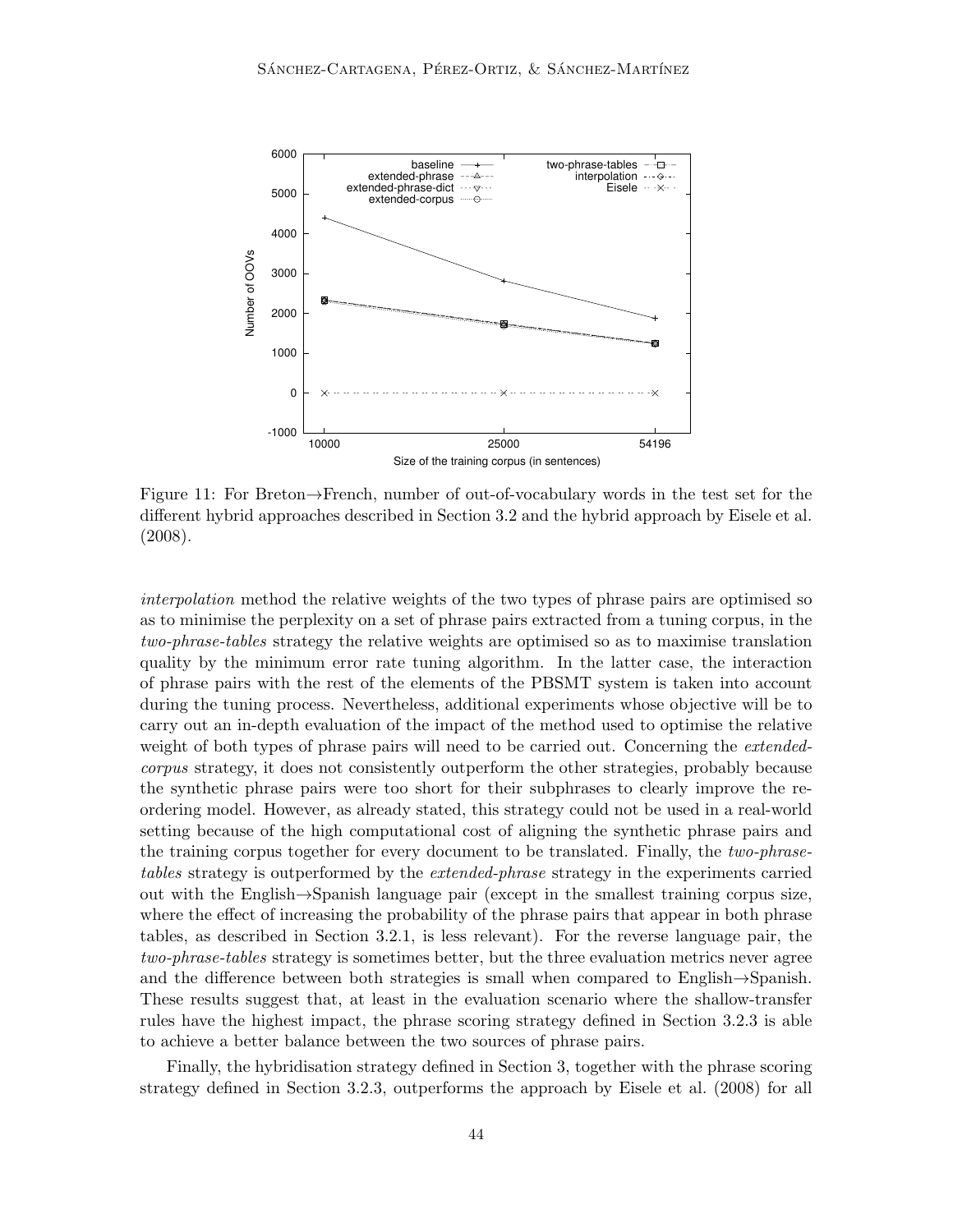language pairs, training corpus sizes and domains. The biggest difference between both approaches is observed when small corpora are used for training. As has been anticipated in Section 2.1, under such circumstances, no reliable alignment models can be learnt from the training corpus and therefore no reliable phrase pairs can be obtained from the input text and its RBMT translation. The approach presented in this work, contrarily, is not affected by this issue because it does not rely on word alignments in order to generate phrase pairs from the RBMT system. In addition, there is a significant difference even when the training corpus is relatively big (more than one million parallel sentences). The high proportion of synthetic phrase pairs used when compared to the other hybrid approaches (see figures 6–8) suggests that the approach by Eisele et al. is not able to find an adequate balance between both types of phrase pairs. This may be because synthetic phrase pairs are even extracted from SL segments that do not match a transfer rule and because of the straightforward scoring method used, which simply consists of concatenating the phrase table obtained from the training parallel corpus and that obtained from the RBMT system.

#### 5. Evaluation with Automatically Inferred Rules

As has been empirically proved in the previous section, shallow-transfer rules can improve the performance of PBSMT. However, a considerable human effort and a high level of linguistic knowledge are needed to create them. In order to reduce the degree of human effort required to achieve such improvement, the algorithm proposed by Sánchez-Cartagena et al. (2015) can be used to infer a set of shallow-transfer rules from the training parallel corpus from which the PBSMT models are built, and this set of rules, together with the bilingual dictionary, can be used to enlarge the phrase table as previously described. A significant boost in translation quality could thus be achieved with the sole addition of RBMT dictionaries. In this section, a set of experiments whose objective was to assess the viability of this approach is presented.

The method proposed by Sánchez-Cartagena et al. (2015) uses parallel corpora to infer shallow-transfer rules that are compatible with the formalism used by Apertium (Forcada et al., 2011). Their approach is inspired by the method by Sánchez-Martínez and Forcada (2009), uses a generalisation of the alignment template formalism (Och & Ney, 2004) to encode transfer rules, and overcomes important limitations of the method by Sánchez-Martínez and Forcada (2009). We refer the reader to the paper by Sánchez-Cartagena et al. for a thorough description of these limitations.

The approach by Sánchez-Cartagena et al.  $(2015)$  is the first in literature in which the problem of automatically inferring transfer rules is reduced to finding the optimal value of a minimisation problem. They prove that the translation quality achieved with the automatically inferred rules is generally close to that obtained with hand-crafted rules. Moreover, for some language pairs, the automatically inferred rules are even able to outperform the hand-crafted ones.

#### 5.1 Experimental Setup

Two considerations should be borne in mind when inferring a set of shallow-transfer rules to be integrated into the PBSMT system. Firstly, the experiments conducted by Sánchez-Cartagena et al. (2015) concluded that one of the features of the rule inference algorithm, the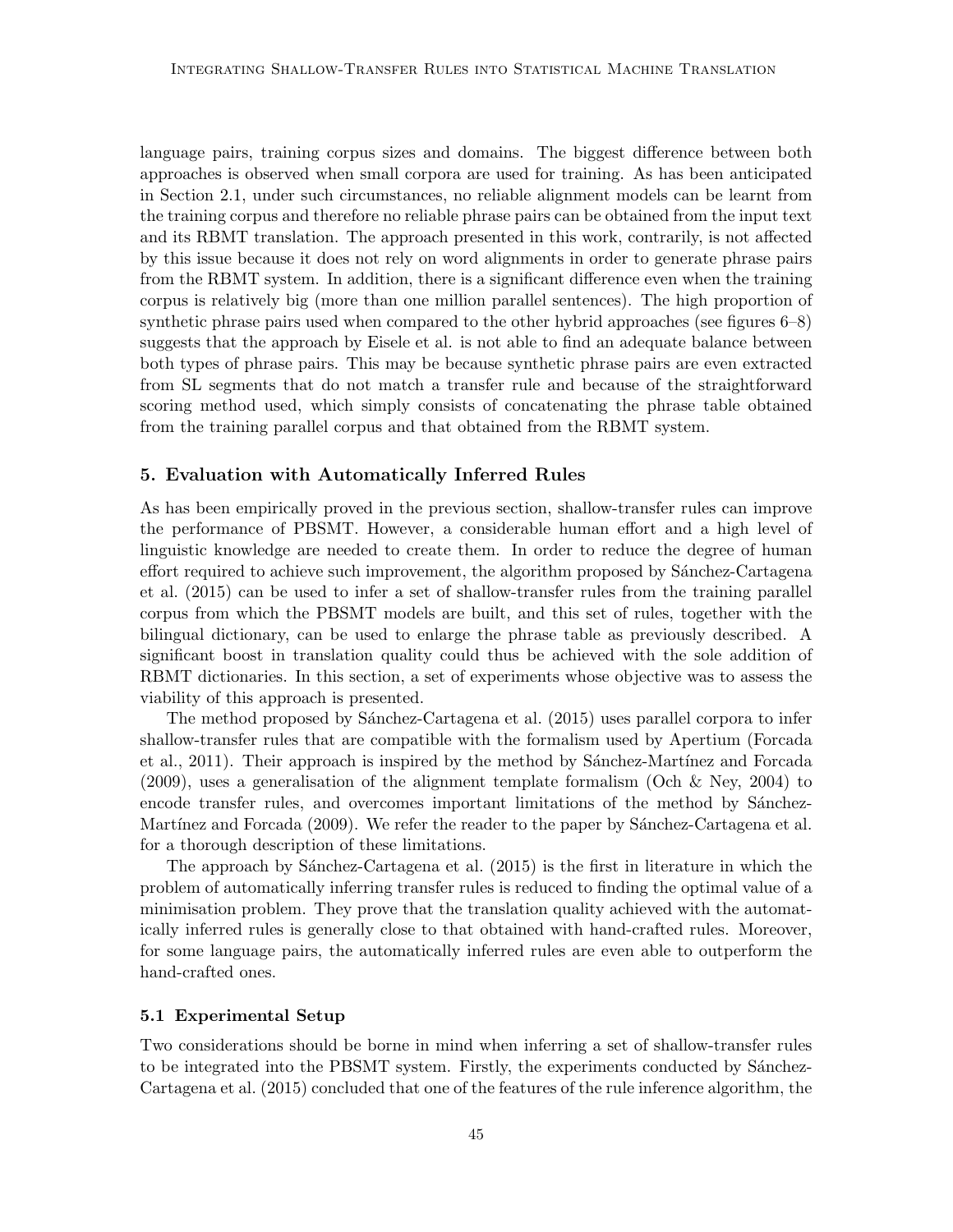generalisation of alignment templates to combinations of values of morphological inflection attributes not observed in the training corpus, is one of the causes of the vast complexity of the aforementioned minimisation problem and brings a significant translation quality boost only when the training corpus is very small (below 1 000 parallel sentences). Given the fact that the parallel corpus sizes for which an SMT system starts to be competitive are much bigger, the generalisation of morphological inflection attributes can be skipped when inferring shallow-transfer rules to be integrated into PBSMT. Moreover, preliminary experiments showed that, even when disabling the generalisation to non-observed combinations of values of morphological inflection attributes, the global minimisation algorithm still needs a huge amount of processing time in order to infer a set of rules from a parallel corpus that contains hundreds of thousands of parallel sentences.

Secondly, the rule inference algorithm by Sánchez-Cartagena et al. (2015) filters the rules to be generated so as to ensure that, when they are applied by a shallow-transfer RBMT system in a greedy, left-to-right, longest-match way, the groups of words which need to be processed together are translated with the same rule. From here on, we shall refer to this process as optimising the rules for chunking. Since, in principle, the SMT decoder splits the input sentences in all possible ways, this process might not be needed. Shallow-transfer rules for all the sequences of SL lexical categories present in the corpus would therefore be generated.

We ran some preliminary experiments and the results showed that there are no consistent differences between the systems whose rules have been optimised for chunking and the systems whose rules have not: statistically significant differences can only be found only for some of the evaluation metrics. For Spanish→English, optimising rules for chunking brings a tiny improvement, while for English→Spanish, the effect is the opposite. Since the impact of the rules is higher for the translation of out-of-domain texts, the effect of the optimisation is also more noticeable in this scenario.

The optimisation of rules for chunking affects the resulting hybrid system in two ways. On the one hand, it prevents the inclusion in the phrase table of multiple noisy phrase pairs that were generated from shallow-transfer rules that match sequences of lexical categories that do not need to be processed together when translating between the languages involved. Owing to the fact that the decoder cannot evaluate all the translation hypotheses, these useless phrase pairs may prevent other, more important phrase pairs from being included in the final translation. It may also occur that the language model does not have enough information to properly score the synthetic phrase pairs built from these noisy rules. From this point of view, the optimisation of rules for chunking should have a positive impact on translation quality. Furthermore, since an SMT system does not perform a greedy segmentation of the input sentence, some of the rules discarded during the optimisation for chunking in RBMT may still be useful if they are included in a PBSMT system. Rules that would prevent the application of a more important rule by the RBMT engine do not prevent the application of that rule in the hybrid system because, in principle, all the possible segmentations are taken into account. In the light of our preliminary results, it seems that the former is more relevant for Spanish→English, while the latter has a higher positive impact for English→Spanish. Since Spanish is morphologically more complex, more rules are needed to correctly perform agreements, and more rules discarded during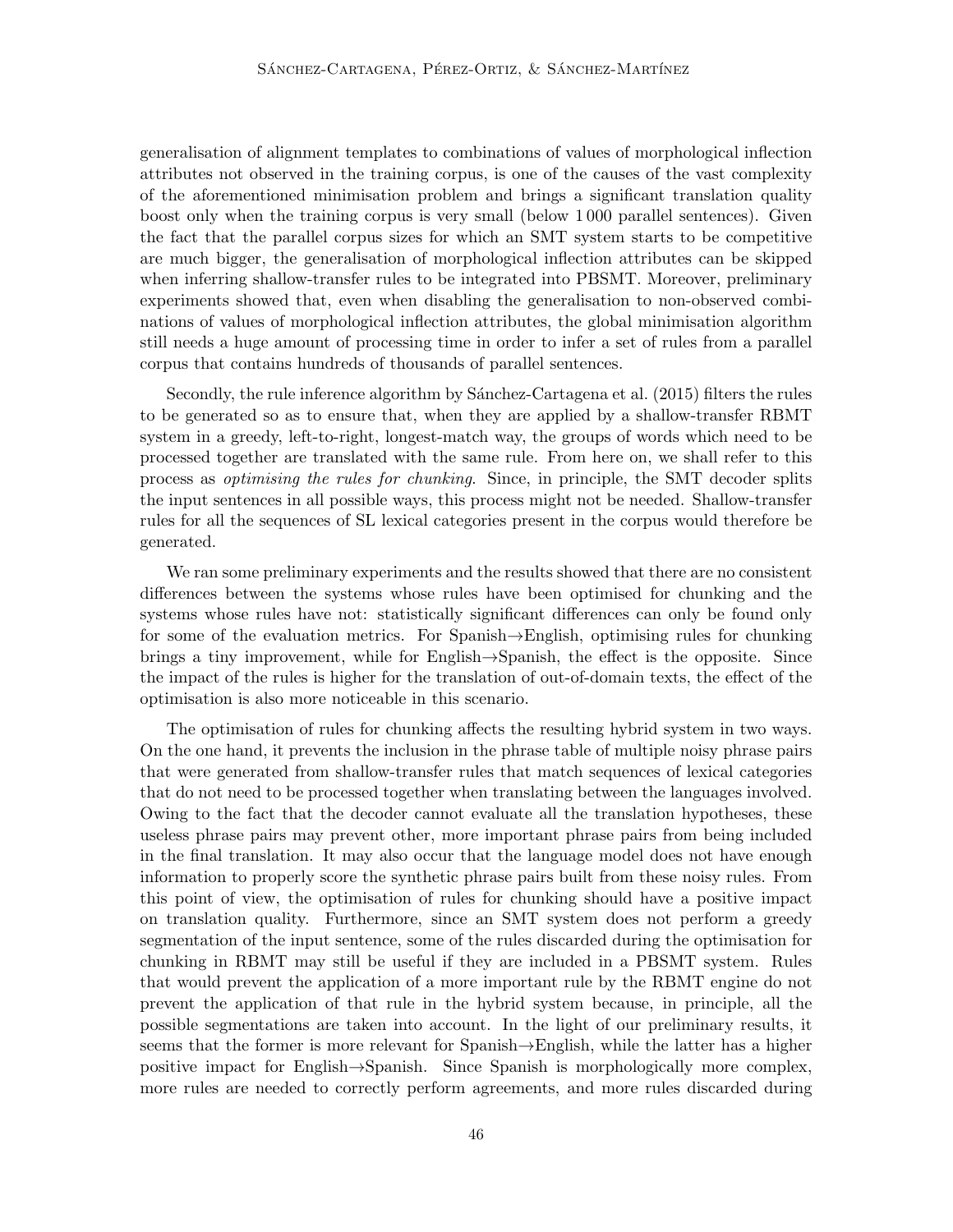the optimisation for chunking were probably useful. Nevertheless, these differences have yet to be studied in greater depth.

Bearing these considerations in mind, our experiments have been carried out as follows. For the same language pairs, corpora and RBMT dictionaries used in the previous section, a new system, extended-phrase-learnt, has been built; in this system, the rule inference algorithm described by Sánchez-Cartagena et al. (2015) has been applied to the training corpus and the optimisation of rules for chunking has not been performed. The rules inferred, together with the dictionaries, have been used to enrich the PBSMT system following the hybridisation strategy described in Section 3. Because of the time complexity of the minimisation problem to be solved by the rule inference approach, only the first 160 000 sentences of the training corpus have been used for rule inference in those cases in which the corpus was larger than 160 000 sentences. In other words, the systems built from 160 000, 600 000, and the whole set of parallel sentences use exactly the same set of shallow-transfer rules.<sup>32</sup>

We compare the new system to a pure PBSMT baseline built from the same data, a hybrid system built from the Apertium hand-crafted rules and dictionaries, a hybrid system built with the same strategy but only from the Apertium dictionaries, and two different versions of the RBMT system Apertium: one version using hand-crafted rules and another version with automatically inferred rules. In all the hybrid systems, the scoring method described in Section 3.2.3 has been used, since this is the scoring method that proved to perform best in the experiments described in the previous section.

# 5.2 Results and Discussion

The comparison of the hybrid approach extended-phrase-learnt to the other approaches being considered in this section is presented in figures 12–16. The results show the BLEU (Papineni et al., 2002) automatic evaluation score for the different systems evaluated; TER and METEOR behavie is a similar way. In addition, the statistical significance  $33$  of the difference between *extended-phrase-learnt* and the other systems is also presented in a table, in the same way as depicted in the previous section.

The comparison to the PBSMT baseline and the pure RBMT system shows that our hybrid approach with automatically inferred rules behaves in the same way as when handcrafted rules are used: it outperforms both baselines when the training corpus is small or an out-of-domain text is translated. If the comparison is performed with the hybrid system that only uses dictionaries, our hybrid approach also outperforms the dictionary-based approach in almost the same cases as the hybrid approach with hand-crafted rules: outof-domain evaluation and in-domain evaluation only with the smallest parallel corpus size, although the three evaluation metrics do not agree in the latter case. In other words, with the automatic inference of shallow-transfer rules, a statistically significant improvement to the approach that uses only dictionaries has been achieved without using any additional linguistic resources.

<sup>32.</sup> In addition, the part of the training corpus used for rule inference has been split into two parts: the first 4/5 of the corpus has been used for actual rule inference, while the last 1/5 has been employed as a development corpus in order to optimise the threshold  $\delta$ , as in the experiments described by Sánchez-Cartagena et al. (2015). For training corpora bigger than 10 000 sentences, only 2 000 sentences have been used for optimising  $\delta$ , while the remaining part of the corpus has been used for rule inference.

<sup>33.</sup> Again obtained through paired bootstrap resampling (Koehn, 2004) ( $p \le 0.05$ ; 1000 iterations).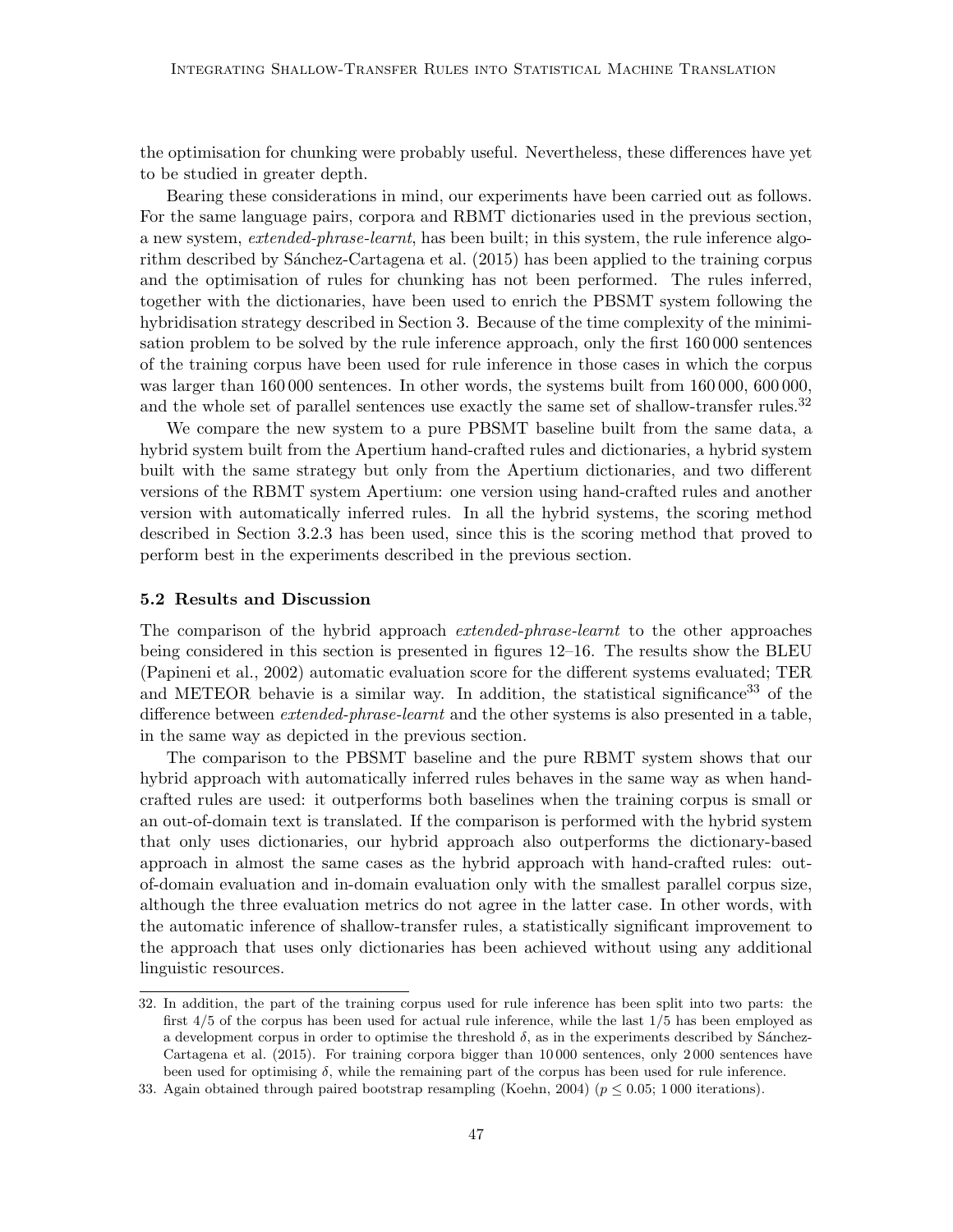

(b) Paired bootstrap resampling comparison ( $p \leq 0.05$ ; 1000 iterations) between *extended-phrase*learnt and the other methods being evaluated (a method per row). Columns represent training corpus sizes and evaluation metrics: BLEU (B), TER (T) and METEOR (M).  $\Uparrow$  means that *extended*phrase-learnt outperforms the reference method by a statistically significant margin,  $\Downarrow$  means the  $opposite$ , and  $=$  means that there is no statistically significant difference between them.

Figure 12: For the English→Spanish in-domain evaluation, automatic evaluation scores obtained for the baseline PBSMT system, Apertium with hand-crafted rules (Apertiumlearnt), Apertium with learnt rules (Apertium-learnt), and our hybrid approach (described in Section 3.2.3) using hand-crafted shallow-transfer rules (*extended-phrase*), a set of rules inferred from the training corpus (extended-phrase-learnt) and no rules at all (extendedphrase-dict). The table shows a pair-wise comparison with the system extended-phraselearnt.

In some cases there is no statistically significant difference between the hybrid system with hand-crafted rules and the hybrid system with automatically inferred rules. This occurs, for instance, in the English→Spanish out-of-domain evaluation when the training corpus contains 600 000 sentence pairs. A translation quality similar to that obtained with hand-crafted rules has therefore been attained without the intervention of the human ex-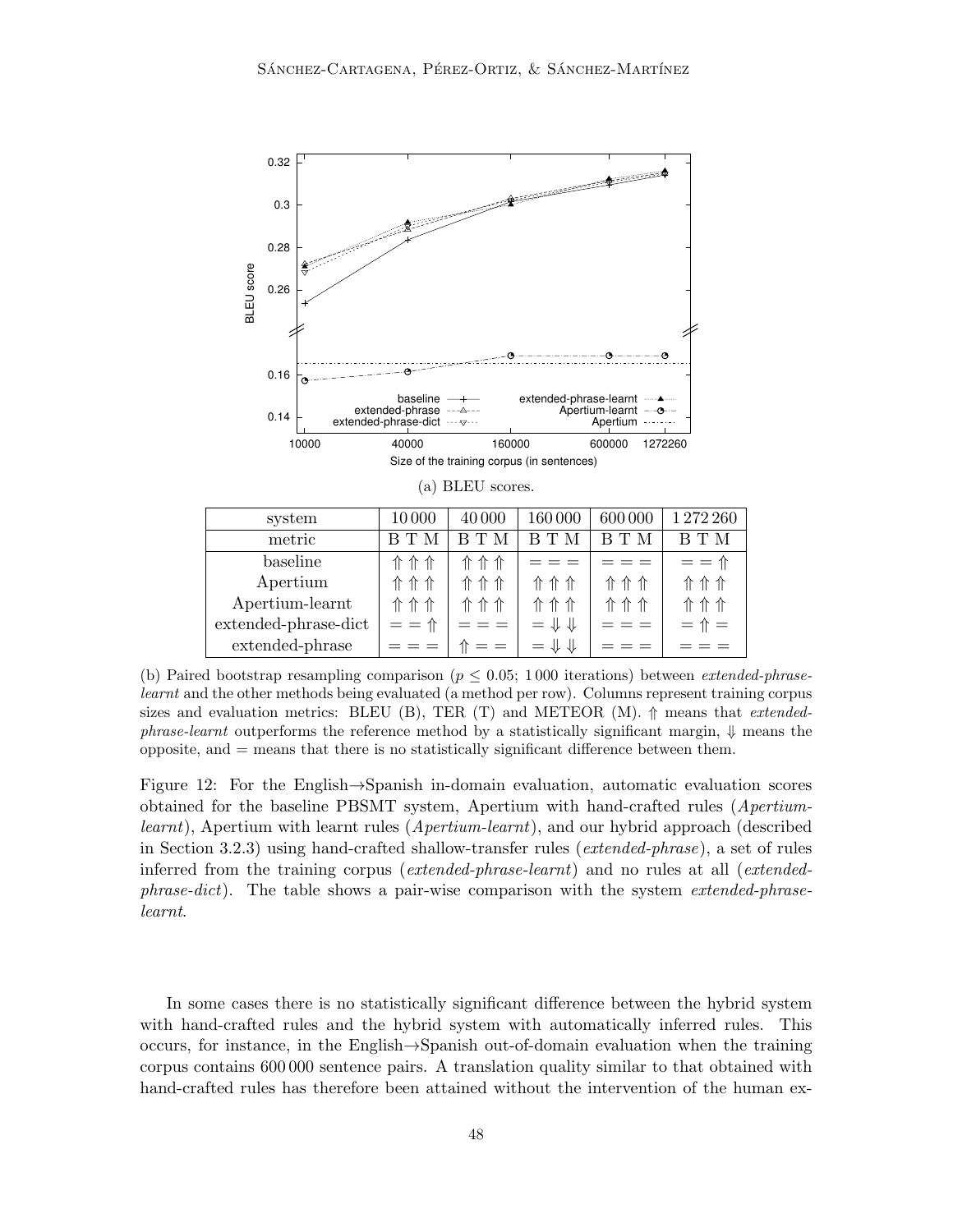

(b) Paired bootstrap resampling comparison ( $p \leq 0.05$ ; 1000 iterations) between *extended-phrase*learnt and the other methods being evaluated (a method per row). Columns represent training corpus sizes and evaluation metrics: BLEU (B), TER (T) and METEOR (M).  $\Uparrow$  means that *extended*phrase-learnt outperforms the reference method by a statistically significant margin,  $\downarrow$  means the  $opposite$ , and  $=$  means that there is no statistically significant difference between them.

Figure 13: For the English→Spanish out-of-domain evaluation, automatic evaluation scores obtained for the baseline PBSMT system, Apertium with hand-crafted rules (Apertiumlearnt), Apertium with learnt rules (Apertium-learnt), and our hybrid approach (described in Section 3.2.3) using hand-crafted shallow-transfer rules (*extended-phrase*), a set of rules inferred from the training corpus (extended-phrase-learnt) and no rules at all (extendedphrase-dict). The table shows a pair-wise comparison with the system extended-phraselearnt.

perts who usually create them.<sup>34</sup> In the rest of the cases, where the hybrid system with

<sup>34.</sup> Although the translation quality of both systems is similar according to automatic evaluation metrics, there are differences in the amount of rules used in each case. While the set of hand-crafted rules in the Apertium platform contains a few hundred rules for each language pair, the number of inferred rules ranges from 2 000 to 75 000, depending on the language pair and size of the training parallel corpus. These figures are not directly comparable, since the rule formalism used for the hand-crafted rules is more expressive than that of the automatically inferred rules (Sánchez-Cartagena et al., 2015,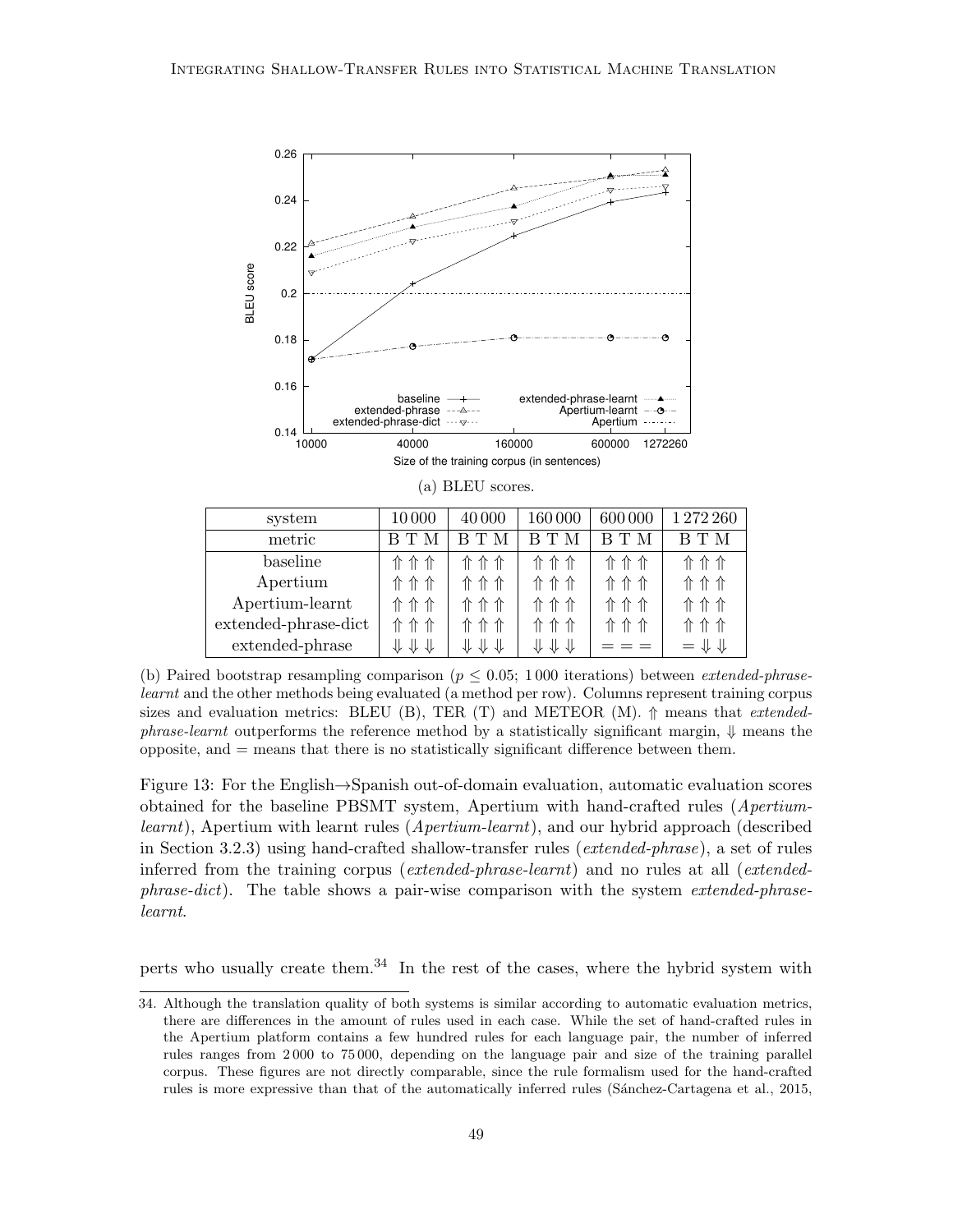

(b) Paired bootstrap resampling comparison ( $p \leq 0.05$ ; 1000 iterations) between *extended-phrase*learnt and the other methods being evaluated (a method per row). Columns represent training corpus sizes and evaluation metrics: BLEU (B), TER (T) and METEOR (M).  $\Uparrow$  means that *extended*phrase-learnt outperforms the reference method by a statistically significant margin,  $\downarrow$  means the  $opposite$ , and  $=$  means that there is no statistically significant difference between them.

Figure 14: For the Spanish→English in-domain evaluation, automatic evaluation scores obtained for the baseline PBSMT system, Apertium with hand-crafted rules (Apertiumlearnt), Apertium with learnt rules (Apertium-learnt), and our hybrid approach (described in Section 3.2.3) using hand-crafted shallow-transfer rules (*extended-phrase*), a set of rules inferred from the training corpus (*extended-phrase-learnt*) and no rules at all (*extended*phrase-dict). The table shows a pair-wise comparison with the system extended-phraselearnt.

hand-crafted rules outperforms the hybrid system with dictionaries, the translation quality achieved by the hybrid system with automatically inferred rules (extended-phrase-learnt) lies in-between.

<sup>§</sup>3). Nevertheless, the error analysis described in Section 6.2 shows that the automatically inferred rules contain many exceptions applied to particular words that are not included in the hand-crafted ones.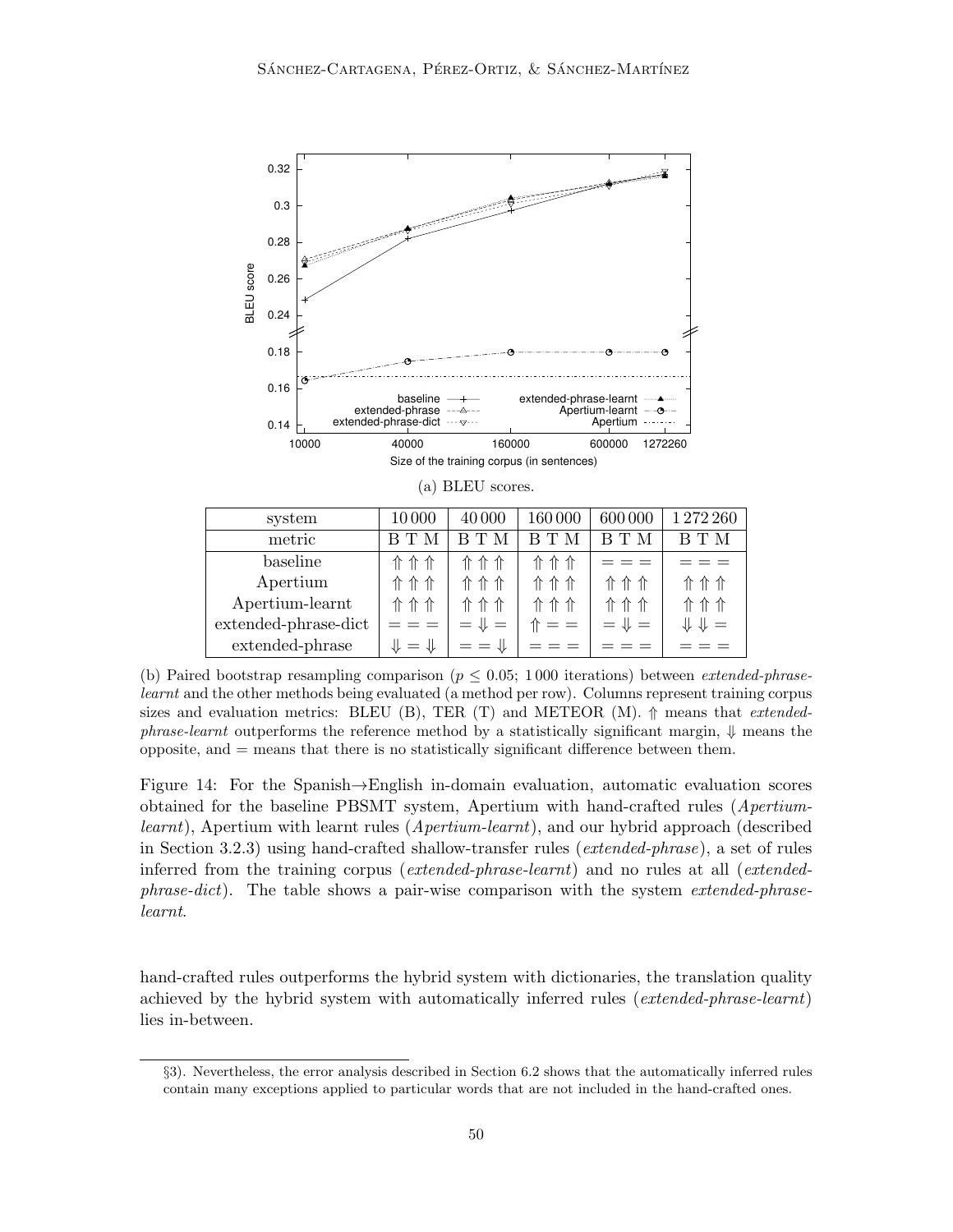

(b) Paired bootstrap resampling comparison ( $p \leq 0.05$ ; 1000 iterations) between *extended-phrase*learnt and the other methods being evaluated (a method per row). Columns represent training corpus sizes and evaluation metrics: BLEU (B), TER (T) and METEOR (M).  $\Uparrow$  means that *extended*phrase-learnt outperforms the reference method by a statistically significant margin,  $\downarrow$  means the  $opposite$ , and  $=$  means that there is no statistically significant difference between them.

Figure 15: For the Spanish→English out-of-domain evaluation, automatic evaluation scores obtained for the baseline PBSMT system, Apertium with hand-crafted rules (Apertiumlearnt), Apertium with learnt rules (Apertium-learnt), and our hybrid approach (described in Section 3.2.3) using hand-crafted shallow-transfer rules (*extended-phrase*), a set of rules inferred from the training corpus (extended-phrase-learnt) and no rules at all (extendedphrase-dict). The table shows a pair-wise comparison with the system extended-phraselearnt.

In addition, it is worth noting that the translation quality of the approach *extended*phrase-learnt does not drop when the size of the training corpus exceeds 160 000 sentences and the full training corpus is not used for rule inference. In fact, under these circumstances (600 000 parallel sentences) there are not significant differences between the use of automatically inferred rules and hand-crafted rules in hybrid systems (English→Spanish, out-of-domain evaluation). This observation is probably related to the fact that the trans-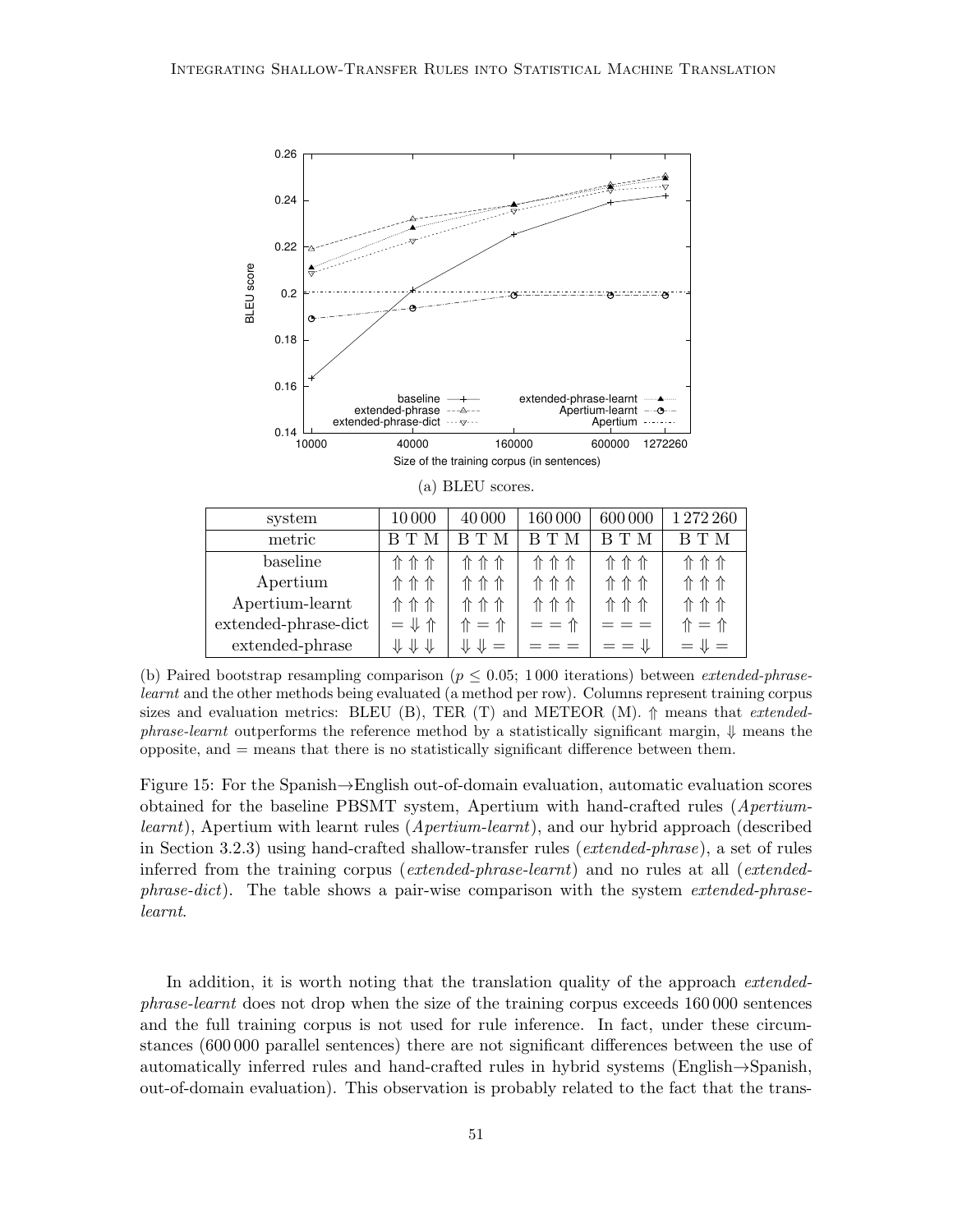

(b) Paired bootstrap resampling comparison ( $p \leq 0.05$ ; 1000 iterations) between *extended-phrase*learnt and the other methods being evaluated (a method per row). Columns represent training corpus sizes and evaluation metrics: BLEU (B), TER (T) and METEOR (M).  $\Uparrow$  means that *extended*phrase-learnt outperforms the reference method by a statistically significant margin,  $\Downarrow$  means the  $opposite$ , and  $=$  means that there is no statistically significant difference between them.

Figure 16: For the Breton→French in-domain evaluation, automatic evaluation scores obtained for the baseline PBSMT system, Apertium with hand-crafted rules (Apertiumlearnt), Apertium with learnt rules (Apertium-learnt), and our hybrid approach (described in Section 3.2.3) using hand-crafted shallow-transfer rules (*extended-phrase*), a set of rules inferred from the training corpus (*extended-phrase-learnt*) and no rules at all (*extended*phrase-dict). The table shows a pair-wise comparison with the system extended-phraselearnt.

lation performance of the automatically inferred rules grows very slowly with the size of the training corpus, and the rules obtained from bigger parallel corpora would probably be similar to those obtained from the fragment of 160 000 sentences. Nevertheless, the exact impact of the proportion of the training corpus used for rule inference for different training corpus sizes, language pairs and domains merits further research.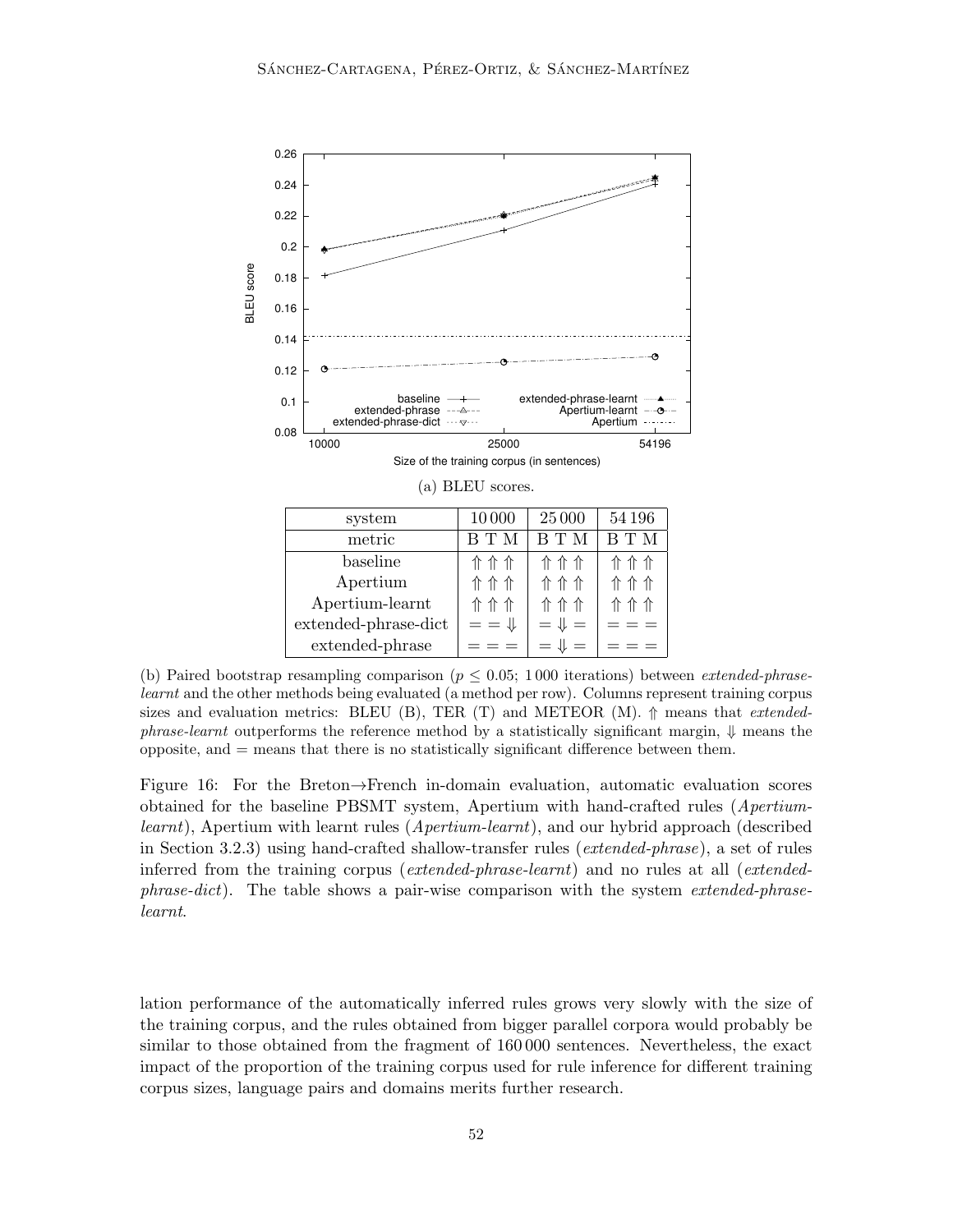Finally, it is also worth noting the difference between the hand-crafted rules (Apertium) and the automatically inferred rules (Apertium-learnt) when they are used in an RBMT system: in some cases (Breton→French and English→Spanish out-of-domain evaluation) the difference in translation performance is considerably higher than the difference between the hybrid systems enriched with hand-crafted rules and with automatically inferred rules (see figures 13 and 16). This occurs because in RBMT the translation is completely led by the shallow-transfer rules, and the possible errors encoded in the automatically inferred rules have a direct impact on the output.

## 6. Human Evaluation and Error Analysis

This section reports, on the one hand, the results obtained on an out-of-domain human evaluation performed for English→Spanish when the largest training parallel corpus is used, and, on the other, an analysis of the translation errors performed by the different systems evaluated in Section 5.

# 6.1 Human Evaluation

In order to confirm the results obtained with automatic evaluation metrics, we have performed a human evaluation for English→Spanish and out-of-domain texts. The systems included in this human evaluation were those described in the previous section and trained on the largest parallel corpus used.

We asked 15 users to rank (allowing ties) the translations produced by the baseline PBSMT system (*baseline*), Apertium with hand-crafted rules, our hybrid approach using only dictionaries (extended-phrase-dict), our hybrid approach using automatically inferred rules (extended-phrase-learnt) and our hybrid approach using hand-crafted rules (extendedphrase). Each user ranked the translations of 50 SL sentences from the test set. The users were split in 5 groups, and the users in each group ranked exactly the same set of SL sentences, thus allowing us to compute inter-annotator agreement. In total, the translations of 250 sentences from the test set were ranked. This evaluation method is similar to that followed in the WMT 2012 shared translation task (Callison-Burch et al., 2012).

We computed the ratio of wins for each system (Callison-Burch et al., 2012, Eq. 4) as the proportion of times each system was ranked better than any other system. This score allows us to sort the systems from best to worst, as is shown in the last row of Table 2. The resulting ordering is exactly the same as that obtained with automatic evaluation metrics (see Figure 13).

Table 2 also shows the results of the pairwise comparison between the systems: each cell represents the proportion of sentences for which the system named after the row label outperforms the system named after the column label. A score shown in bold type means that the difference is statistically significant.<sup>35</sup> These results entirely confirm the results obtained with automatic evaluation measures: hybrid systems outperform both RBMT and PBSMT systems, and the automatically inferred rule allow us to build better hybrid sys-

<sup>35.</sup> According to the Sign Test, for  $p \leq 0.10$ . We chose a relatively high p-value because of the small amount of human rankings available.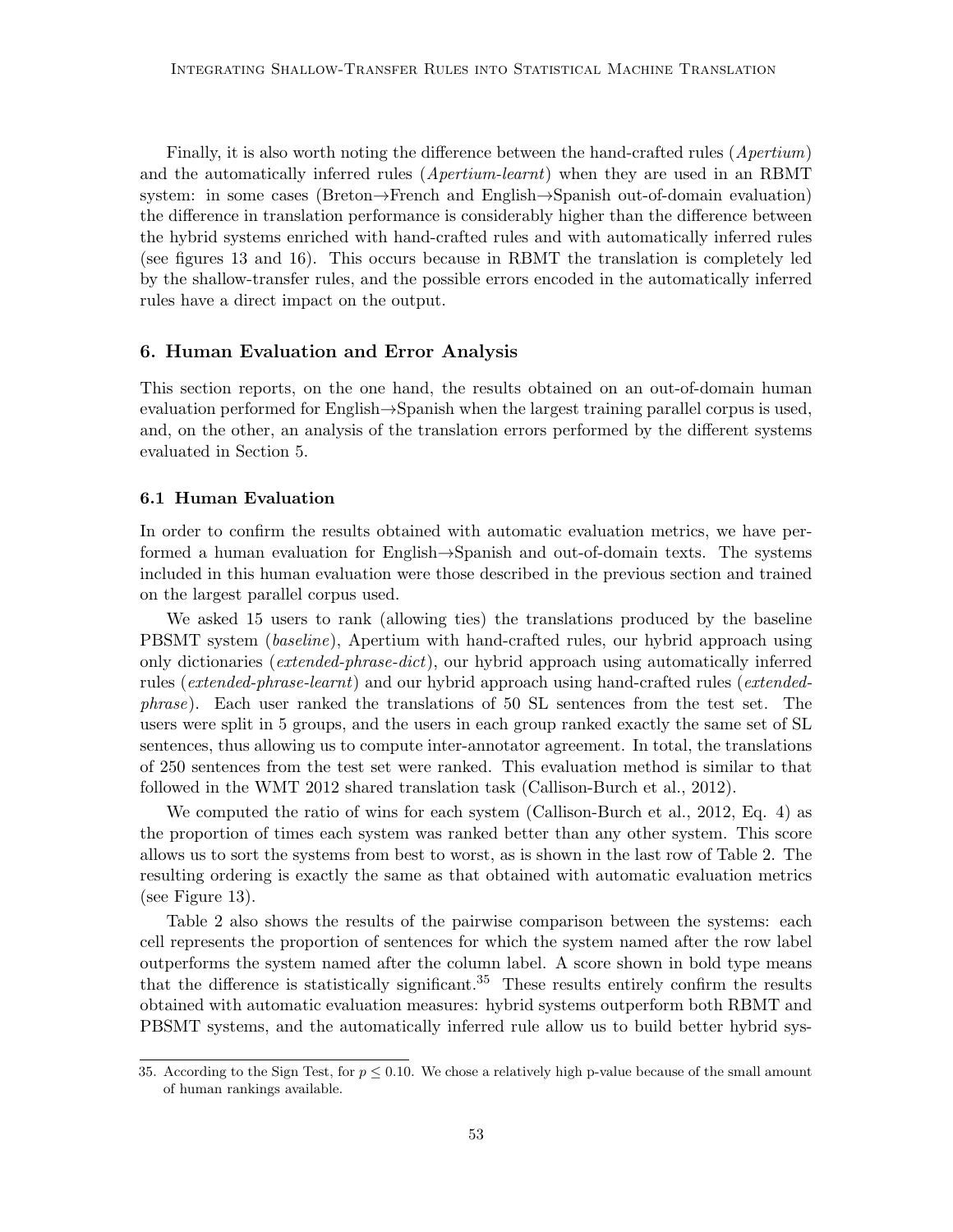|                    | extended-phrase | extended-phrase-l. | extended-phrase-d. | baseline | Apertium |
|--------------------|-----------------|--------------------|--------------------|----------|----------|
| extended-phrase    |                 | 0.55               | 0.60               | 0.60     | 0.68     |
| extended-phrase-l. | 0.45            |                    | 0.55               | 0.55     | 0.65     |
| extended-phrase-d. | 0.40            | 0.46               |                    | 0.49     | 0.65     |
| baseline           | 0.40            | 0.45               | 0.51               |          | 0.63     |
| Apertium           | 0.32            | 0.35               | 0.35               | 0.37     |          |
| $>$ other          | 0.61            | 0.56               | 0.51               | 0.51     | 0.35     |

Table 2: Results of the human evaluation; extended-phrase-l. is an abbreviation for extendedphrase-learnt and extended-phrase-d. is an abbreviation for extended-phrase-dict. The last row represents the proportion of times each system outperforms any other system, while the remaining cells show the results of a pairwise evaluation: they represent the proportion of sentences for which the system named after the row label outperforms the system named after the column label. A score shown in bold type when the system named after the row label wins more often than the system named after the column label means that the difference is statistically significant.

tems using just dictionaries as an external resource, i.e. *extended-phrase-learnt* outperforms extended-phrase-dict.

Finally, the inter-annotator agreement computed as described by Callison-Burch et al. (2012, Sec. 3.2) is  $\kappa = 0.503$ , which is usually interpreted as a fair agreement.

#### 6.2 Error Analysis

In addition to assessing translation quality by means of automatic evaluation metrics and human ranking, it is also interesting to compare the different types of errors made by the systems evaluated in this section. We compared the translations performed by the different systems used in the human evaluation and found interesting trends that we summarise below. We focused the analysis on English→Spanish because it is the language pair for which the rules have the highest impact (see Section 4.2). Table 3 shows seven examples of translations to which we will refer throughout this section.

A comparison between the pure RBMT system Apertium, the baseline PBSMT system and the hybrid system *extended-phrase* shows that the two pure systems are complementary and when they are combined, the number of errors is reduced. When comparing the pure statistical system with the hybrid one, a reduction in the number of OOV words is observed (e.g. the word *patterned* in example  $\#1$ ). There are also words whose translation is too specific to the domain of the parliament speeches when it is performed by the pure PBSMT system, but they are translated in a more appropriate way for the news domain by the hybrid system. An example of this is the word *feel* in example  $#2$ . The differences between both systems are not just lexical: the hybrid system produces a better agreement between determiners, nouns and adjectives (see example  $#3$ )<sup>36</sup> and correctly translates noun phrases made of adjacent nouns (see example  $\#4$ ),<sup>37</sup> among other grammatical improvements.

<sup>36.</sup> The grammatically correct translation into Spanish of specialised category is categoría especializada

<sup>37.</sup> The correct translation into Spanish of the adjacent nouns Brno socialists is socialistas de Brno; it literally means socialists of Brno.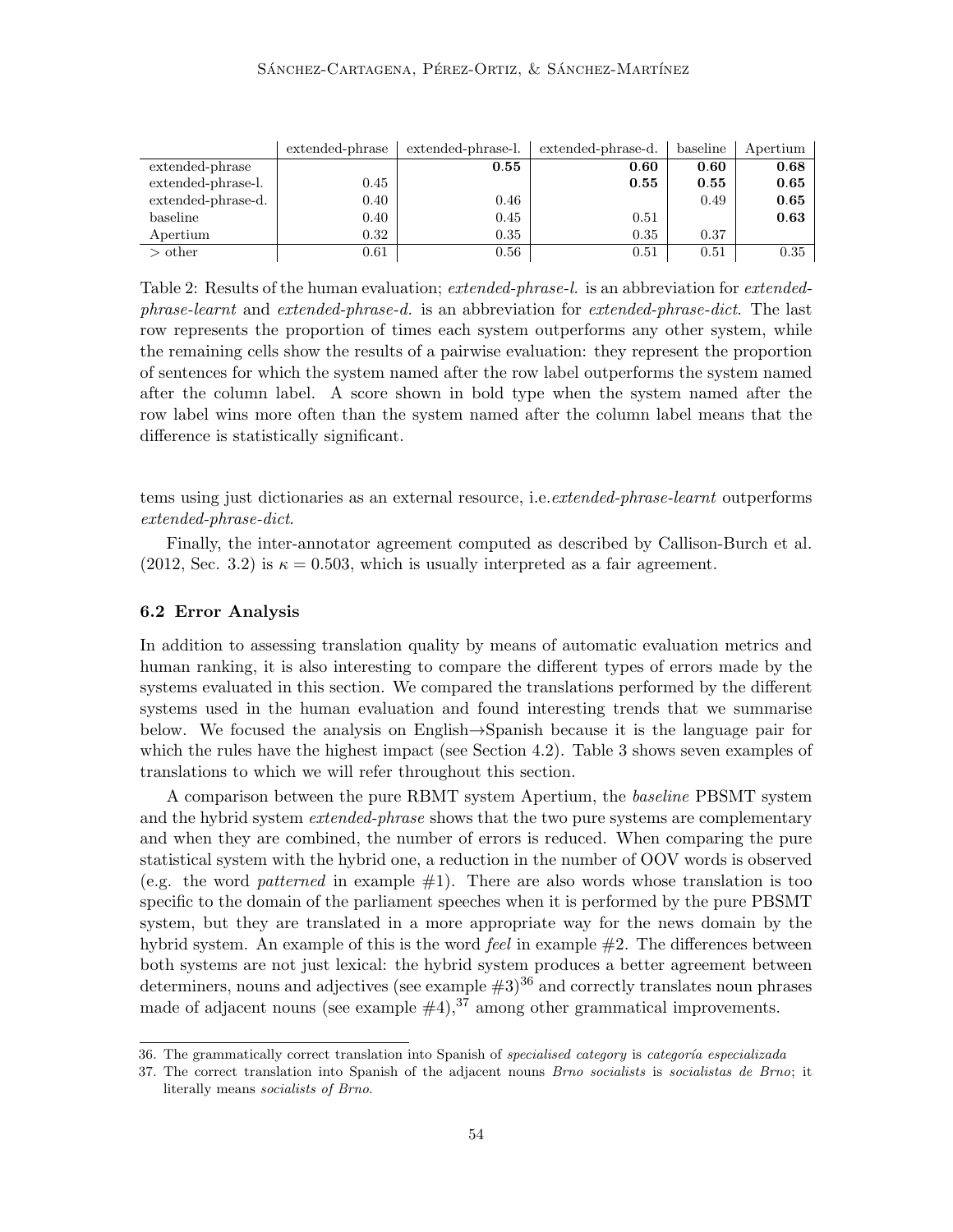When compared to the Apertium RBMT system, the hybrid system produces more fluent translations in the TL, probably thanks to the use of a TL model. For instance, the hybrid system deals better with sentences that do not have a regular grammatical structure (see the translation of It should in example  $#4$ ).<sup>38</sup> Preposition choices are also generally better in the hybrid system (for instance, the preposition to is correctly removed by the hybrid system in example  $#4$ ), as is the translation of phrasal verbs (see how *closing down* is translated by the different systems in example  $#5$ ).

The results of the evaluation show that the translation performance of the hybrid system built with automatically inferred rules (*extended-phrase-learnt*) is close to that of the hybrid system built with hand-crafted rules (*extended-phrase*; see Figure 13). A manual inspection of the translations produced reveals that hand-crafted rules and automatically inferred rules do not produce similar translations. On the one hand, automatically inferred rules encode many exceptions to general translation rules, which makes them outperform the hand-crafted ones in the case of some sentences. One common example of this phenomenon is the swapping of the adjective–noun sequence. Some adjectives (prepositive adjectives) must not be swapped when translating them into Spanish and the automatically inferred rules are able to learn this (for instance, the adjective best in example #6). On the other hand, hand-crafted rules encode long-range grammatical operations, such as the subjectpredicate agreement in example  $#7$  —where *invaded* is translated as *invadieron*, which agrees in person and number with the translation of *Some 150 drivers*—, which could not be automatically inferred because the rule inference algorithm only considers segments of at most 5 tokens.

# 7. Concluding Remarks

In this paper, a hybridisation approach with which to enrich PBSMT models with the data from shallow-transfer RBMT systems has been presented. It has been confirmed that data from shallow-transfer RBMT can improve PBSMT systems and also that the resulting hybrid system outperforms both pure PBSMT and RBMT systems built from the same data.

Our hybridisation approach overcomes the limitations of the general-purpose strategy that attempts to improve PBSMT models with data from other MT systems (Eisele et al., 2008) thanks to the fact that it takes advantage of the way in which the shallow-transfer RBMT system uses its linguistic resources to segment the SL sentences. The experiments carried out have shown that our hybrid approach outperforms the strategy by Eisele et al. by a statistically significant margin in a wide range of situations. In fact, a system (Sánchez-Cartagena et al., 2011b) built with the hybridisation approach described in this work was one of the winners in the pair-wise manual evaluation of the WMT 2011 shared translation task (Callison-Burch et al., 2011) for Spanish $\rightarrow$ English.<sup>39</sup> The effectiveness of our hybrid

<sup>38.</sup> The reference sentence, which is a relatively free translation of the SL sentence, does not contain the word  $Debería$ , although it is the most appropriate translation of It should in that context.

<sup>39.</sup> This evaluation was performed by asking users to rank the translations produced by the different systems. Users iteratively ranked (from best to worst) the translations of the same SL sentence produced by 5 different systems. We refer the reader to the description of the task by Callison-Burch et al. (2011) for more details about the evaluation. The human evaluation described in Section 6 was carried out in a similar way.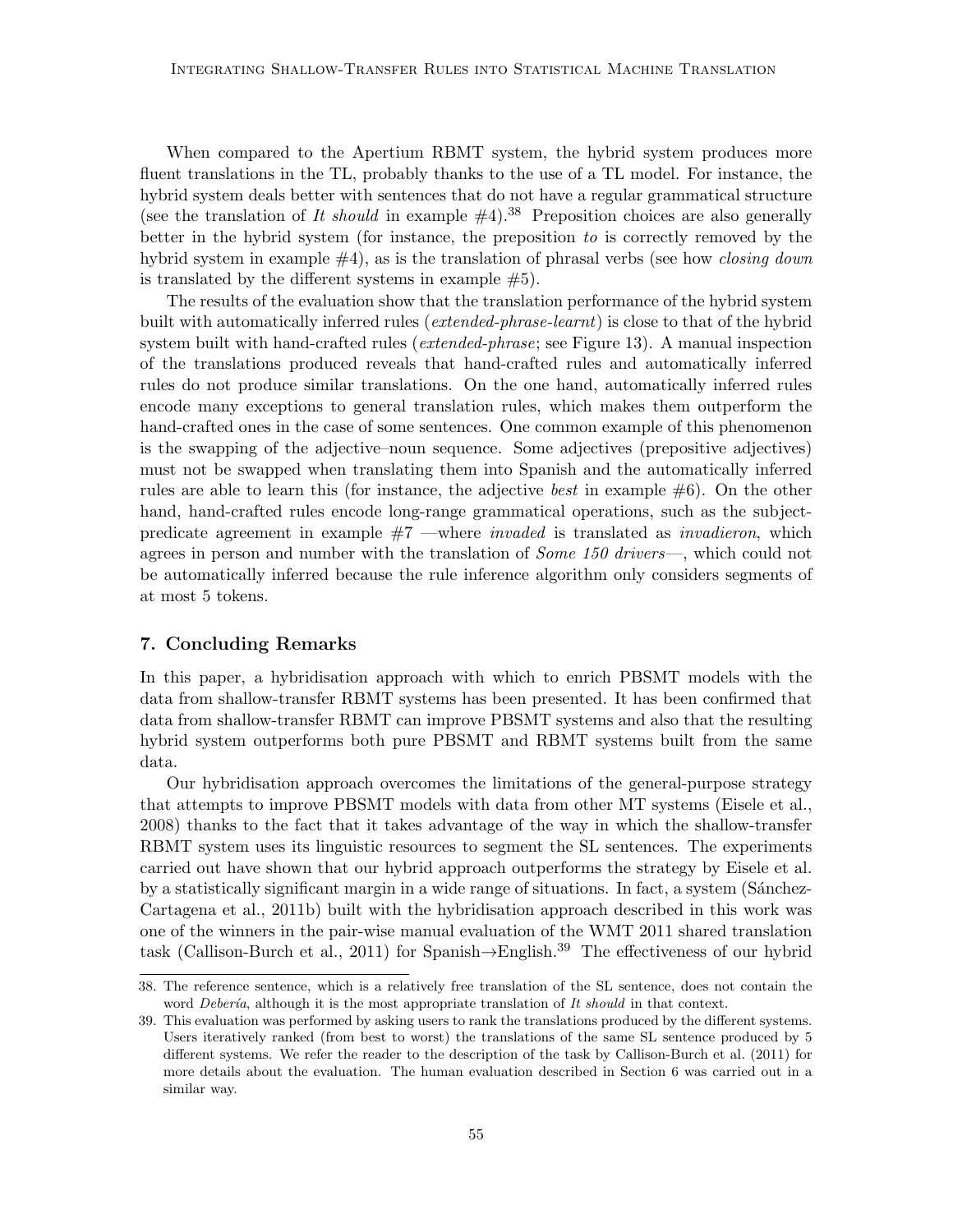| #              | system             | sentence                                                                      |  |  |  |  |
|----------------|--------------------|-------------------------------------------------------------------------------|--|--|--|--|
|                | source             | If the inauguration was about thick lace, in Oslo it was patterned velvet.    |  |  |  |  |
|                | Apertium           | Si la inauguración era sobre encaje grueso, en Oslo sea terciopelo estampado. |  |  |  |  |
| $\mathbf{1}$   | baseline           | Si la inauguración de centro encaje en Oslo, fue patterned.                   |  |  |  |  |
|                | extended-phrase    | Si la inauguración era sobre encaje grueso, en Oslo, fue terciopelo estampado |  |  |  |  |
|                | reference          | Si para la toma de posesión de trataba de un encaje gordo,                    |  |  |  |  |
|                |                    | en Oslo es un terciopelo con estampado.                                       |  |  |  |  |
|                | source             | He feels a kick.                                                              |  |  |  |  |
| $\overline{2}$ | Apertium           | Siente un chut.                                                               |  |  |  |  |
|                | baseline           | Él considera una patada.                                                      |  |  |  |  |
|                | extended-phrase    | Él siente una patada.                                                         |  |  |  |  |
|                | reference          | Él siente una patada                                                          |  |  |  |  |
|                | source             | The only specialised category which nobody won this year was physics.         |  |  |  |  |
|                | Apertium           | La categoría sólo especializada qué nadie ganó este año era física.           |  |  |  |  |
| 3              | baseline           | La única categoría especializados que nadie ganó este año ha sido física      |  |  |  |  |
|                | extended-phrase    | La única categoría especializada que nadie ganó este año ha sido física.      |  |  |  |  |
|                | reference          | La única categoría especializada, sin una mujer premiada, fue física.         |  |  |  |  |
|                | source             | It should, but ecology and aesthetics don't seem to interest                  |  |  |  |  |
|                |                    | the <b>Brno</b> socialists much.                                              |  |  |  |  |
|                | Apertium           | Tenga que, pero la ecología y la estética no parecen para interesar           |  |  |  |  |
|                |                    | los socialistas de Brno mucho.                                                |  |  |  |  |
|                | baseline           | Debería, pero la ecología y la estética no parecen interés                    |  |  |  |  |
| $\overline{4}$ |                    | el Brno socialistas mucho.                                                    |  |  |  |  |
|                | extended-phrase    | Debería, pero la ecología y la estética no parecen interés                    |  |  |  |  |
|                |                    | los socialistas de Brno mucho.                                                |  |  |  |  |
|                | reference          | Lo que pasa es que la ecología y la estética no parecen interesar demasiado   |  |  |  |  |
|                |                    | a los socialistas de Brno.                                                    |  |  |  |  |
|                | source             | We are opposed on principle to the closing down of parties.                   |  |  |  |  |
|                | Apertium           | Somos opposed encima principio al encierro abajo de partidos.                 |  |  |  |  |
| 5              | baseline           | Nos oponemos por principio a la clausura de partidos.                         |  |  |  |  |
|                | extended-phrase    | Nos oponemos por principio a la clausura de los partidos.                     |  |  |  |  |
|                | reference          | Por principio nos oponemos a la clausura de partidos.                         |  |  |  |  |
|                | source             | There's some of the <b>best skiers</b> and snow borders                       |  |  |  |  |
|                |                    | in the county here - some real talent," he added.                             |  |  |  |  |
|                | extended-phrase-l. | No hay algunos de los mejores esquiadores y fronteras de nieve                |  |  |  |  |
| 6              |                    | en el condado aquí - un verdadero talento," añadió.                           |  |  |  |  |
|                | extended-phrase    | No hay algunos de los esquiadores mejores y fronteras de nieve                |  |  |  |  |
|                |                    | en el condado aquí - algunos verdadero talento," añadió.                      |  |  |  |  |
|                | reference          | Aquí se encuentran algunos de los mejores esquiadores y snowboarders          |  |  |  |  |
|                |                    | del condado, talento verdadero", añadió.                                      |  |  |  |  |
|                | source             | Some 150 drivers invaded a works council meeting []                           |  |  |  |  |
|                | extended-phrase-l. | Unos 150 conductores invadido una reunión del consejo de empresa []           |  |  |  |  |
| $\overline{7}$ | extended-phrase    | Unos 150 conductores invadieron una reunión de consejo de los trabajos []     |  |  |  |  |
|                | reference          | Unos 150 conductores invadieron un comité []                                  |  |  |  |  |

Table 3: Translations into Spanish of different English sentences extracted from the out-ofdomain evaluation corpus and produced by the systems evaluated in Section 6. The most remarkable differences are highlighted. extended-phrase-l. is the abbreviation of extendedphrase-learnt, the hybrid system with automatically inferred rules.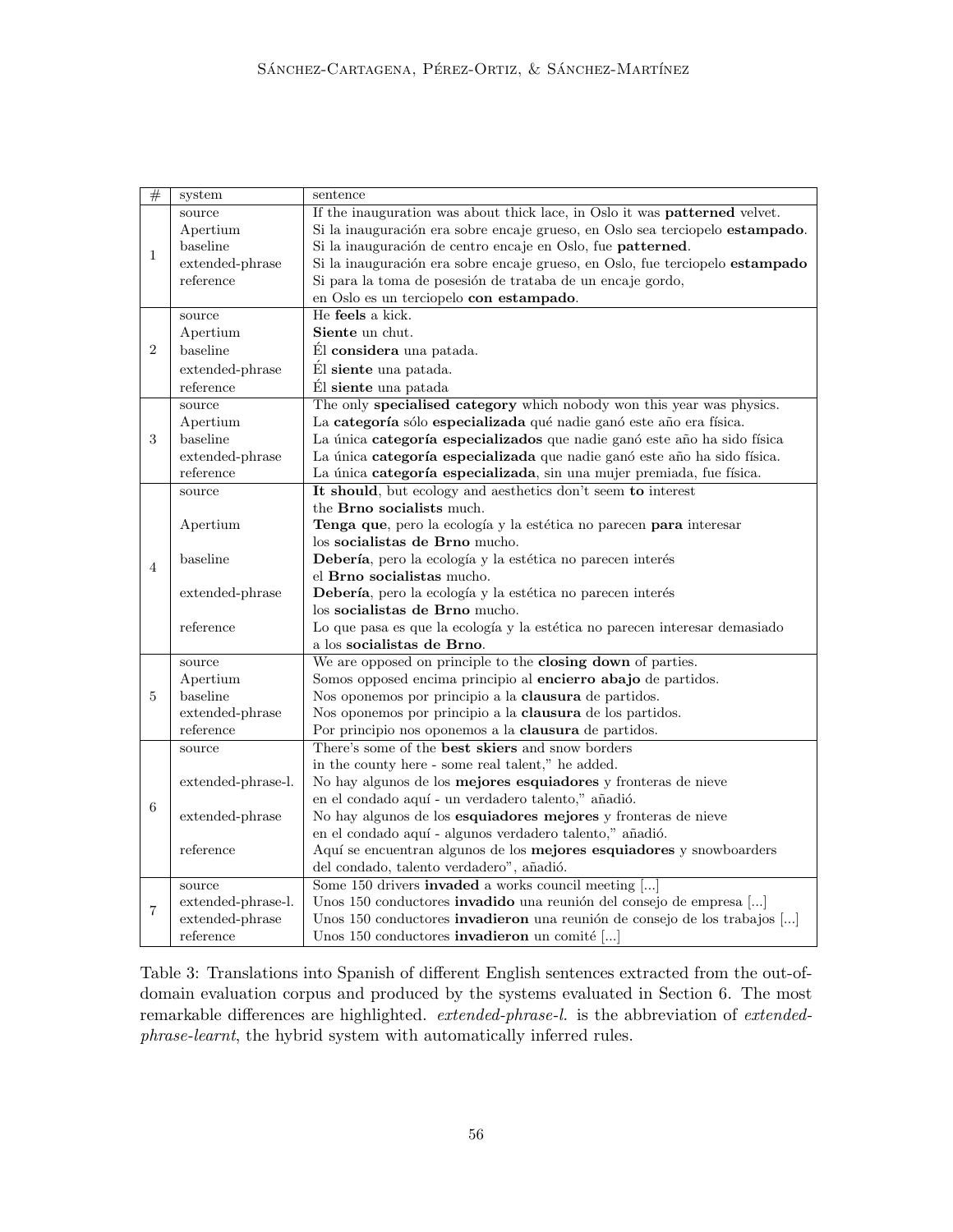approach is thereby confirmed by both automatic and human evaluation (results in WMT 2011 human evaluation are compatible with those of the human evaluation described in Section 6: in both experiments, a hybrid system built with our method outperforms a pure PBSMT system).

Moreover, it has been proved that the rule inference algorithm presented by Sánchez-Cartagena et al. (2015) can be successfully combined with the hybrid approach, thus allowing a hybrid system to be built using dictionaries as the only hand-crafted linguistic resource. An improvement to translation quality is also achieved in the same way as if hand-crafted shallow-transfer rules had been used. The hybrid system with automatically inferred rules is able to attain the translation quality achieved by a hybrid system with hand-crafted rules and, even when it does not, it often obtains better results than a hybrid system that only uses dictionaries to enrich the PBSMT models. Additionally, the need for a human expert to write the rules is avoided.

According to the results obtained, our hybrid approach is especially recommended when the training parallel corpus (for the translation model) and monolingual corpus (for the language model) have a moderate size and when the domain of the training corpus is different from the domain of the texts to be translated.<sup>40</sup> The use of moderate-sized training corpora may be necessary in order to limit the size of the phrase table and the TL model when the hybrid system must be executed in a mobile device with limited memory. Moreover, the hybrid approach presented in this work can also be safely applied in other scenarios, since drops in translation quality in comparison with a PBSMT baseline have not been detected. If good enough hand-crafted rules are available, it is worth using them instead of inferring rules from the parallel training corpus, but if they are not, applying the rule inference algorithm will not significantly degrade translation quality.<sup>41</sup>

The hybridisation method described in this paper is implemented in a software tool called rule2Phrase (Sánchez-Cartagena, Sánchez-Martínez, & Pérez-Ortiz, 2012) that has been released under the GNU GPL v3 free software license. Its source code can be freely downloaded from http://www.dlsi.ua.es/~vmsanchez/Rule2Phrase.tar.gz. The tool includes the phrase scoring strategies that have been described in sections 3.2.3 and 3.2.4 of this paper.

<sup>40.</sup> The English↔Spanish out-of-domain evaluations described in Section 5 were repeated using a TL model estimated from much bigger monolingual corpora. In particular, a portion of the News Crawl monolingual corpus provided for the WMT 2011 shared translation task (http://www.statmt.org/wmt11/ translation-task.html) was concatenated to the Europarl corpus. As a result, English and Spanish monolingual corpora with around 6 200 000 sentences each were obtained. The results of the evaluation showed that when a parallel corpus that contains around 26 000 000 words is used together with these monolingual corpora, the difference between the hybrid system built with automatically inferred rules and the baseline SMT system is not statistically significant for some of the evaluation metrics.

<sup>41.</sup> Manually creating transfer rules involves a huge human effort. Rule writers must first identify the grammatical divergences between the languages involved that need to be treated by rules and sort them by frequency in the texts that will be translated by the RBMT system. This operation is called contrastive analysis. They then write the rules to deal with these divergencies, starting with the most frequent ones and choosing them in case of possible conflicts between rules. Rules written by humans may not be good enough if there are grammatical divergencies not identified during the contrastive analysis, their frequency has not been correctly estimated or enough time has not been invested in writing rules for dealing with the most important grammatical divergencies.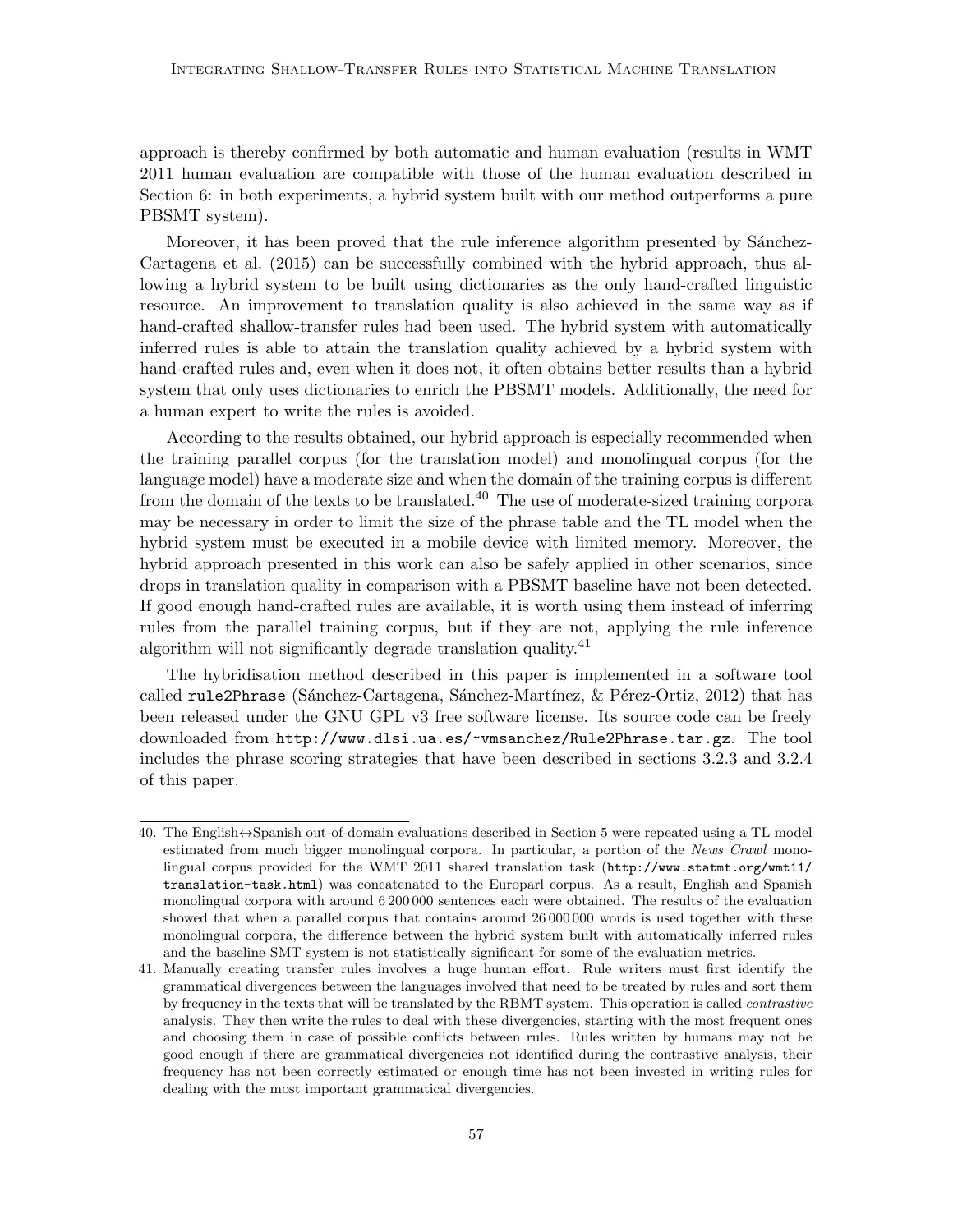# Acknowledgments

Research funded by the Spanish Ministry of Economy and Competitiveness through projects TIN2009-14009-C02-01 and TIN2012-32615, by Generalitat Valenciana through grant ACIF 2010/174, and by the European Union Seventh Framework Programme FP7/2007-2013 under grant agreement PIAP-GA-2012-324414 (Abu-MaTran).

# References

- Banerjee, S., & Lavie, A. (2005). Meteor: An automatic metric for mt evaluation with improved correlation with human judgments. In Proceedings of the ACL Workshop on Intrinsic and Extrinsic Evaluation Measures for Machine Translation and/or Summarization, pp. 65–72, Ann Arbor, Michigan, USA.
- Bisazza, A., Ruiz, N., & Federico, M. (2011). Fill-up versus interpolation methods for phrase-based smt adaptation. In Proceedings of the 8th International Workshop on Spoken Language Translation, San Francisco, California, USA.
- Bojar, O., & Hajič, J. (2008). Phrase-based and deep syntactic English-to-Czech statistical machine translation. In Proceedings of the third Workshop on Statistical Machine translation, pp. 143–146, Columbus, Ohio, USA.
- Brown, P. F., Della Pietra, S. A., Della Pietra, V. J., Goldsmith, M. J., Hajic, J., Mercer, R. L., & Mohanty, S. (1993). But dictionaries are data too. In Proceedings of the Workshop on Human Language Technology, pp. 202–205, Princeton, New Jersey.
- Callison-Burch, C., Koehn, P., Monz, C., & Zaidan, O. (2011). Findings of the 2011 workshop on statistical machine translation. In Proceedings of the Sixth Workshop on Statistical Machine Translation, pp. 22–64, Edinburgh, Scotland.
- Callison-Burch, C., Koehn, P., Monz, C., Post, M., Soricut, R., & Specia, L. (2012). Findings of the 2012 workshop on statistical machine translation. In Proceedings of the Seventh Workshop on Statistical Machine Translation, pp. 10–51, Montreal, Canada.
- Carl, M. (2007). METIS-II: The German to English MT system. In Proceedings of the XI Machine Translation Summit, pp. 65–73, Copenhagen, Denmark.
- Crego, J. (2014). SYSTRAN RBMT engine: hybridization experiments. In 3rd Workshop on Hybrid Approaches to Machine Translation (HyTra), Gothenburg, Sweden.
- Cutting, D., Kupiec, J., Pedersen, J., & Sibun, P. (1992). A practical part-of-speech tagger. In Proceedings of the Third Conference on Applied Natural Language Processing, pp. 133–140, Trento, Italy.
- Eisele, A., Federmann, C., Saint-Amand, H., Jellinghaus, M., Herrmann, T., & Chen, Y. (2008). Using Moses to integrate multiple rule-based machine translation engines into a hybrid system. In Proceedings of the Third Workshop on Statistical Machine Translation, pp. 179–182, Columbus, Ohio, USA.
- Enache, R., España-Bonet, C., Ranta, A., & Màrquez, L. (2012). A hybrid system for patent translation. In Proceedings of the 16th Annual Conference of the European Association for Machine Translation, pp. 269–276, Trento, Italy.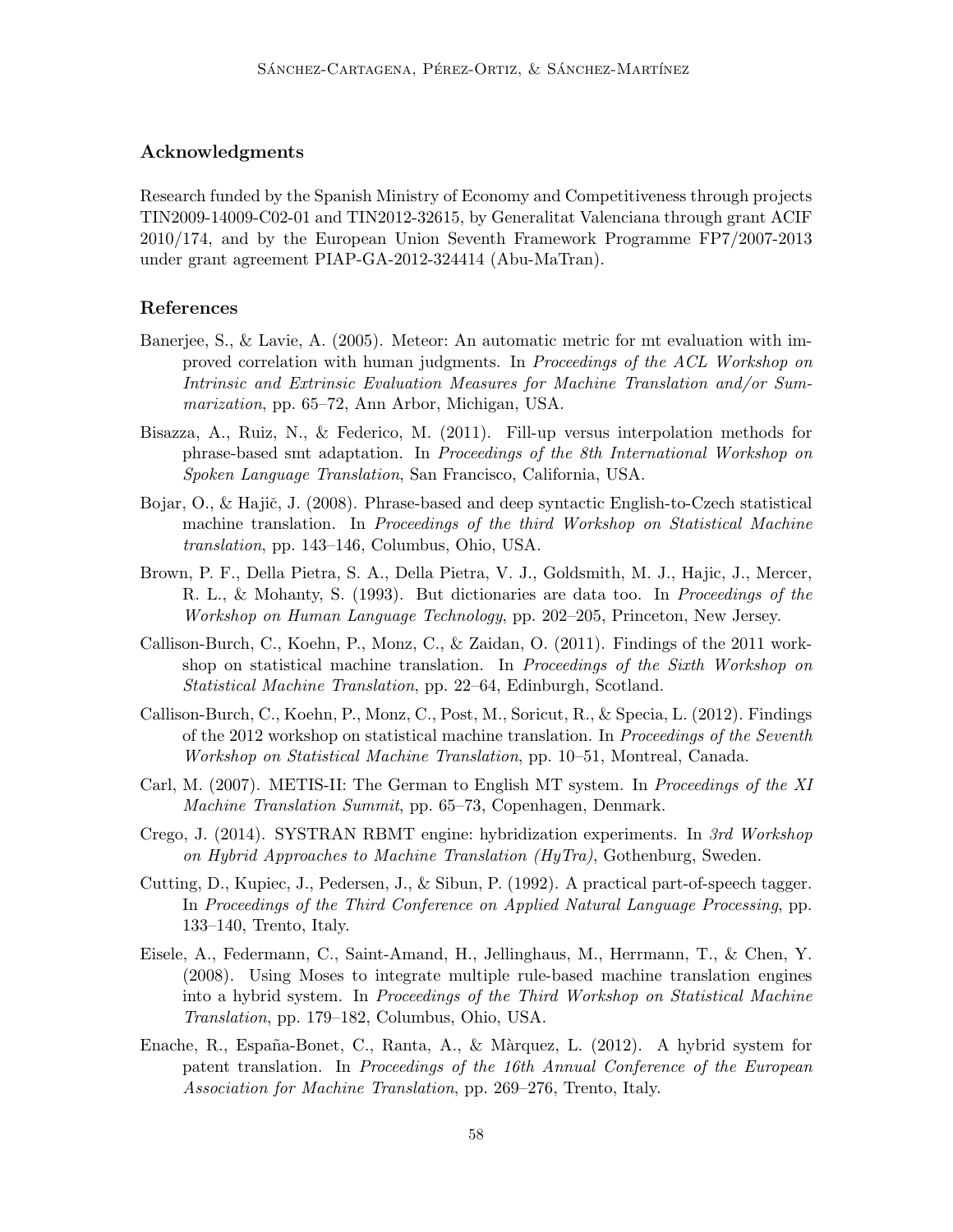- Federmann, C., Eisele, A., Uszkoreit, H., Chen, Y., Hunsicker, S., & Xu, J. (2010). Further experiments with shallow hybrid mt systems. In *Proceedings of the Joint Fifth Work*shop on Statistical Machine Translation and Metrics, pp. 77–81, Uppsala, Sweden.
- Federmann, C., & Hunsicker, S. (2011). Stochastic parse tree selection for an existing rbmt system. In Proceedings of the Sixth Workshop on Statistical Machine Translation, pp. 351–357, Edinburgh, Scotland.
- Forcada, M. L., Ginestí-Rosell, M., Nordfalk, J., O'Regan, J., Ortiz-Rojas, S., Pérez-Ortiz, J. A., F. Sánchez-Martínez, G. R.-S., & Tyers, F. M. (2011). Apertium: a free/opensource platform for rule-based machine translation. Machine Translation, 25 (2), 127– 144. Special Issue: Free/Open-Source Machine Translation.
- Gao, Q., Lewis, W., Quirk, C., & Hwang, M.-Y. (2011). Incremental Training and Intentional Over-fitting of Word Alignment. In Proceedings of the XIII Machine Translation Summit, pp. 106–113, Xiamen, China.
- Goodman, J., & Chen, S. F. (1998). An empirical study of smoothing techniques for language modeling. Tech. rep. TR-10-98, Harvard University.
- Graham, Y., & van Genabith, J. (2010). Factor templates for factored machine translation models. In Proceedings of the 7th International Workshop on Spoken Language Translation, pp. 275–283, Paris, France.
- Green, S., & DeNero, J. (2012). A class-based agreement model for generating accurately inflected translations. In Proceedings of the 50th Annual Meeting of the Association for Computational Linguistics: Long Papers - Volume 1, pp. 146–155, Jeju Island, Korea.
- Hutchins, W. J., & Somers, H. L. (1992). An introduction to machine translation, Vol. 362. Academic Press New York.
- Kirchhoff, K., & Yang, M. (2005). Improved language modeling for statistical machine translation. In Proceedings of the ACL Workshop on Building and Using Parallel Texts, pp. 125–128, Ann Arbor, Michigan, USA.
- Koehn, P. (2004). Statistical significance tests for machine translation evaluation. In Proceedings of the Conference on Empirical Methods in Natural Language Processing, Vol. 4, pp. 388–395, Barcelona, Spain.
- Koehn, P. (2005). Europarl: A parallel corpus for statistical machine translation. In Proceedings of the X Machine Translation Summit, pp.  $12-16$ , Phuket, Thailand.
- Koehn, P. (2010). Statistical Machine Translation. Cambridge University Press.
- Koehn, P., & Hoang, H. (2007). Factored translation models. In Proceedings of the 2007 Joint Conference on Empirical Methods in Natural Language Processing and Computational Natural Language Learning (EMNLP-CoNLL), pp. 868–876, Prague.
- Koehn, P., Hoang, H., Birch, A., Callison-Burch, C., Federico, M., Bertoldi, N., Cowan, B., Shen, W., Moran, C., Zens, R., Dyer, C., Bojar, O., Constantin, A., & Herbst, E. (2007). Moses: Open source toolkit for statistical machine translation. In Proceedings of the 45th Annual Meeting of the ACL on Interactive Poster and Demonstration Sessions, pp. 177–180, Prague, Czech Republic.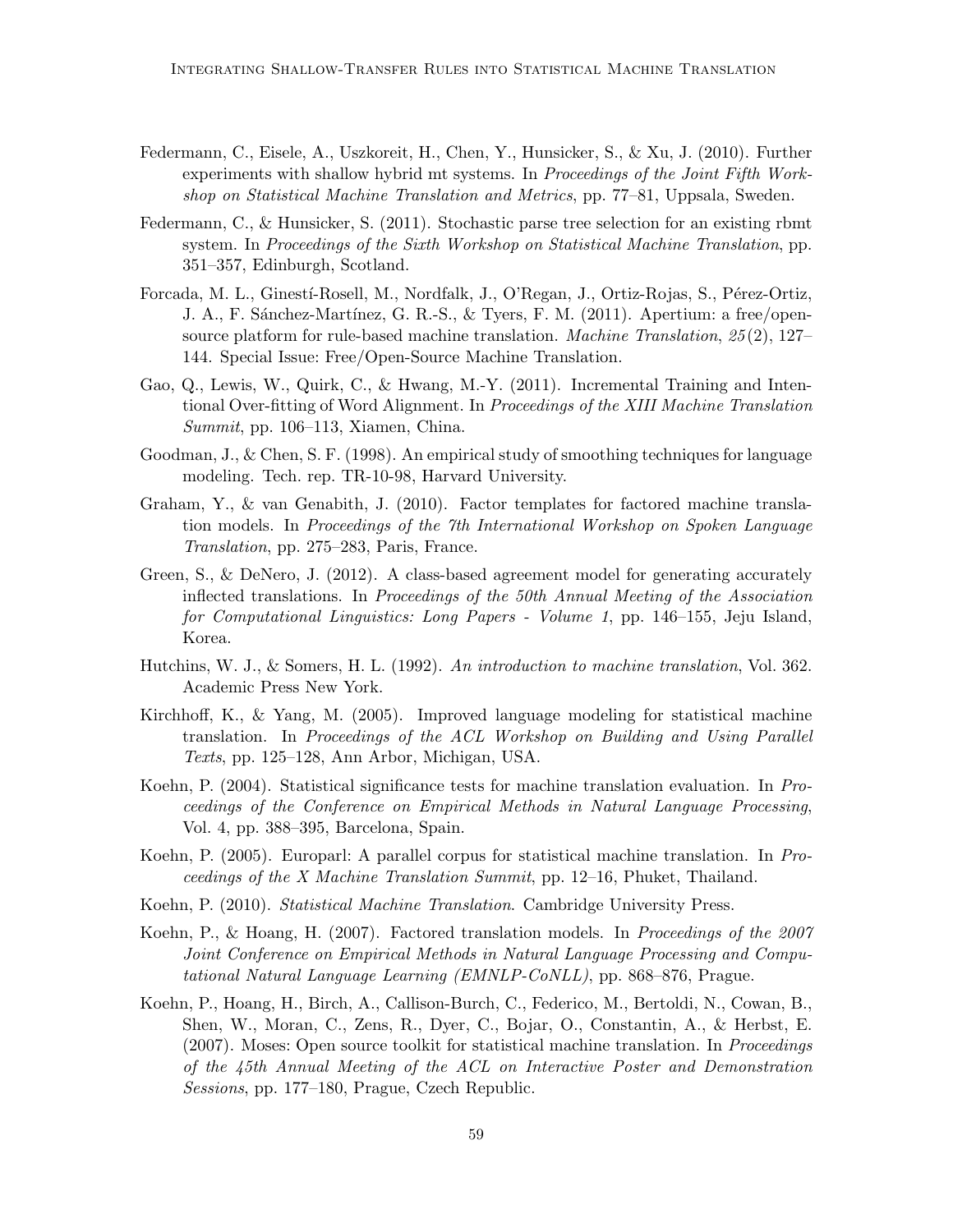- Koehn, P., & Schroeder, J. (2007). Experiments in domain adaptation for statistical machine translation. In Proceedings of the Second Workshop on Statistical Machine Translation, pp. 224–227, Prague, Czech Republic.
- Labaka, G., España-Bonet, C., Màrquez, L., & Sarasola, K. (2014). A hybrid machine translation architecture guided by syntax. *Machine Translation*,  $28(2)$ ,  $91-125$ .
- Lavie, A. (2008). Stat-XFER: A General Search-Based Syntax-Driven Framework for Machine Translation. In Gelbukh, A. (Ed.), Computational Linguistics and Intelligent Text Processing, Vol. 4919 of Lecture Notes in Computer Science, pp. 362–375.
- Och, F. J., & Ney, H. (2003). A systematic comparison of various statistical alignment models. *Computational Linguistics*, 29(1), 19–51.
- Och, F. J., & Ney, H. (2004). The alignment template approach to statistical machine translation. Computational Linguistics,  $30(4)$ ,  $417-449$ .
- Och, F. J. (2003). Minimum error rate training in statistical machine translation. In Proceedings of the 41st Annual Meeting of the Association for Computational Linguistics, pp. 160–167, Sapporo, Japan.
- Papineni, K., Roukos, S., Ward, T., & Zhu, W.-J. (2002). Bleu: a method for automatic evaluation of machine translation. In Proceedings of 40th Annual Meeting of the Association for Computational Linguistics, pp. 311–318, Philadelphia, Pennsylvania, USA.
- Popovic, M., & Ney, H. (2006). Statistical machine translation with a small amount of bilingual training data. In 5th LREC SALTMIL Workshop on Minority Languages, p. 25–29, Genoa, Italy.
- Riezler, S., King, T. H., Kaplan, R. M., Crouch, R., Maxwell, III, J. T., & Johnson, M. (2002). Parsing the wall street journal using a lexical-functional grammar and discriminative estimation techniques. In Proceedings of the 40th Annual Meeting on Association for Computational Linguistics, ACL '02, pp. 271–278, Stroudsburg, PA, USA. Association for Computational Linguistics.
- Riezler, S., & Maxwell III, J. T. (2006). Grammatical machine translation. In Proceedings of the Human Language Technology Conference of the NAACL, Main Conference, pp. 248–255, New York City, New York, USA.
- Roche, E., & Schabes, Y. (1997). Introduction. In Roche, E., & Schabes, Y. (Eds.), Finitestate language processing, pp. 1–65. MIT, Cambridge, Massachusetts, USA.
- Rosa, R., Mareček, D., & Dušek, O. (2012). Depfix: A system for automatic correction of czech mt outputs. In Proceedings of the Seventh Workshop on Statistical Machine Translation, pp. 362–368, Montreal, Canada.
- Rosti, A.-V., Matsoukas, S., & Schwartz, R. (2007). Improved word-level system combination for machine translation. In Proceedings of the 45th Annual Meeting of the Association of Computational Linguistics, pp. 312–319, Prague, Czech Republic.
- Sánchez-Cartagena, V. M., Pérez-Ortiz, J. A., & Sánchez-Martínez, F. (2015). A generalised alignment template formalism and its application to the inference of shallow-transfer